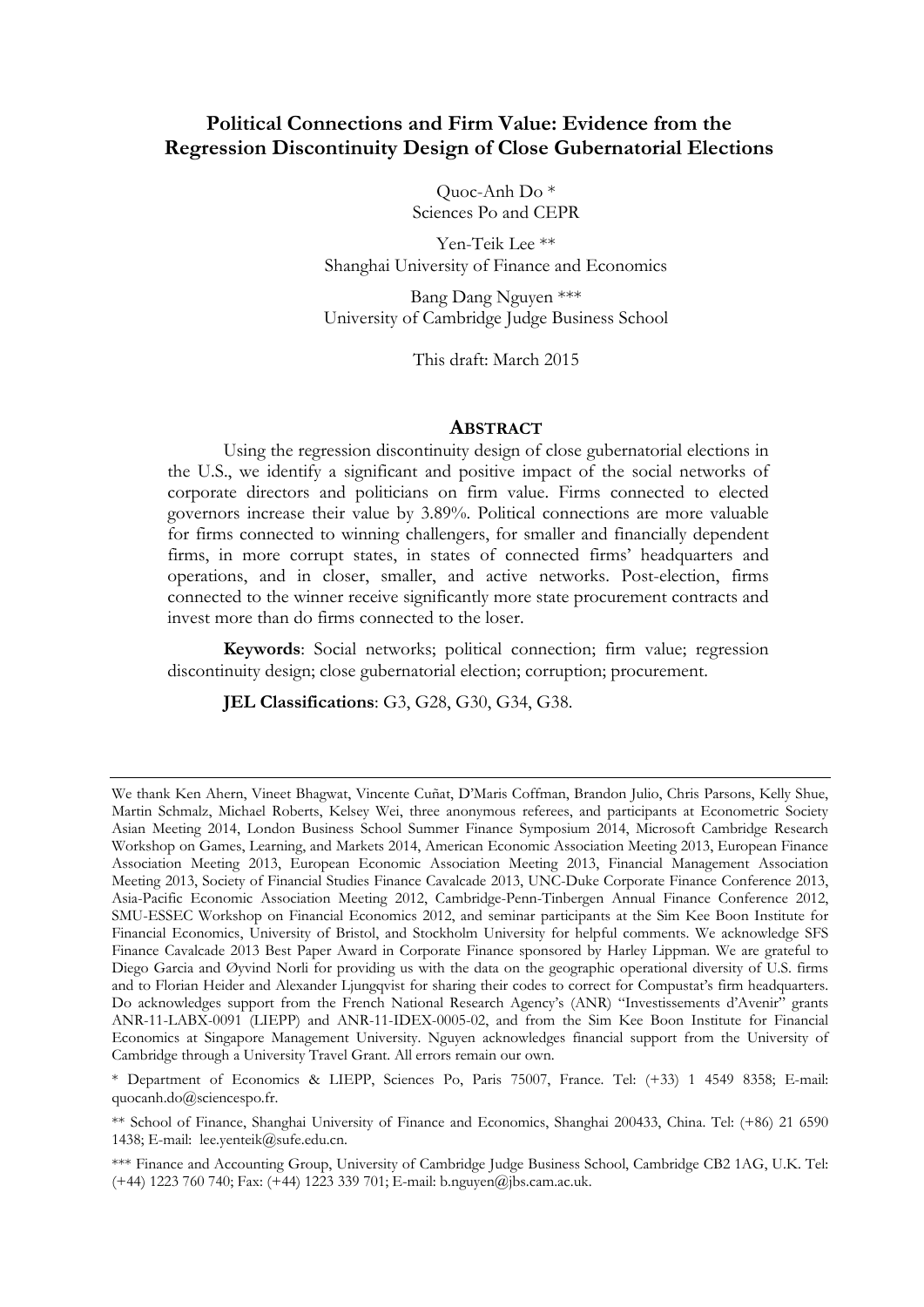### **1. INTRODUCTION**

<u>.</u>

Do political connections impact firm value? The answer to this question yields crucial implications for shareholder value, corporate governance, institutional design, and incentive mechanisms for politicians and firms. Although abundant anecdotal evidence in the media suggests positive benefits of political connections, conducting research to prove, disprove, or generalize the relationship between political connections and firm value remains challenging. As with many topics in corporate finance, studies of political connections have to overcome the endogeneity issue, which prevents the precise identification and quantification of the impact of these connections.<sup>1</sup> In the U.S., the rarity of direct links of ownership or concurrent employment between corporations and politicians—resulting from the strict regulations and disclosure regime, as well as a high level of transparency—makes identifying potential political connections and gathering sufficient data and observations for empirical studies even more challenging.

Our paper attempts to address these challenges by investigating the value of political connections in the U.S., where institutions rank among the best, and the line between politics and business is among the clearest.<sup>2</sup> Any significant result we might find should, therefore, represent an underestimation of the value of political connections in other parts of the world that have a lower quality of institutions and governance.

We define political connections broadly by following a social network approach, as proposed by Bertrand et al. (2008), Cohen, Frazzini, and Malloy (2008), Fracassi and Tate (2012), Nguyen (2012), and Shue (2013). A firm is connected to a politician if one of its directors shares the same educational background with a politician. This definition represents a few advantages. First, the connections from the network of classmates and alumni are clearly and unambiguously defined based on publicly available information on educational backgrounds of all politicians and directors. Second, this network's coverage is broad enough to be representative of the population of politicians and directors and to avoid obvious and specific political connections that are subject to latent conflicts of interest, making it possible to generalize the empirical results. Third, alumni and classmate networks also play a particularly important role in American society. Educational institutions received as much as \$41.67 billion in 2010, or 14% of all

<sup>&</sup>lt;sup>1</sup> See Roberts and Whited (2013) for an overview of the endogeneity issues in empirical corporate finance and their solutions, including the regression discontinuity design. <sup>2</sup>

 $2$ <sup>2</sup> The United States ranks in the first decile in control of corruption, rule of law, regulatory quality, and government effectiveness in the World Bank's World Governance Indicators (Kaufman, Kraay, and Mastruzzi 2011) in 2000-2008.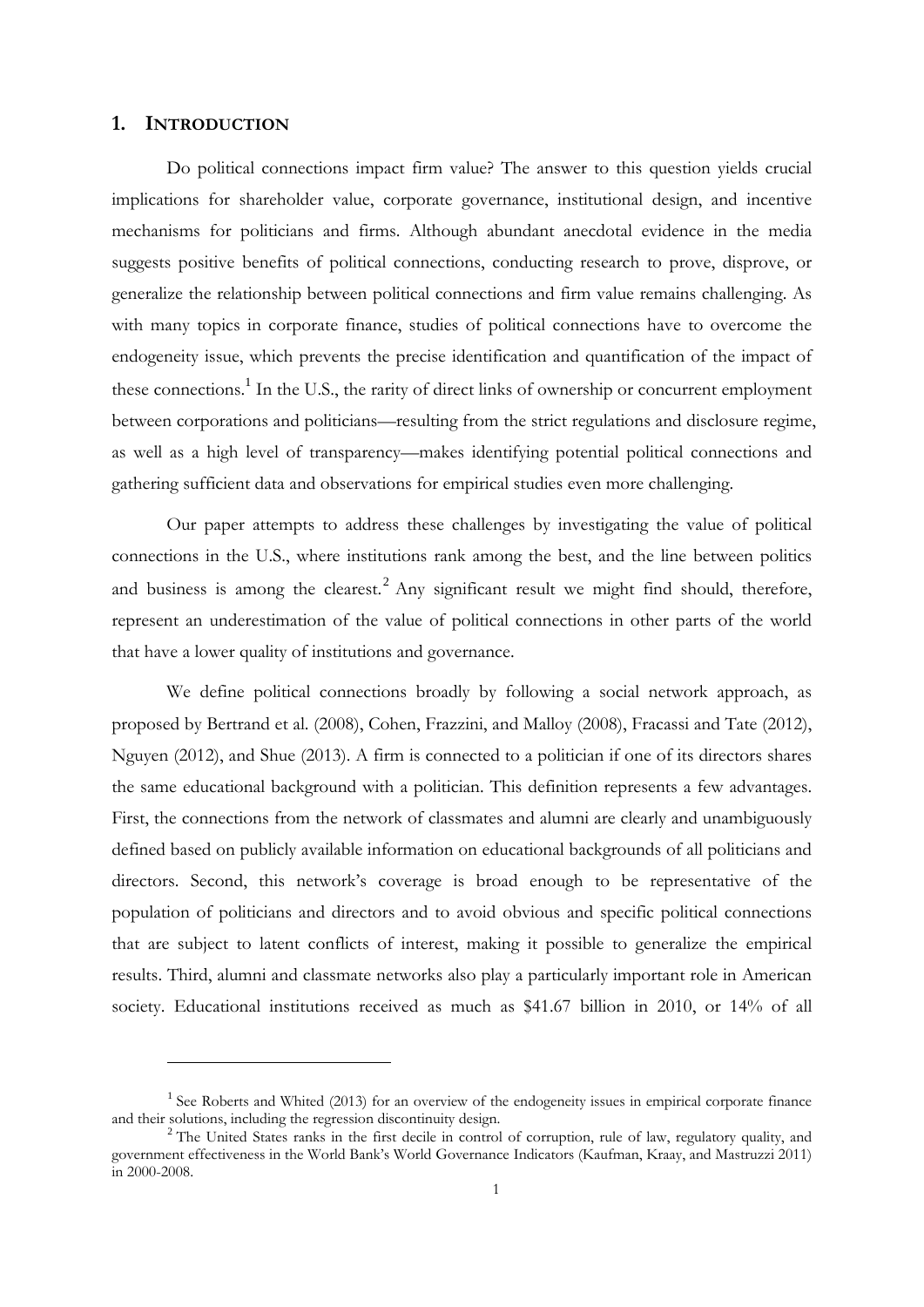charitable donations, second only to religious organizations (Giving USA Foundation, 2011.)<sup>3</sup> Our classmate-based connections might draw questions about the realistic nature of such connections, as, in actuality, not all classmates are friends (e.g., Leider et al. 2009). This factor, however, should not alter the significance of our results. Any measurement errors in this instance imply that the effect of real friendships is nuanced by many non-friend classmate social ties, thus producing an attenuation bias that reduces the absolute size of the estimate and its statistical significance. The effect of real friendships can thus be larger than that found in this paper. On the other hand, classmate connections can be primordial in the development of relationships after college or graduate school by providing the conditions for common communication and mutual trust as well as common access to the same social network (e.g., Shue 2013). Former classmates are thus more likely to later develop a strong connection, even if they were not close friends while in college or graduate school.

To identify the value of social network-based political connections, we propose a new empirical strategy. We study a sample of firms connected to candidates in close gubernatorial elections. Lee (2008) shows that close elections can be considered a Regression Discontinuity Design (RDD), a natural experiment that produces near-randomized-trial identification with great internal validity. That is, a connection to a politician elected to office by a small margin is at the limit identical to a connection to one defeated by a small margin. Their comparison in RDD identifies a consistent estimate that accounts for all potential confounding factors, be they observable or unobservable. This empirical design has gained popularity in labor, political, and development economics (see Lee and Lemieux 2010), but only recently in corporate finance (examples include Chava and Roberts 2008; Cuñat, Gine, and Guadalupe 2012; and Kerr, Lerner, and Schoar 2014.)

The RDD specification provides a treatment effect estimate of the stock-market value of a new connection to a governor, where the treatment is one that exogenously elects a firm's connected politician as governor, as opposed to not electing him. Given the identification strength, we vary the subsample of RDD by covariates to understand the value of governor

-

<sup>&</sup>lt;sup>3</sup> We abstract from connections based on political contributions (e.g., Cooper, Gulen, and Ovtchinnikov 2010, Akey 2013) because clear links between firms and specific politicians are difficult to establish. Before 2010, firms cannot make direct contributions to politicians; they can only initiate an independently run political action committees (PAC), which channels individual donations from shareholders and employees to both major parties and their committees, other PACs and Super-PACs. Its contribution to a single specific candidate's committee is limited at \$2,600 a year. Hence for most candidates, campaign finance that is identified as coming from a specific firm's associated PAC is only a tiny fraction of total campaign expenses. In our study, we control for total campaign contributions from all sources, with no effect on the estimates.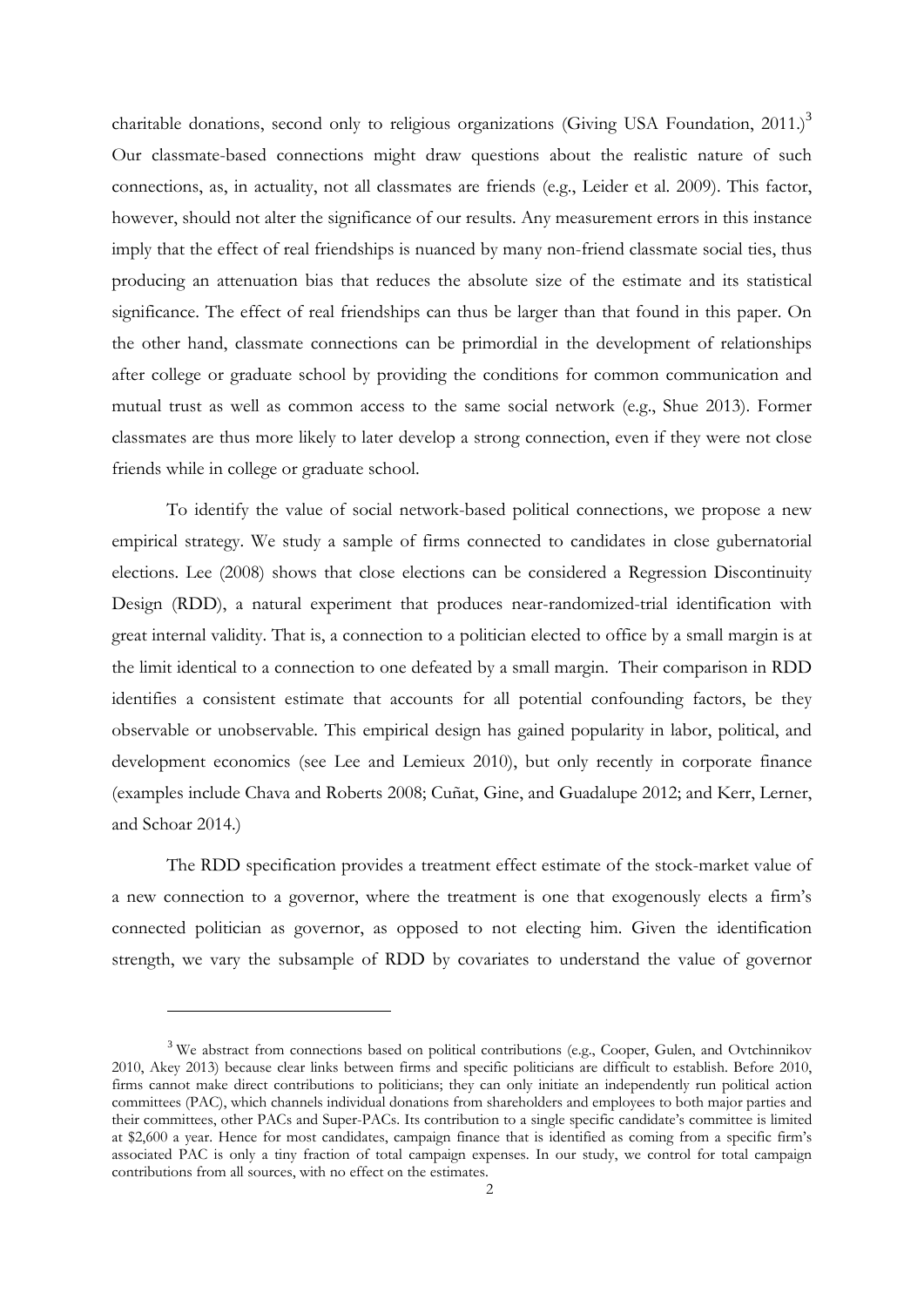connections across different firms, industries and states. The strength of RDD also offsets a potential weakness of traditional event studies, in that we correctly estimate the value of connection even if the market misestimates the probability of event. Event-study techniques are still used in our approach only to improve estimation efficiency, and are not essential to the results.

Following Lee and Lemieux (2010), the specification estimates a Weighted Average Treatment Effect (WATE), where each politician's weight is his relative propensity to experience a very close election. While some politicians are less likely to have that experience than others, the inclusion of highly visible politicians such as Janet Napolitano in our sample suggests that our estimate can cover a broad share of the population of politicians, and is therefore generalizable to the sample of all politicians with a nonzero chance of experiencing a close election.

To further clarify the impact of the social networks of corporate directors and politicians on firm value, we study the robustness of our results to potential network homophily. Homophily, as first defined in sociology, refers to the phenomenon that people sharing the same characteristics are more likely to join the same network, thus confounding the effect of connections with the effect of shared characteristics (McPherson, Smith-Lovin, and Cook 2001.) Close election RDD still has a caveat in dealing with homophily, because potential beneficial policies may arise from common characteristics of the connected firm, director, and politician. We propose a new approach to tackle potential homophily bias by introducing interactions of school fixed effects with a dummy for schools with a winner, election year fixed effects, and winning industry fixed effects, in order to control for such potential beneficial policies. We find sensibly similar results, and ascertain that the discovered effects come from political connections, not shared characteristics. We also find stronger effects of connections among former classmates versus among alumni from far-apart graduation years (similar to results in Cohen, Frazzini, and Malloy 2008; Fracassi 2009; Nguyen 2012), and stronger effects in years of alumni reunions (as first tested in Shue 2013). Taken together, our identification strategy can shed light on social connections between governors and corporate directors.

We obtain data on gubernatorial elections from 1999 to 2010 from the Federal Election Commission, from which we filter in only elections of a winning margin within 5% between the winner and the loser. We manually collect details of all politicians' educational backgrounds from the web archives of their campaigns, a process made difficult by the search for less prominent defeated candidates. On the director side, we obtain past education history for directors of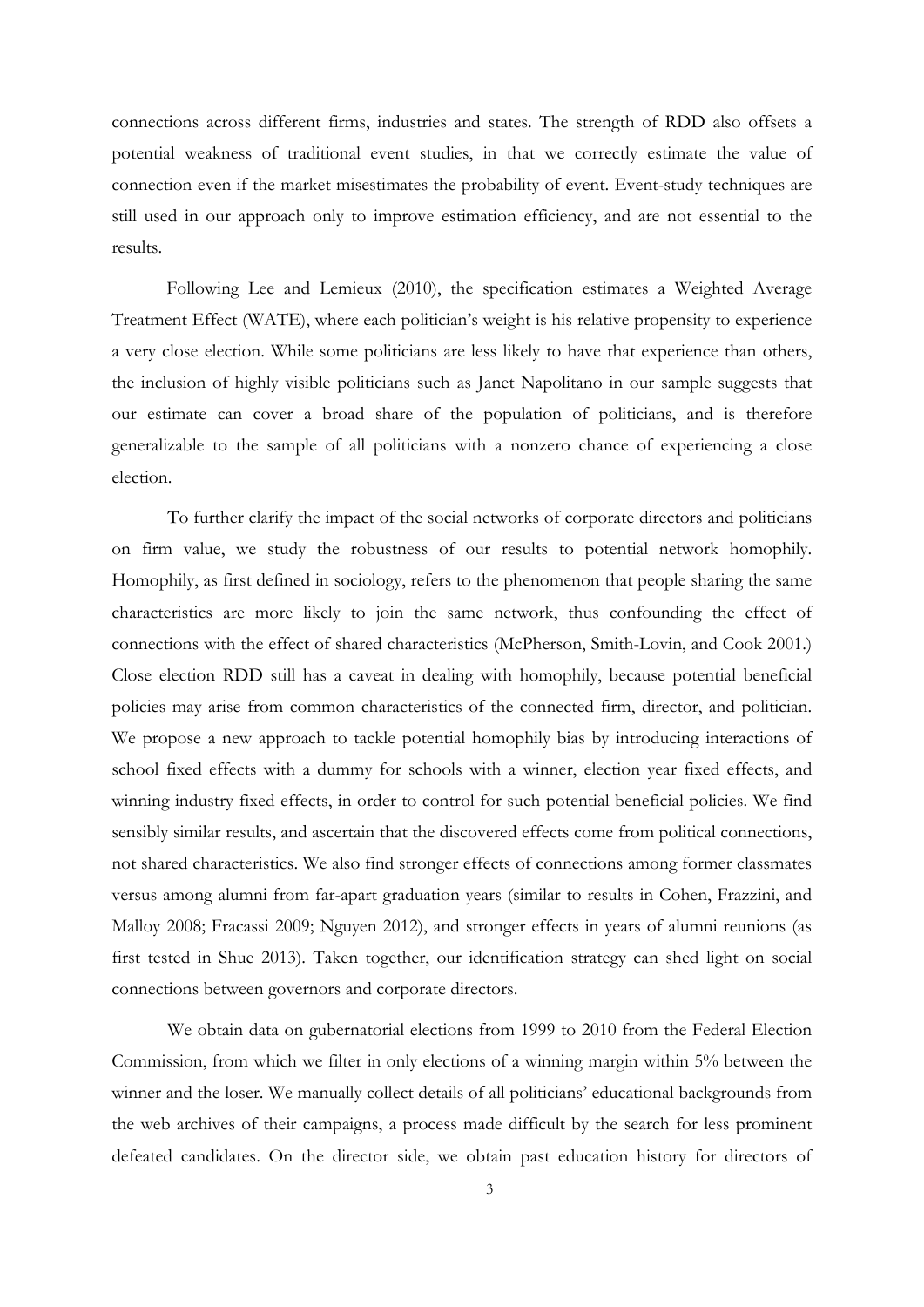public firms in the U.S. from BoardEx of Management Diagnostics Limited. We then form all pairs between close-election candidates (elected or defeated) and directors who graduated from the same educational institution (same campus) within one year of each other, and link each pair to the stock performance of the firm around the date of the politician's close election.<sup>4</sup> Each observation thus matches a firm's cumulative abnormal return on the event window to the win or loss status of the candidate who shares an educational background with a director of the firm.

Our study provides a number of findings. First, political connections positively and significantly impact firm value. Firms connected to the winner in a close gubernatorial election experience a positive and significant average cumulative abnormal return (CAR) of 3.89% over and above the CAR of firms connected to the loser. The effect is robust to alternative specifications in the event windows and in the market models, and across sub-samples. Second, the value of political connections varies with candidate characteristics, state-level corruption, and firm and network characteristics. Political connections are more valuable for firms connected to winning challengers, for winning challengers without federal experiences before elections, in challenger-only elections, in states with higher levels of corruption, in states of connected firms' headquarters and corporate operations, in smaller firms, and in firms dependent on external finance. Political connections are more valuable when the connections are closer, more exclusive, and fresh from network reunions. Third, political connections exert real impact on firms. Following close elections, firms connected to the winner receive significantly more state procurement contracts and invest more than do firms connected to the loser.

While our paper is not the first to ask the question of the value of political connections, nor the first to try to tackle their underlying endogeneity, we contribute to the literature along several lines. First, we propose a new approach to measuring political connections based on the social networks of candidates to governorship and directors of listed firms. This approach does not exclude potential direct political connections in the prior literature and allows us to have a relatively sizable and fairly representative sample of politically connected firms, even in the context of the U.S., making our results generalizable.<sup>5</sup> Our paper thus contributes to the growing literature on the impact of social ties on various finance topics (Cohen, Frazzini, and Malloy

-

<sup>&</sup>lt;sup>4</sup> We do not construct links between people previously working in the same firm, as only a few in our sample of politicians have previously worked in a publicly listed firm.

<sup>&</sup>lt;sup>5</sup> While the number of close elections is not large due to the nature of our experiment, our estimates' precision also comes from the number of firms. The number of connected firms and close elections in our sample compares favorably to prior papers (i.e., Faccio 2006, Goldman, Rocholl, and So 2009). Our results remain consistent to all possible levels of clustering, including double-clustering (Cameron, Gelbach, and Miller 2011), and to the exclusion of outliers.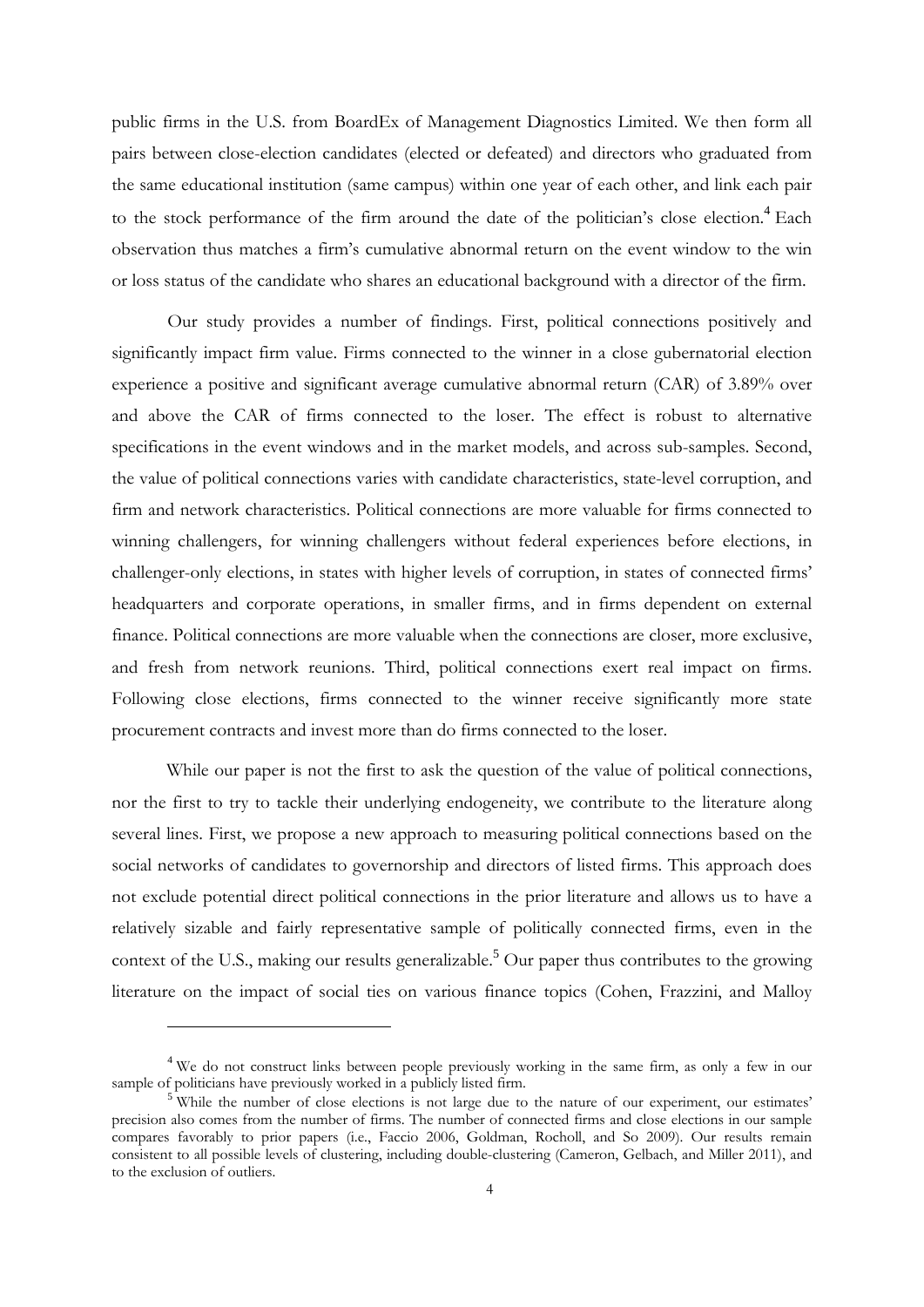2008; Hochberg, Ljungqvist, and Lu 2007, 2010; Allen and Babus 2009; Fracassi 2009; Kuhnen 2009; Jackson 2009; Engelberg, Gao, and Parsons 2012; Nguyen 2012; Lerner and Malmendier 2013; Shue 2013; and Engelberg, Gao, and Parsons, forthcoming, among others.)

Second, we propose a robust identification to the endogenous relationship between political connections and corporate outcomes. Extant literature studies extensively the value of political connections through events that happen independently of political connections. Knight (2007) and Goldman, Rocholl, and So (2009, 2013) exploit close elections in presidential races in the U.S.; Roberts (1990), Jayachandran (2006), Fisman et al. (2006), and Blanes i Vidal, Draca, and Fons-Rosen (2012) use news and events related to prominent American politicians; while Fisman (2001), Johnson and Mitton (2003), Bunkanwanicha and Wiwattanakantang (2009), Ferguson and Voth (2008), and Imai and Shelton (2011) study political events in Indonesia, Malaysia, Thailand, Nazi Germany, and Taiwan. This strategy avoids the direct reverse causation channel in which political connections result from politicians' power and strong politicians are connected to strong firms' directors, and both become successful. However, as discussed by Snowberg, Wolfers, and Zitzewitz (2007), many caveats persist, notably that of the unobservable prior probability of each event. The use of prediction markets as a helpful fix is unfortunately only limited to important events such as American presidential elections; it thus restricts the scope and undermines the generalizability of such analysis.

Other studies using non-political firm-related events including appointments of directors (Faccio 2006; Goldman, Rocholl, and So, 2009), bailouts (Faccio, Masulis, and McConnell, 2006), and IPOs (Fan, Wong, and Zhang, 2007) are subject to the endogeneity concern that these events are partly triggered by certain unobservable characteristics of the firms. Other papers relying on fixed effects and difference-in-difference strategies, such as Khwaja and Mian (2005), Dinç (2005), Leuz and Oberholzer-Gee (2006), Bertrand et al. (2008), Claessens, Feijen, and Laeven (2008), and Li et al. (2008), are prone to biases induced by time-varying characteristics of firms or parties. While prior papers undertake various robustness checks to verify the causality channel, few treat the endogeneity of connections. The possibility of unobserved firm and elected politicians' characteristics affecting both corporate outcomes and political connections remains extremely hard to rule out.

The potential problems related to the measurement of political connections and various forms of endogeneity and reverse causality, mentioned above, might explain the inconclusive insights from the prior literature. While a large number of papers find that political connections increase firm value in a specific country (e.g., Fisman 2001 on Indonesia; Johnson and Mitton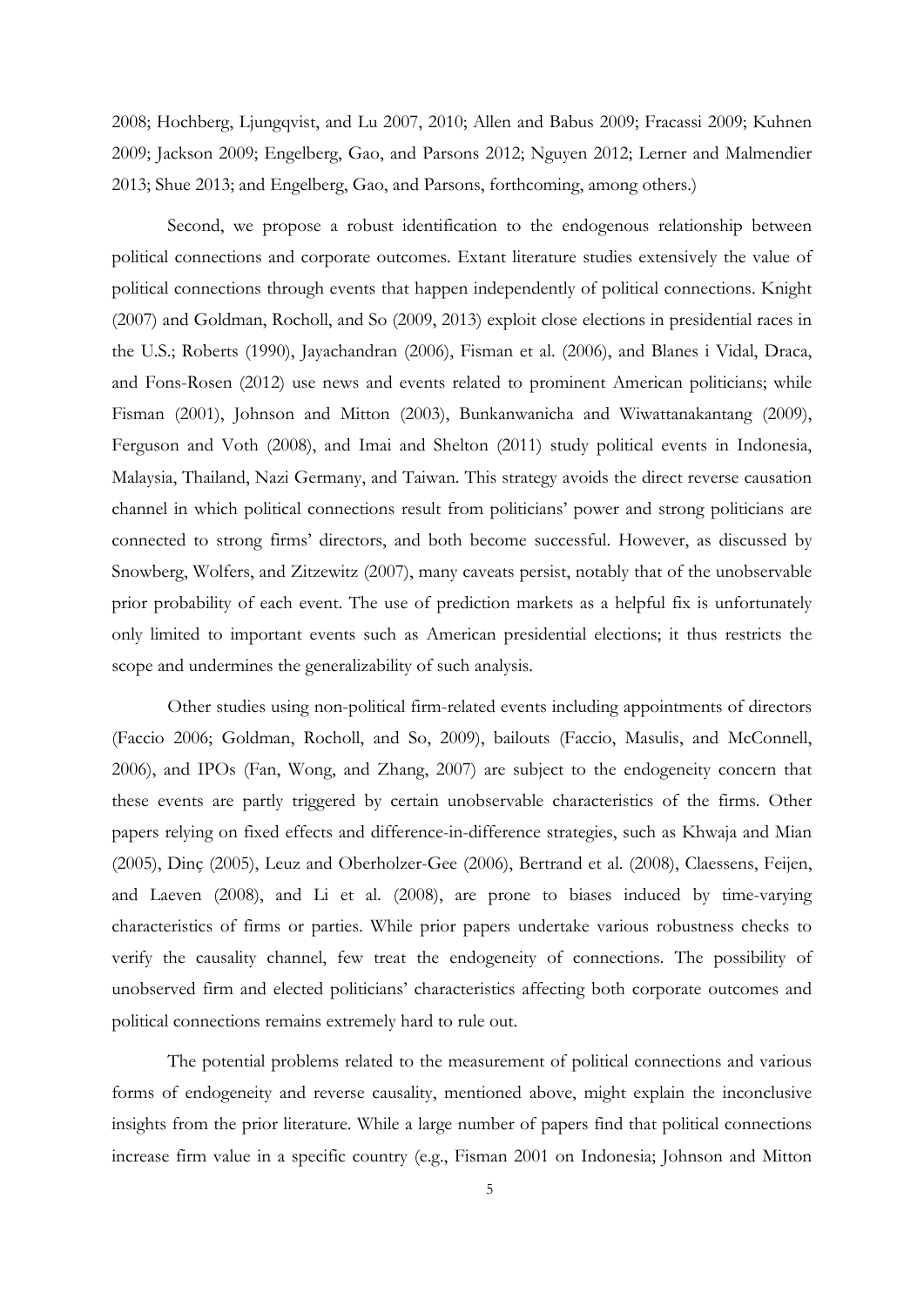2003 on Malaysia; Khwajia and Mian 2005 on Pakistan; Goldman, Rocholl, and So 2009 on the U.S.) or in a cross-country sample (e.g., Faccio 2006 and Faccio, Masulis, and McConnell 2006), other papers do not find any significant impact of political connections on firm value (i.e., Fisman et al. 2006; Roberts 1990).

To the best of our knowledge, our paper is among the first to use the regression discontinuity design of close gubernatorial elections to address the endogeneity and reverse causality of political connections. As detailed in the following section, our framework deals with both the endogeneity of the connected politician and the potential selection bias in networks due to homophily, providing a powerful internal validity of the empirical results. Moreover, the estimated effect is a WATE across the sample of all politicians susceptible to experiencing a close election, and across sampled firms, which are comparable to Compustat's universe. This property reinforces the external validity of the paper's findings, making it reasonable to generalize the conclusions to the population of all firms and politicians.

Our third contribution is the finding of a consistent and positive impact of political connections on firm value in the U.S., particularly at the state level, and the variation of the value of connections across different states, firms, and network characteristics. Our statistically robust and economically significant results complement international evidence in extant literature on value-enhancing political connections (e.g., Fisman 2001, Faccio 2006, Faccio, Masulis, and McConnell 2006) and enriches evidence from the U.S. that focused mainly on the benefits of political connections to parties and at the federal level (e.g. Goldman, Rocholl, and So 2013). In a recent paper, Do et al. (2014) apply a similar method to U.S. Congress elections to show that the value of political connection is higher for state-level politicians, compared to new congressmen.

The remaining paper is organized as follows. Section 2 details the methodology. Section 3 describes the data. Section 4 reports the empirical results. Section 5 explores possible interpretations and channels of the results. Section 6 reports robustness checks. Section 7 concludes.

#### **2. IDENTIFICATION AND EMPIRICAL DESIGN**

#### 2.1 REGRESSION DISCONTINUITY DESIGN OF CLOSE ELECTIONS

An estimation of the impact of political connections on firm value should overcome a reverse causation channel when a well-performing firm may be able to help its connected politicians win elections, or an omitted variable bias when connected firms and politicians are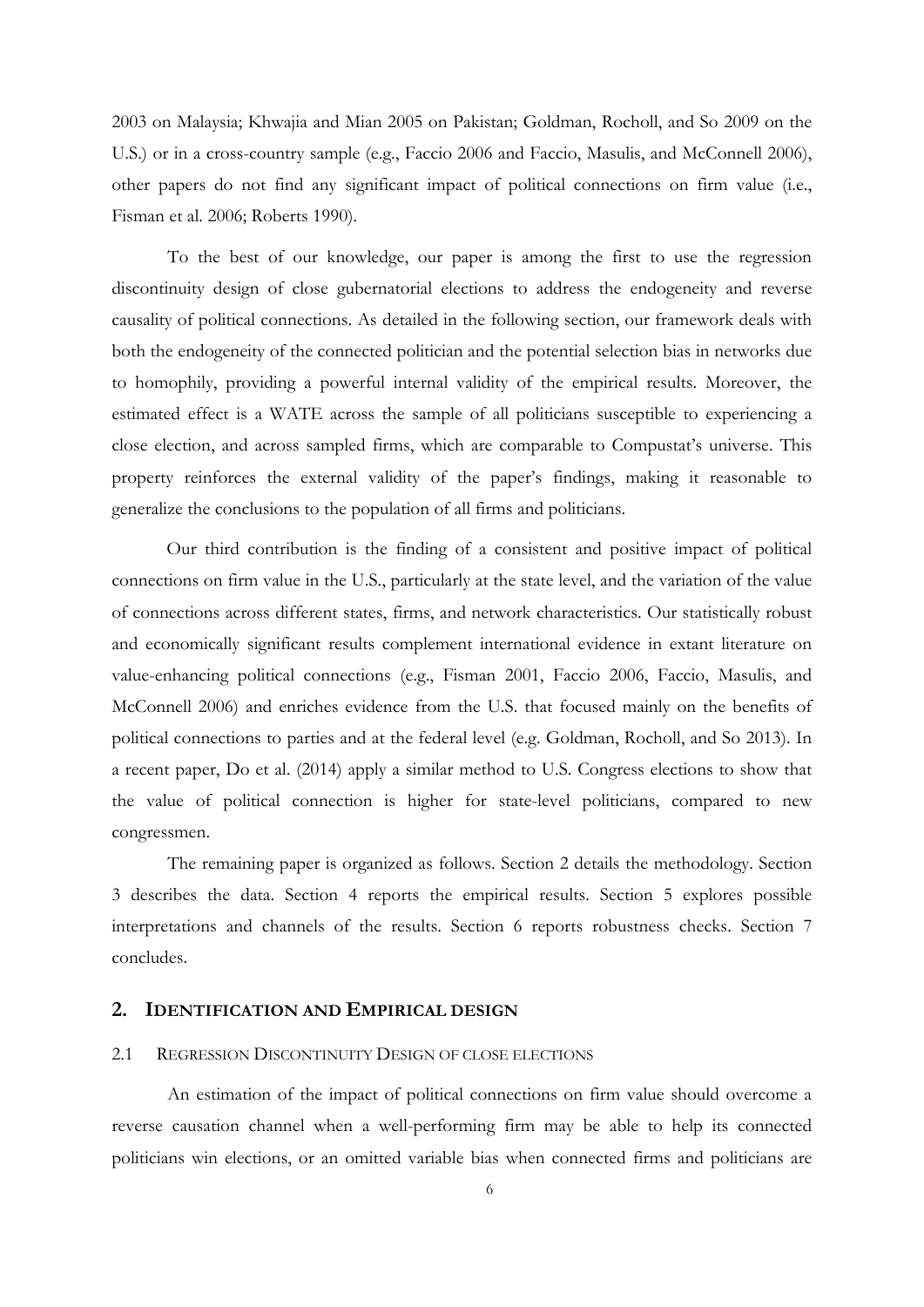affected by the same unobservable factor, such as a shift in public opinion. The reverse causation and endogeneity bias are best eliminated with a randomization of the assignment of a politician to office. If the politician is chosen randomly, no concern exists about either the reverse causation of firm value changes or the influence of some omitted variables. It is, however, extremely difficult to find a randomized experiment on political connection. Lee's (2008) pioneering work on Regression Discontinuity Designs (RDD) shows that the event of winning close to the vote threshold of 50% is randomized between the winner and the loser as in a randomized experiment, and that, conditional on the election being close, the incidence of winning or losing is independent of all observable and unobservable characteristics of the politician before the election. The RDD thus allows an estimation of the average treatment effect of connections to elected politicians versus defeated politicians without any reverse causation or omitted variable bias, ensuring the internal validity of the results. Results from the RDD are also externally valid and generalizable. Lee and Lemieux (2010) point out that the RDD estimate is not only informative for close elections but also for all elections. The estimate can be interpreted as a weighted average treatment effect of being politically connected, where each politician's weight is her ex ante likelihood to be in a close gubernatorial election, which is nontrivial for most American politicians. Even very powerful politicians can be subject to close gubernatorial elections, as Arizona's Janet Napolitano experienced in 2002.<sup>6</sup>

Our identification strategy has a key advantage in comparison with event studies. Traditional event studies rely on the event's exogeneity and the accuracy of the market's prior beliefs, unavailable except in prediction markets (see discussions in Fisman 2001, and Snowberg, Wolfers, and Zitzewitz 2007). In contrast, our design is always valid even if the market's prior belief is largely incorrect. Indeed, suppose that the market believes in a winning probability of 65% instead of the correct probability of 50%. For \$100 of perceived value of winning, the preevent connection will be priced by the market, incorrectly, at \$65. The post-event market reaction to a realized win is \$35, and that to a realized loss is negative \$65. An event study focused on election wins may report the underestimated value of  $$35.7$  However, RDD

-

<sup>&</sup>lt;sup>6</sup> In political science, Snyder (2005), Caughey and Sekhon (2011), and Grimmer et al. (2012) raise the concern of potentially predictable (non-random) sorting of winners and losers in close U.S. House elections after World War II. However, in a thorough and extensive examination of more than 40,000 close elections obtained from a longer period in the U.S. and from other countries, Eggers et al. (2015) provide systemic evidence of no sorting, and claimed that the mentioned concern likely happened by pure chance. Our Tables 10 and 11 provide extensive robustness checks on randomness and RDD required conditions.

<sup>&</sup>lt;sup>7</sup> A more sophisticated study may report \$35/50% = \$70, assuming a market's prior belief at 50%. Without knowledge of the market's belief, no event study could estimate the correct value of \$100.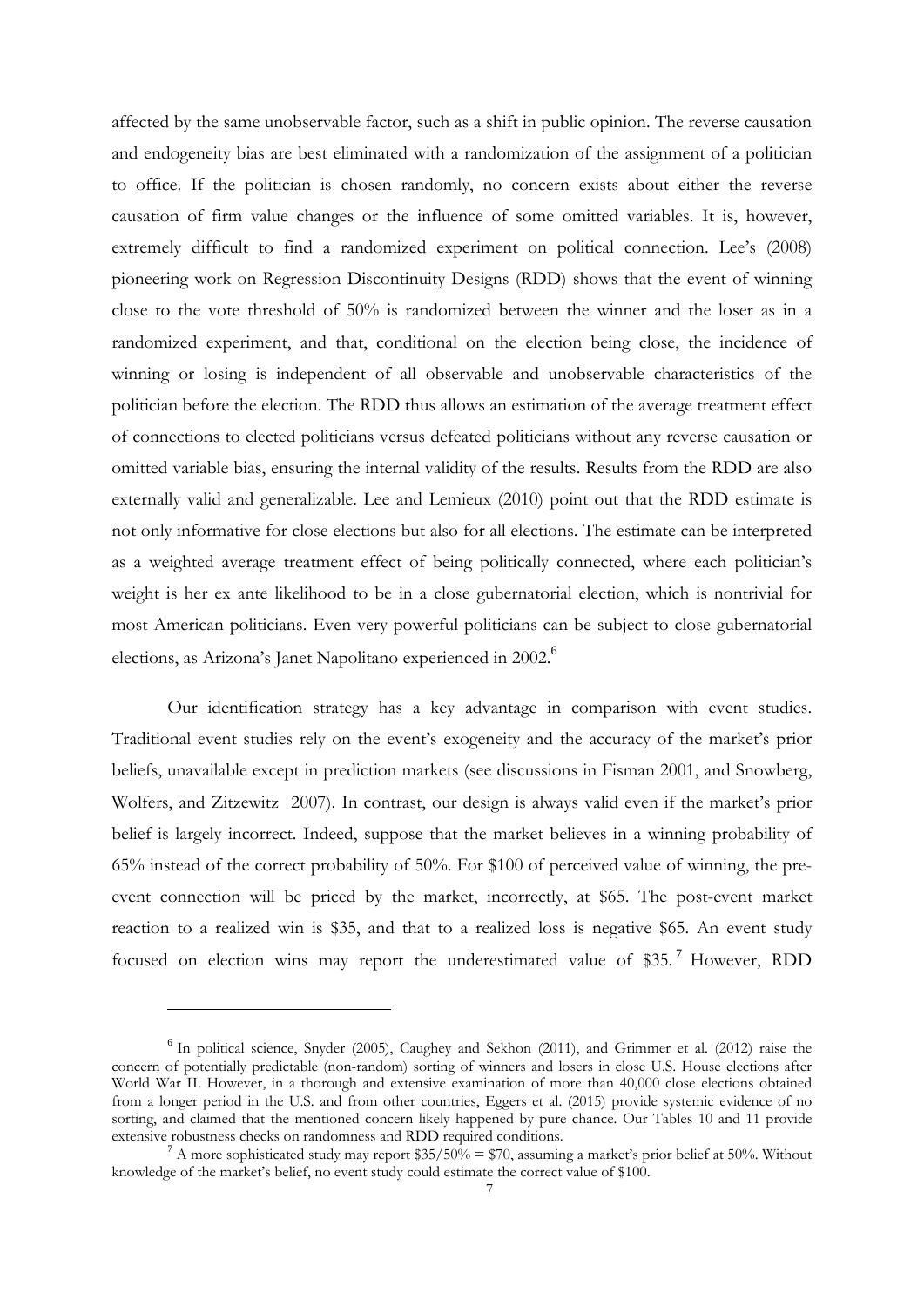estimation still produces, correctly, the difference of \$35-(-\$65) = \$100, exactly the right value of having a connection to an elected politician. (See the appendix and Lee and Lemieux 2010 for more details.)

In addition to the cross-sectional identification by RDD, time-series identification from event-study market models is used to calculate stock price's Cumulated Abnormal Returns (CARs). However, while the use of CARs improves estimation efficiency by reducing market noises, it is not essential to our results, thanks to the near-random nature of RDD assignments.

We design two main econometric specifications to estimate the effect of political connection. Each observation represents a connection between a close-election's top-two candidates and a connected firm's director through a specific university program for a given election year. The dependent variable is a connected firm's cumulated abnormal return (*CAR*) in a window around the election day. We thus combine the strength of event studies with RDD to reduce market noise in stock returns. The treatment variable is an indicator for whether a firm is connected to the winner in a close race.

Following Lee and Lemieux (2010), the first specification that we mainly use is an OLS regression of the outcome variable (*CAR*) on the treatment variable (*Winner*), controlling for the vote shares of elected politicians and defeated politicians, where the sample is limited to all races with a vote margin smaller than 5%. That is, we obtain the OLS estimate  $\hat{\beta}$  in the following equation, where  $VS_i$  stands for vote share:

$$
CAR_i = \beta \text{Winner}_i + \delta_W V S_i \mathbf{1}_{\{V S_i \ge 50\% \}} + \delta_L V S_i \mathbf{1}_{\{V S_i < 50\% \}} + \varepsilon_i. \tag{1}
$$

The treatment variable *Winner* is an indicator equal to one if a firm is connected to the winner and to zero if a firm is connected to the loser. Standard errors are calculated from the OLS regression, and are clustered at the politician level for each election. In our robustness checks, we include a cubic polynomial of the vote shares, as well as other levels of clustering.

We also perform robustness checks using nonparametric regressions of the outcome variable on the treatment variable on two separate subsamples, of elected politicians and of runners-up. Predictions of the outcome variable are calculated at the threshold of 50% for each sample, and their difference is reported. Technically, we run nonparametric local (cubic) polynomial regressions of the equation:

$$
CAR_i = F(VoteShare_i) + \varepsilon_i \tag{2}
$$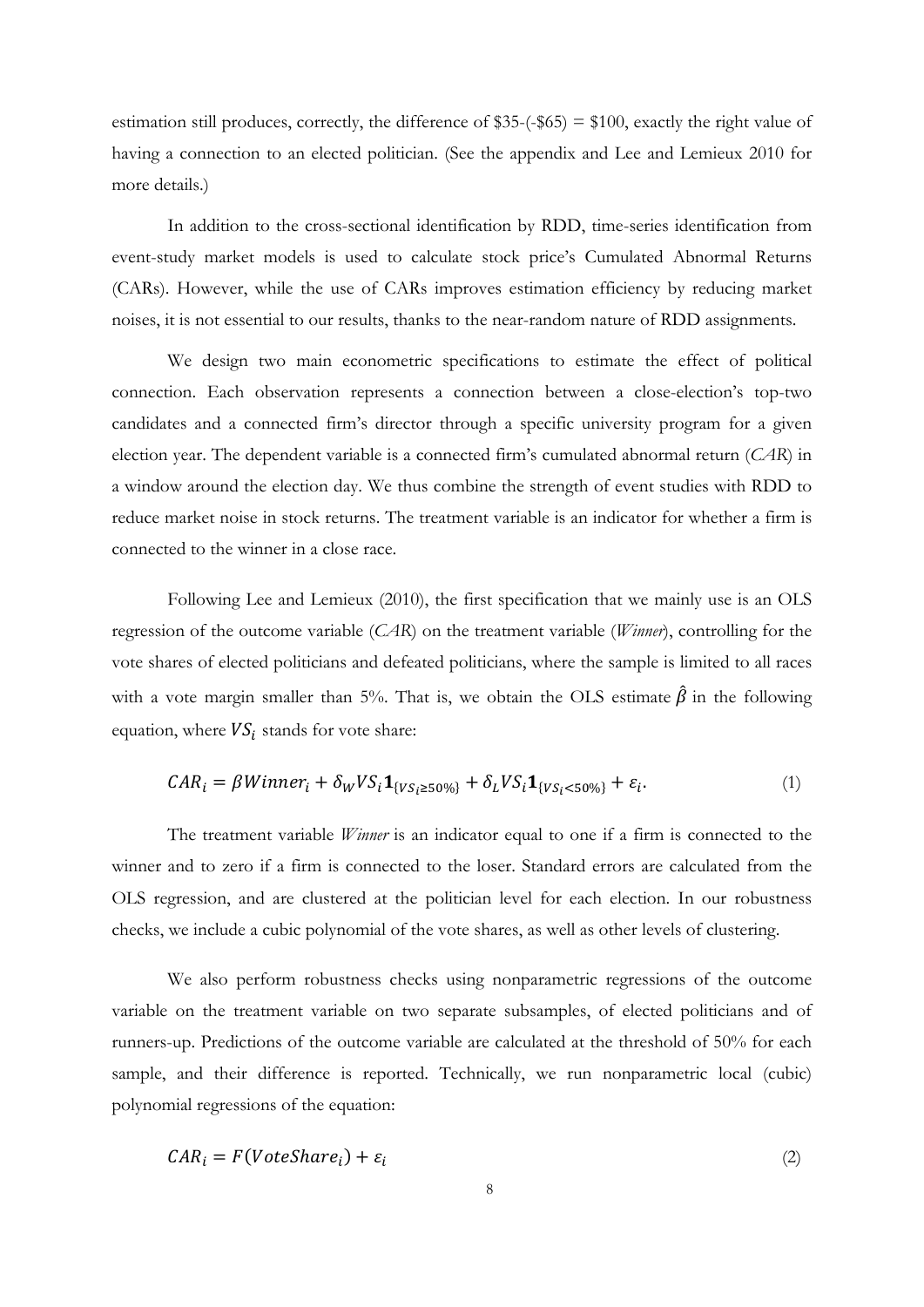on the subsample where  $Voteshare_i < 50\%$  to estimate the function  $\hat{F}_-(.)$  and on the subsample where *VoteShare*<sub>i</sub> > 50% to obtain  $\hat{F}_+(.)$ . The estimated effect is calculated as  $\hat{F}_+(50\%) - \hat{F}_-(50\%)$ .<sup>8</sup>

Our connections based on all pairs of classmates might draw questions about the realistic nature of those connections, as most people actually have only a small number of friends among classmates (see, e.g., Leider et al. 2009). Classmate connection levels, however, should not be a concern to the significance of our results. The measurement errors in this case imply that the effect of real friendships is nuanced by many non-friend classmate connections, producing an attenuation bias that reduces the absolute size of the estimate and its statistical significance. The effect of real friendships can thus be even larger than those found in this paper. On the other hand, classmate connections can be primordial in the development of relationships after college or graduate school by providing the conditions for common communication and mutual trust as well as common access to the same social network. Former classmates are thus more likely to later develop a strong connection, even if they were not close friends while in college or graduate school. Several recent papers have shown the strength of this measure of connections in many contexts (Cohen, Frazzini, Malloy 2008; Fracassi 2009; Nguyen 2012; and Shue 2013).

#### 2.2 POTENTIAL ISSUE OF HOMOPHILY

-

While firms' links to elected governors are identified as an almost-random treatment in our context, the empirical strategy so far still tolerates the potential alternative interpretation of homophily of social networks (people are more likely connected because they share the same characteristics.) This interpretation works as follows. Future politicians and directors sharing similar characteristics and preferences may have been drawn together at the same university. Decades later, the elected politician may enact policies in favor of these same characteristics, on which the connected firms can profit. Our RDD framework will identify the effect of connection on stock prices, but it comes as a result of homophily via shared policy interests, not from the social network channel. For a concrete example, suppose that a politician and a director are both ardent students of military studies, and graduate from a university with strength in that discipline. The election of the politician then has the potential to affect the director's firm's value through new defense policies, rather than through the social network.

<sup>&</sup>lt;sup>8</sup> The standard error of this estimate is calculated as the standard error of the difference of two independent variables,  $\hat{F}_+(50\%)$  and  $\hat{F}_+(50\%)$ , as the two subsamples are completely separate from one another. The standard errors for  $\hat{F}_+(50\%)$  and  $\hat{F}_-(50\%)$  come from nonparametric regressions.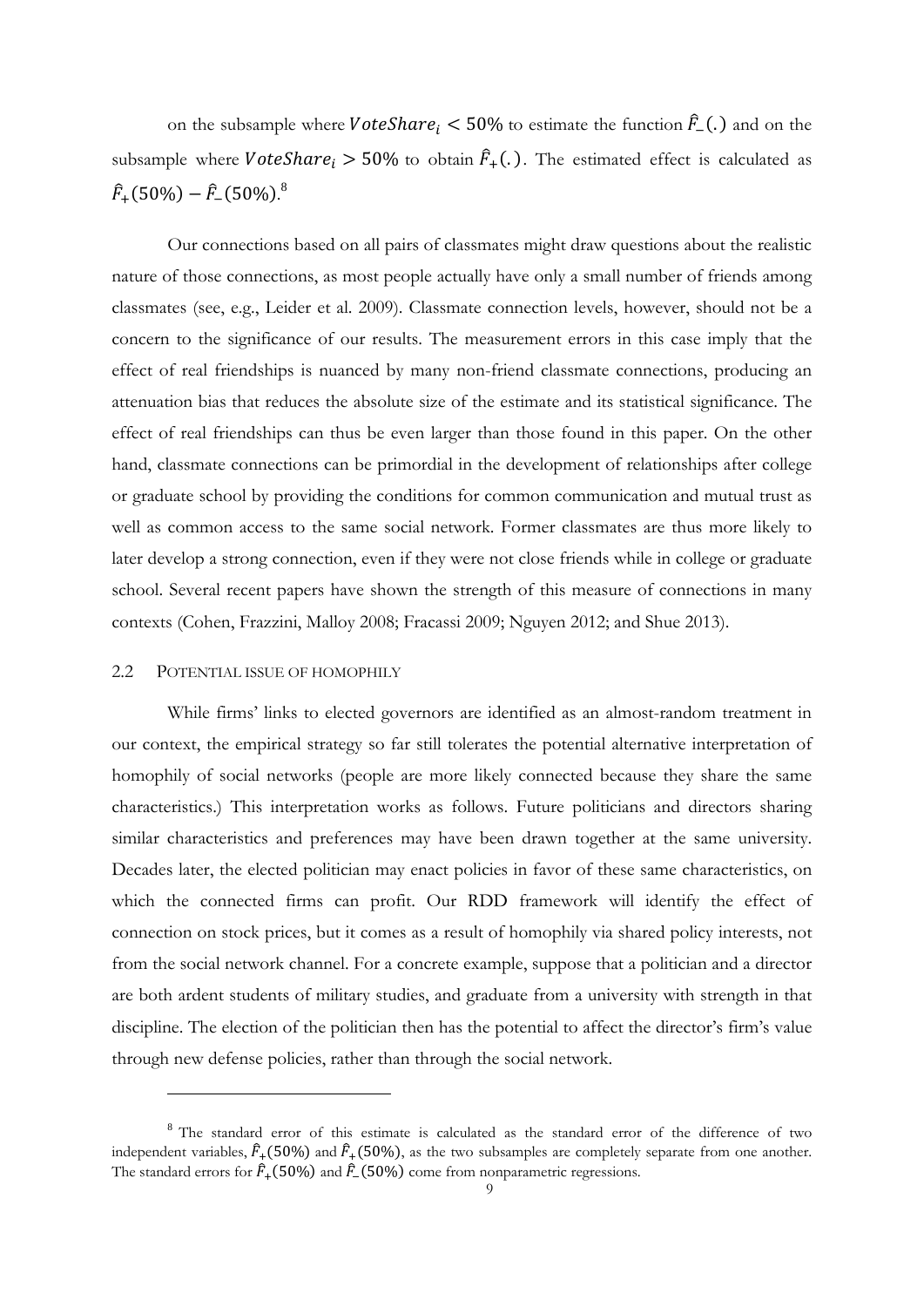We address this issue with an extensive set of interacted fixed effects to address this issue. First, we use a set of interactions between school fixed effects  $\delta_s$ , fixed effects of the number of decades since graduation  $\theta_{it}$  and a dummy WinSchool<sub>st</sub> equal to one if school s is the alma mater of any winner in the corresponding election, zero otherwise. This specification controls for a school's specific interests passing into policies via the election of another politician graduating from the same school. The additional identification provided by  $WinSchool_{st}$  comes from the comparison of former classmates with alumni. The flexibility in  $\delta_s$  allows different levels of homophily for different schools, and that of  $\theta_{it}$  allows for time-varying homophily effect over different decades. With  $\theta_{it}$ , we compare different years within a decade; as we cannot use year fixed effects in this interaction.<sup>9</sup>

Second, we use a set of interactions between industry fixed effects  $\chi_i$  and a dummy **WinIndustry**<sub>it</sub> equal to one there is any winning politician in an election connected to a firm in that industry, zero otherwise. This specification controls for an industry's receiving certain specific favorable policies thanks to connected winners different from the firm's own connected politician. The identification provided by *WinIndustry<sub>it</sub>* comes from the comparison among firms within an industry connected to some winner(s). The flexibility in  $\chi_i$  allows different effects on policies for different industries. Furthermore, one may speculate that even within the same industry, large and small firms may benefit differently from enacted favorable policies. To control for that, we further interact with fixed effects of the quintiles of firm size. Finally, we combine both types of controls into a single specification.

In summary, our research design identifies and consistently estimates the WATE of being connected to a candidate in a gubernatorial election, where the effect is averaged with weights over the sample of all politicians who stand a chance of experiencing a close election, and all firms in the Compustat database.

## **3. DATA DESCRIPTION**

-

We construct our sample using data from several sources. First, we collect the gubernatorial election results from the Federal Election Committee (FEC) website. For each

<sup>&</sup>lt;sup>9</sup> We can even strengthen this specification by replacing WinSchool<sub>st</sub> with an election year fixed effect  $\gamma_t$ in those interactions. The interactions  $\delta_s \gamma_t$  absorb  $\delta_s WinSchool_{st}$ , and allow for different homophily effects based on, say, the number of alumni winning in that election. We choose to leave these specifications out for simplicity. All results remain very similar, and available upon request.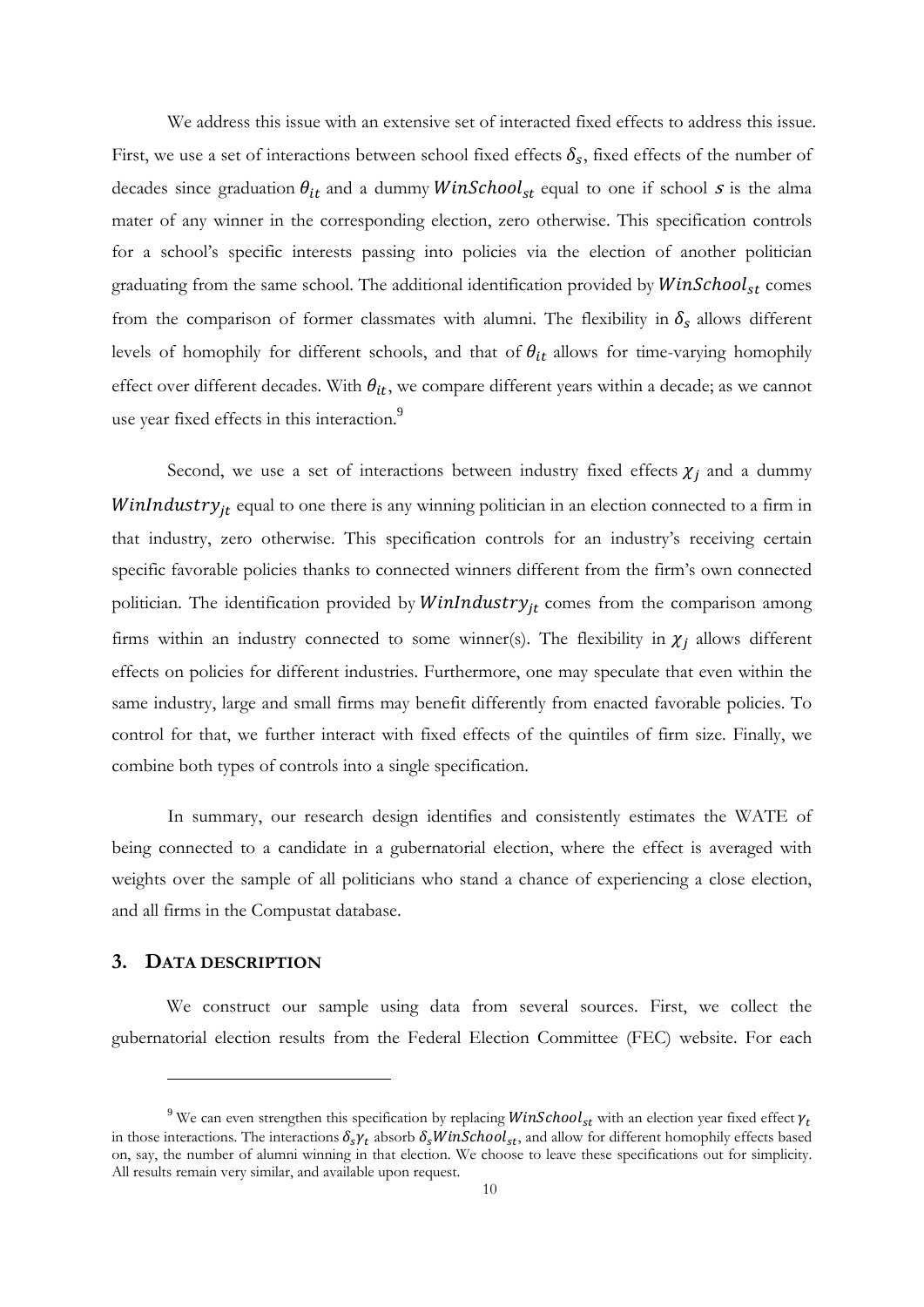election, we identify the candidates finishing first (the winner) and second (the loser) and calculate the margin of votes between them. A close election is specified by a margin of votes of less than 5%.

Panel A of Table 1 reports the time series of close gubernatorial elections. The average annual number of gubernatorial elections is 13.08 (with a maximum of 37 and minimum of 2). The average annual number of close gubernatorial elections is 2.92 (with a maximum of 11 and minimum of 0). Out of 157 gubernatorial elections in the U.S. between 1999 and 2010, we identify 35 close ones. No trend appears in the relationship between the number of elections and the number of close elections. The average vote margin across all close elections is 2.70%.

Panel B of Table 1 reports characteristics of our sample of connected firms and compares them to firms in the Compustat universe in the same period. Our sample includes 63 firms per year on average, with a maximum of 263 firms, and a minimum of 1 firm, and represents 1.01% of the total number of listed firms and 2.15% of the total market capitalization in the Compustat dataset. The sample firm's average market capitalization is \$2.98 billion and the median is \$0.52 billion, which are fairly comparable to average Compustat firms (\$2.41 billion and \$0.25 billion, respectively). Our average firm has a market-to-book ratio of 3.95 (Tobin's Q of 2.03) and age of 9.90 years, as compared to a market-to-book ratio of 4.79 (Tobin's Q of 2.28) and age of 8.32 years for an average Compustat firm.

#### [*Insert Table 1 Here*]

We hand-collect the biographical record of these elections using Marquis *Who's Who* biographies, which contain active and inactive biographies from the *Who's Who* publications. Our scope of search includes biographies in (i) *Who's Who in American Politics*, (ii) *World Almanac of U.S. Politics*, and (iii) *The Almanac of American Politics*. For each candidate, *Who's Who* biographies provide a brief vita, including the candidate's employment history, all undergraduate and graduate degrees attained, the year in which those degrees were awarded, and the awarding institution. Most of the biographies for our sample are available in *Who's Who*. To complete our biographies, we use politicians' archived websites, and other sources on the World Wide Web. We retain entries for which we can positively identify the politician.

Next, we obtain biographical information and past education history for directors and senior company officers from BoardEx of Management Diagnostics Limited. The data details the relational links among board directors and senior company officers for both active and inactive firms by cross-referencing these directors' and officers' employment histories,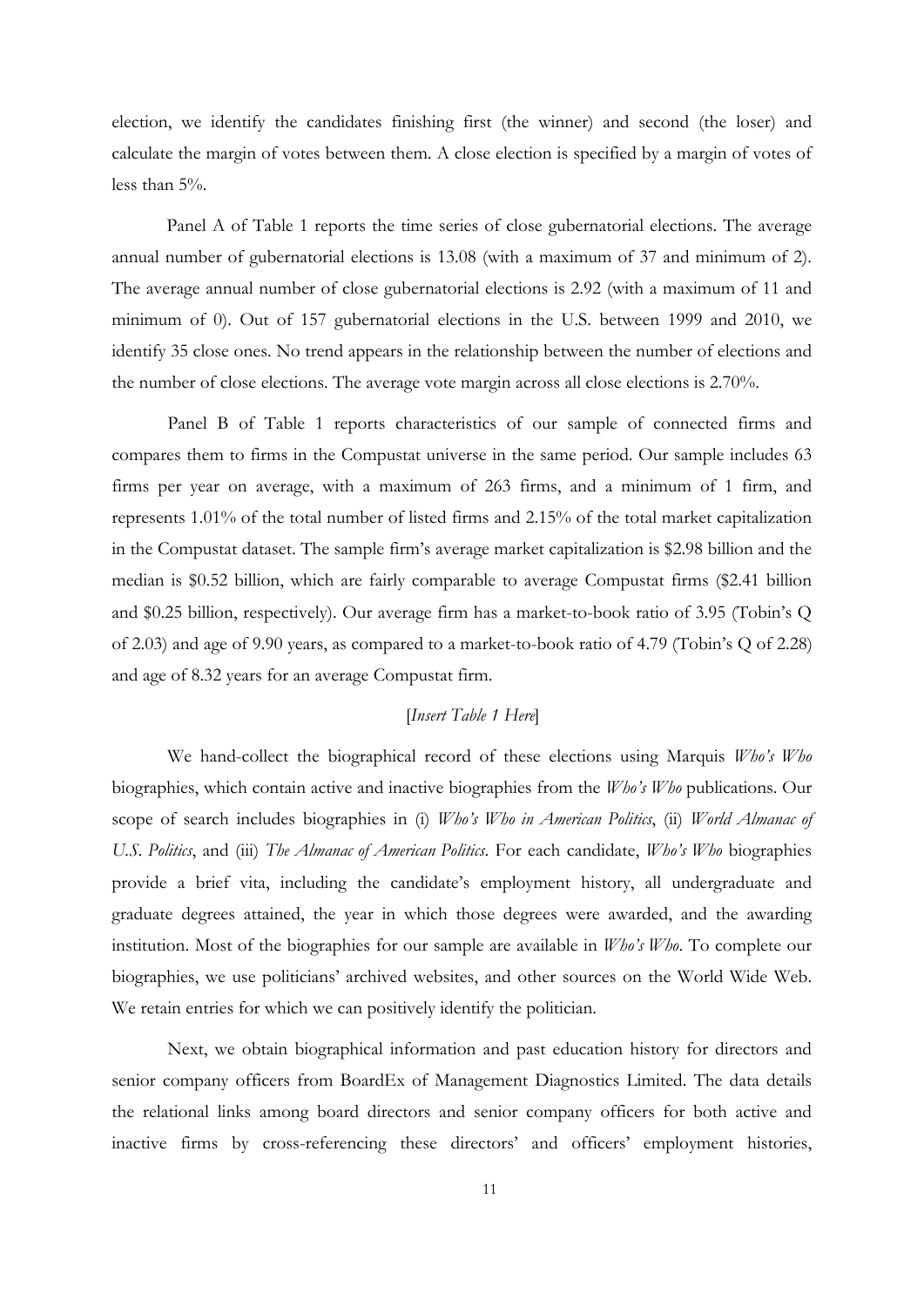educational backgrounds, and professional qualifications. In particular, the data contain current and past roles of each official in a company, with start and end date (year), all undergraduate and graduate degrees attained, the year in which those degrees were awarded, and the awarding institution. We restrict our sample to board directors in U.S. publicly listed firms.

We construct our social network measure through educational institutions. We define a political connection as a link between a firm's director and an election candidate who both graduate from the same university program within a year. We thereby match institutions and degrees on *Who's Who* biographies and BoardEx. Following Cohen, Frazzini, and Malloy (2008), we group the degrees into six categories: (i) business school (Master of Business Administration), (ii) medical school, (iii) general graduate (Master of Arts or Master of Science), (iv) Doctor of Philosophy, (v) law school, and (vi) general undergraduate. To identify a politician's alumni network, we relax the restriction on year of graduation. Finally, we match our data to stock return data from the Center for Research in Security Prices (CRSP).

Panel C of Table 1 reports the distribution of common educational backgrounds of corporate directors and gubernatorial candidates in our sample. Degrees for undergraduate studies seem to be the most important to the connection of directors and politicians: 69.12% of politicians and 86.94% of directors are connected through their undergraduate studies, having graduated from the same school/university within one year. The figures are 16.18% and 4.81% for law school; 5.88% and 6.02% for business school. Doctoral degrees appear to be insignificant in connecting politicians to directors. Only 2.94% of politicians and 1.37% of directors are connected through Ph.D. programs.

#### **4. EMPIRICAL RESULTS**

In this section, we report main empirical results from our RDD framework as well as the results of the impact of political connections on firm value across many sub-samples.

#### 4.1 POLITICAL CONNECTIONS AND FIRM VALUE IN A REGRESSION DISCONTINUITY DESIGN

Table 2 presents our estimation of the impact of political connection on firm value by relating stock price cumulated abnormal returns (CAR) of connected firms around the election day to the winning status of the connected politician. Each observation pairs a firm's director to a candidate in a close gubernatorial election, both of whom graduate from the same university program within a year (Cohen, Frazzini, and Malloy 2008). We calculate CAR for every connected firm during a standard 3-day event period, from day  $-1$  to day  $+1$ . The event day (day 0) is the election day reported by the Federal Election Commission, which is always a trading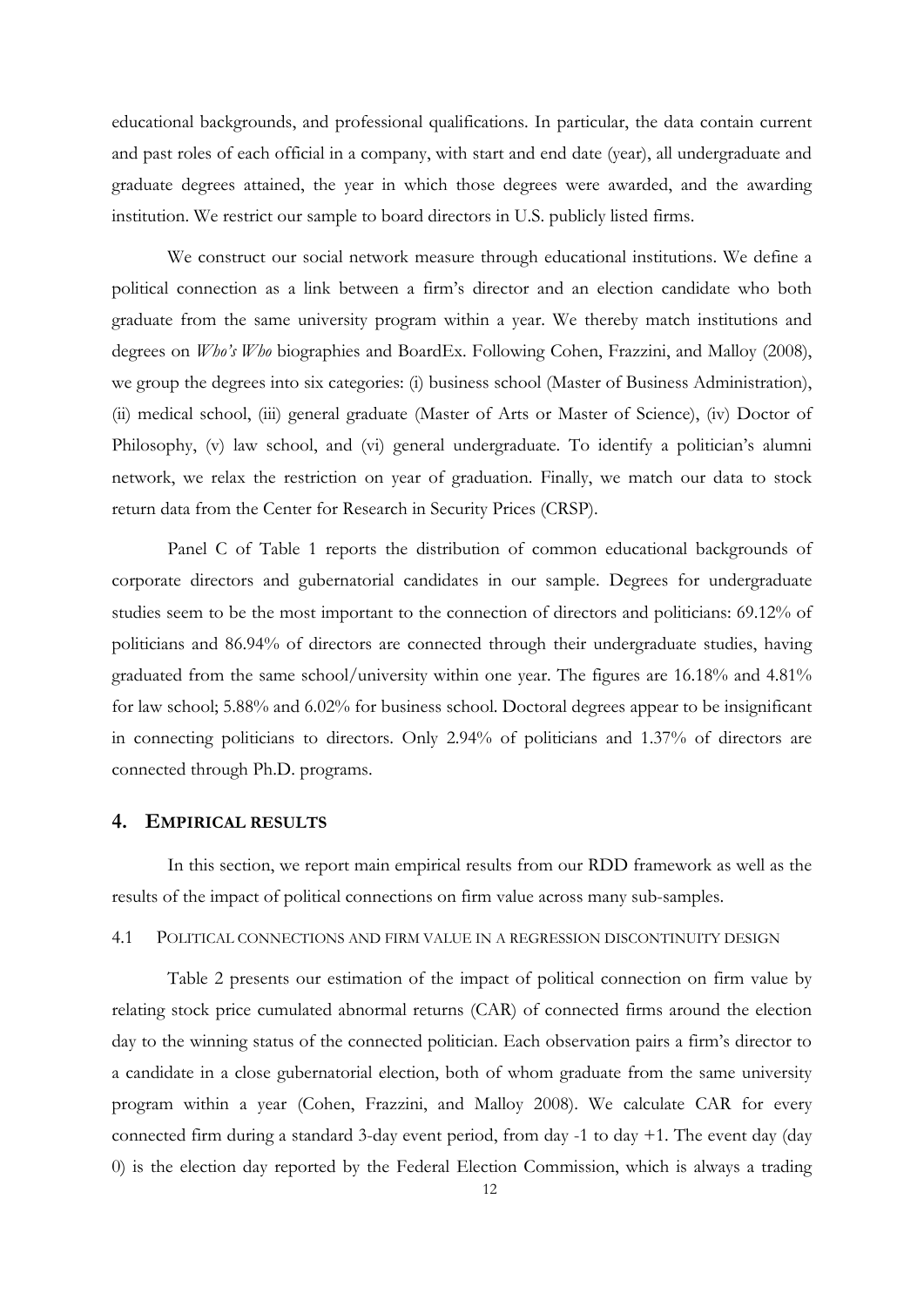day. We first follow a conventional event study method to calculate the CARs resulting from close elections by assuming a single-factor model with the beta estimated from the pre-event window, and later use other methods of CAR estimation as robustness checks. Average abnormal returns are estimated based on the market model around the election day (Day 0). The market model is estimated using daily data over a 255‐day (‐315, ‐61) window. We exploit the RDD of close elections in which the winning margin is within a 5% vote share. We control for the vote shares separately for winners and losers, as suggested by Lee and Lemieux (2010) and specified in equation (1) in Section 2 above, to obtain the effect at the exact threshold of 50%.

# [*Insert Table 2 Here*]

Results from Table 2 show an overall average significant and positive effect of connection to a close election's winner on firm value. Controlling for state and year fixed effects, column 1 reports that firms connected to the winners exhibit CARs which are 3.89% higher than CARs of firms connected to the losers at the 5% winning margin. The estimate coefficient is statistically significant at 1%. Political connections are thus highly valuable for firms at the state level. Column 1's regression will be used as our benchmark regression throughout the paper.

In regressions reported in columns 2 to 5, apart from state and year fixed effects, we control for industry fixed effects, politicians' characteristics (age, gender, election turnout of the politician, party's affiliation), directors' characteristics (age, gender)), and firm characteristics (logarithm of market capitalization, Tobin's Q, return on asset, and leverage), respectively. We obtain positive coefficient estimates of 4.19%, 2.18%, 4.20%, and 3.56%, significant at 1% or 5%, which, except for the result from column 3, are of comparable magnitude and statistical significance to our benchmark estimate in column 1.

While the quality and the timing of pre-election polls are the subject of long-lived debates in political science, $^{10}$  if polls contain additional relevant information, then including them should improve the precision of our results. Column 6 repeats our main regression, as in column 1, controlling for poll predictions in all elections. We obtain a coefficient of 3.73%, significant at 1%, on the *Winner* dummy, which is comparable to the estimate of 3.89% in column 1. Thus, the inclusion of poll predictions does not seem to affect our RDD results.

The large variation in the cross-sectional distribution of CARs might introduce outlierbiases to our results. As a check, we exclude all CARs exceeding 10% in absolute value from our

-

 $10$  See, e.g., Enns and Richman (2013) on the variability of election polls.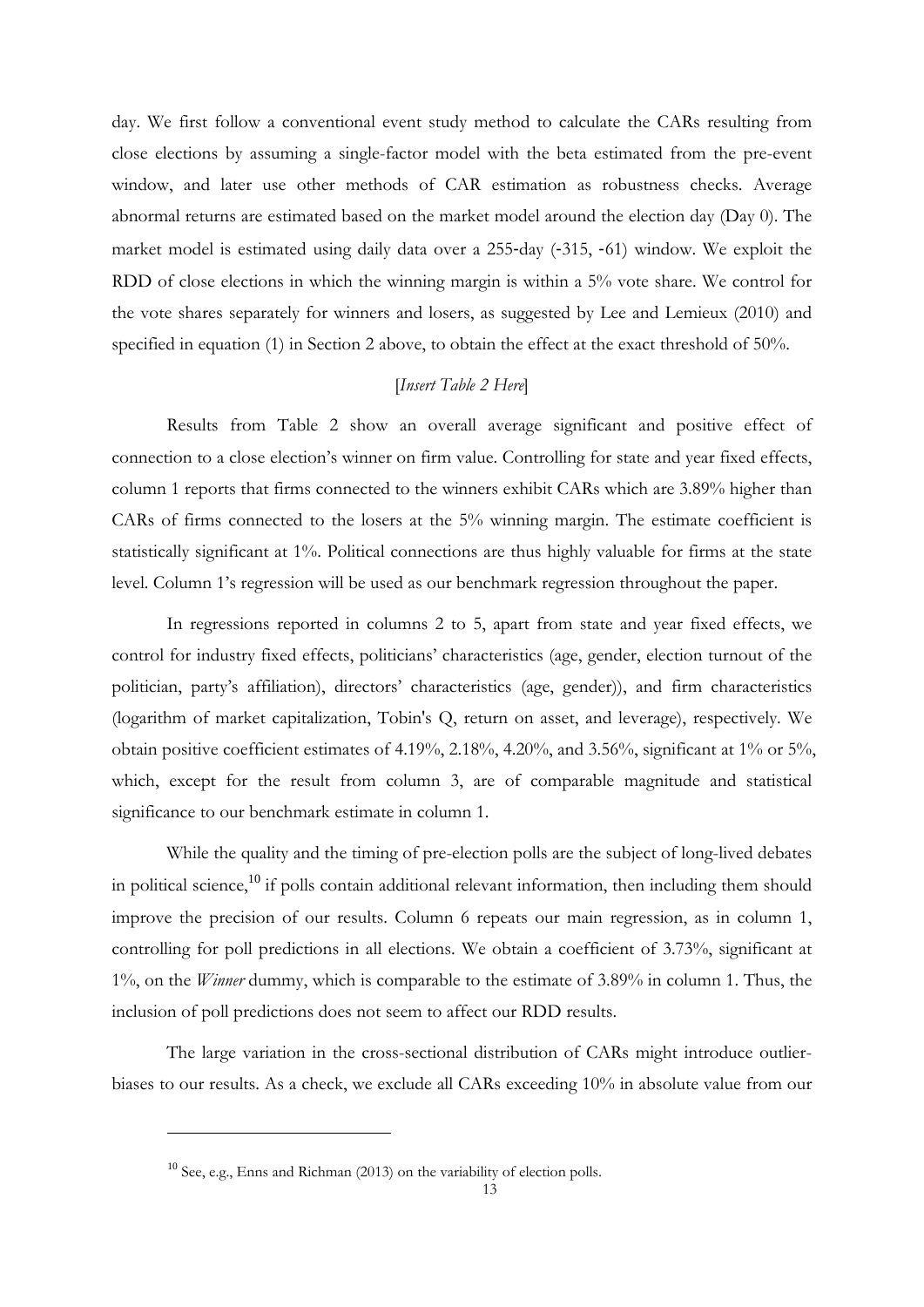sample. As the results in column 7 show, we obtain an estimate of  $2.74\%$ , significant at  $1\%$ , which is smaller than the estimate of 3.89% in column 1. The outliers thus wield influence on, but do not significantly change our results.

It is worth noting that regressions in columns 2 to 7 of Panel A, with the exception of column 3, generate comparable results to those in column 1 after controlling for state, election, and industry fixed effects and various factors. This similarity in the magnitude of estimates is expected from the RDD framework in which the main estimate should not be affected by "irrelevant covariates," and RDD can account for all observable and unobservable characteristics. Indeed, when the treatment is comparable to a randomized experiment, any pre-treatment control variable must be independent of the treatment, thus its inclusion should not significantly alter the estimated magnitude of the treatment effect. Therefore, observed and unobservable characteristics of the election year, the industry and the firm are irrelevant covariates and do not alter much our main estimate.

Regressions in columns 1 to 7 show the difference in CARs between firms connected to winners and firms connected to losers. To examine the CARs of these firms separately, we ran separate regressions of CARs on subsamples of firms connected to the winners and of firms connected to the losers against the respective vote shares of the winners and losers. Columns 8 and 9 of Table 2 report the regression intercepts of +1.14% and -1.27%, both significant at 5%. This result shows that firms connected to the winners in close gubernatorial elections experience significant positive gain in value  $(+1.14\%)$ , while firms connected to the losers experience significant loss of value (-1.27%).

In summary, Table 2 provides evidence that firms connected to the winner in a close gubernatorial election between 1999 and 2010, as compared to firms connected to the loser, experience significant gain in firm value. Our RDD results are robust and consistent when we control for politician, director, and firm characteristics; year, state, and industry effects; and poll prediction margin. Our estimated average CAR of 3.89% for our sample of U.S. firms appears to be higher in magnitude than that found by Faccio (2006), who reports an average CAR of 1.43% from a cross-country sample of firms experiencing an event of new political connections. Meanwhile, our estimate is significantly smaller in magnitude than the estimate from Goldman, Rocholl, and So (2009), who report a difference in CARs of 8.97% between Republicanconnected and Democrat-connected firms following the 2000 U.S. presidential election.

4.2 CANDIDATE CHARACTERISTICS AND THE VALUE OF POLITICAL CONNECTIONS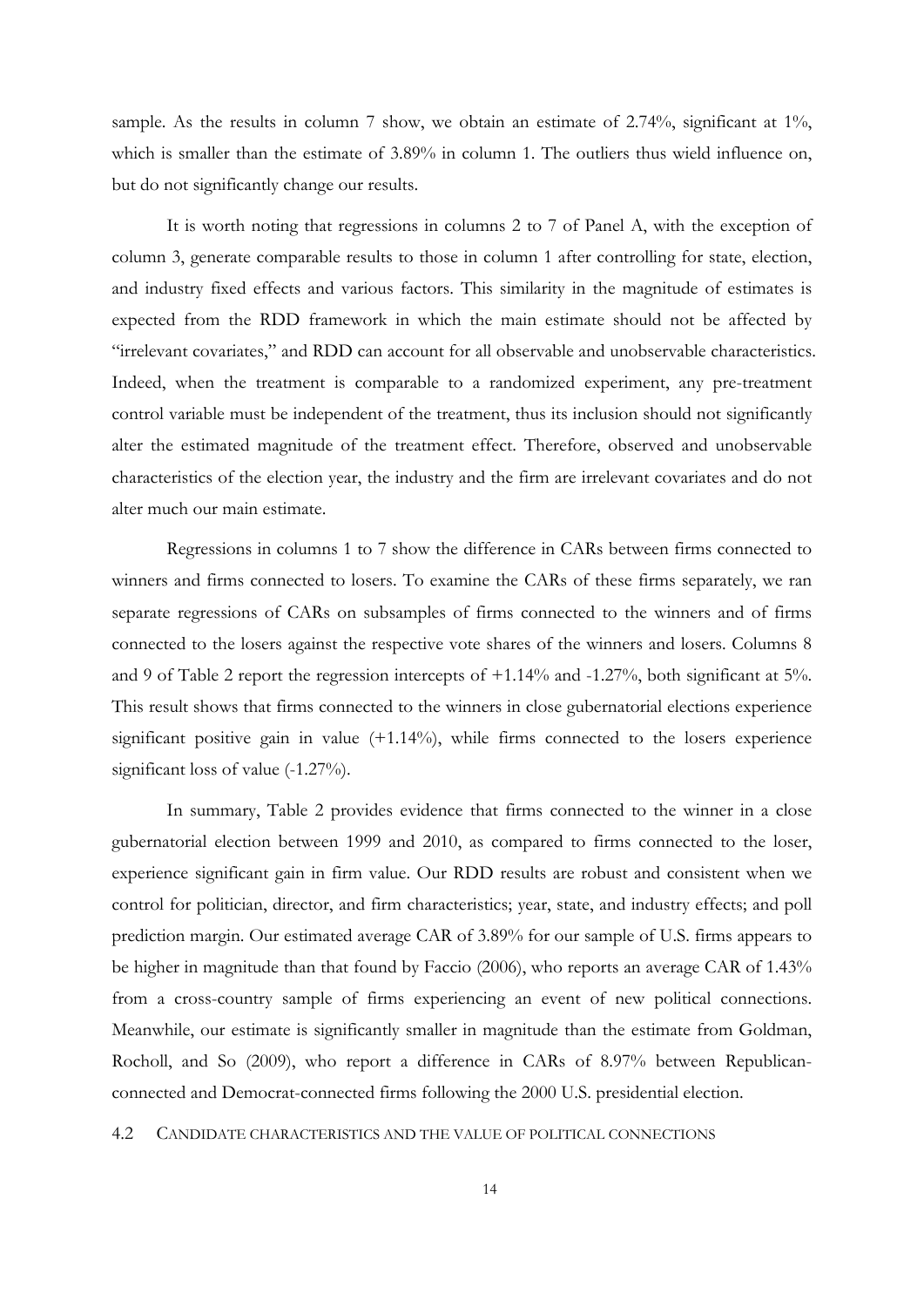The previous section provides evidence of an overall positive impact of network-based political connections on firm value at the state level. In the following sections, we investigate if this effect varies on various subsamples along the lines of candidate, state, firm, and network characteristics. We run the benchmark regression as in column 1 of Table 2 for each of the subsamples and compare the estimates.

Prior literature in political science, economics, and finance has extensively studied whether and how politicians' characteristics such as incumbency and experience (i.e., Lee 2008, Caughey and Sekhon 2011) provide them with advantages to win elections. We thus conjecture that candidate characteristics determine the value of political connections. We test this conjecture by dividing our samples into subsamples of firms, depending on characteristics of politicians. Table 3 summarizes our results.

## [*Insert Table 3 Here*]

We first explore whether a candidate's position as incumbent or challenger in a close election and her prior political experience affect our results by partitioning the sample accordingly. Regressions in columns 1 and 2 show that firms connected to the winner experience significant gain of value, independently of whether the winner is a challenger or an incumbent. Political connections are thus generally valuable. However, the effect appears larger for challengers (4.91%) than for incumbents (2.25%). The difference in coefficient estimates is significant at the 5% level. In column 3, we run a regression on a sub-sample of firms connected to the two candidates in a close election who are both challengers (the incumbent might have retired or moved to another office), we find an estimate coefficient of 4.91%, significant at 1%. This indicates that, in close elections that involve two new candidates, firms connected to the winning challenger experience an increase in firm value of 4.91% in comparison to firms connected to the losing challenger. Connections to the winning challengers are more valuable than to the winning incumbents, and connections to winning challengers in challenger-only close elections are even more valuable for firms.

Challengers with or without political and professional experience at the federal level might contribute differently to firm value. We collect information on the positions that candidates have held up to election and classify two categories of challengers: those whose main occupation in the election year was in a public office at federal level, and those whose main occupation was not. Columns 4 and 5 of Table 3 report the benchmark estimates by the corresponding subsamples that distinguish between firms connected to challengers coming from positions at the federal level (for instance, in a senator's office) and others. We find positive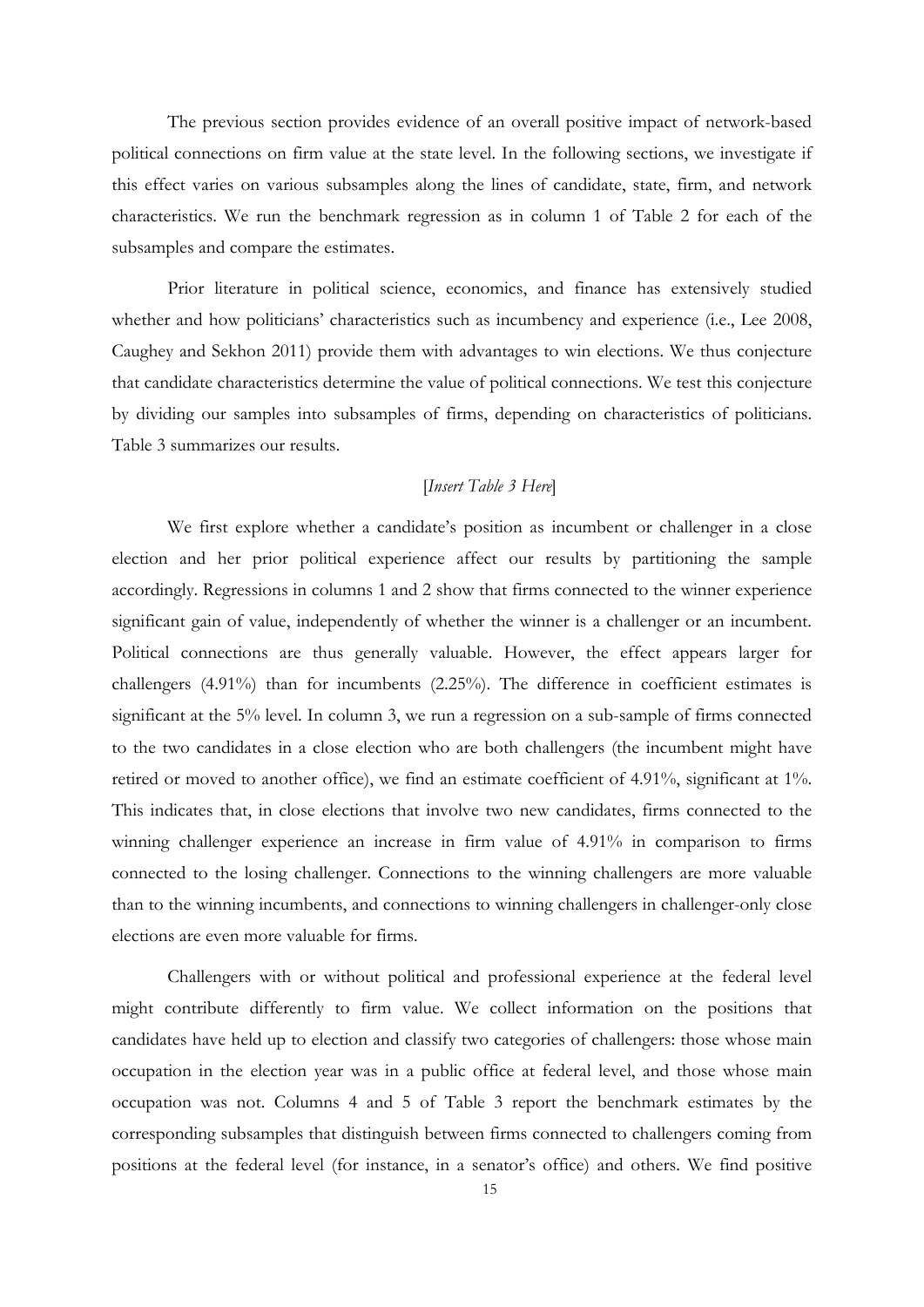estimates of 1.03% and 4.93%, both significant at 1%, respectively. The difference in coefficient estimates is significant at the one percent level. The results indicate that the magnitude of the value of political connections is higher for challengers who were not holding federal office and who are mainly from local politics.

In summary, Table 3 shows that our finding—that connections to the winning politician in a close election induce a significant gain in firm value—appears to be consistent and robust across several subsamples of firms connected to candidates with different characteristics. While the impact of political connections on firm value is generally positive and significant, the magnitude seems to be larger for firms connected to challenger candidates in comparison to firms connected to incumbents, for firms connected to winning challengers in challenger-only close elections, and for firms connected to challengers without federal work experience.

#### 4.3 STATE CORRUPTION AND THE VALUE OF POLITICAL CONNECTIONS

The prior literature suggests that state characteristics impact the value of political connections at the state level through local regulation and corruption. For example, Glaeser and Saks (2006) show that the level of corruption varies across the states in the U.S. Providing evidence on the importance of state politics, Eggers and Hainmueller (2013) report that congressmen do not enjoy informational advantage for their own portfolio trade at the federal level, but rather at the local level. They disproportionately invest in local firms and in local firms that contribute to their campaign. States with better checks and balances should thus be associated with lower value of political connections. We test this conjecture and report results in Table 4. To allow state-level institutional quality to vary, regressions in Table 4 include only year fixed effects, not state fixed effects.

## [*Insert Table 4 Here*]

While the RDD correctly identifies the value of political connections, ascertaining that the variation in this value across states is caused by the differences in institutional quality is more difficult. Even when we avoid direct reverse causation by using some measures calculated before 2000, the results are still exposed to endogenous selection by unobservables, such as historical or cultural factors, that may affect both institution quality and the value of political connections across states. In columns 1 and 2 of Table 4, we control for this problem by using respectively subsamples of firms above and below the median of the ALD (Average Logarithm of Distance to capital city) 1970 score of the isolation of the state capital, computed from the 1970 census. As reported by Campante and Do (2014), this measure is strongly predictive of state-level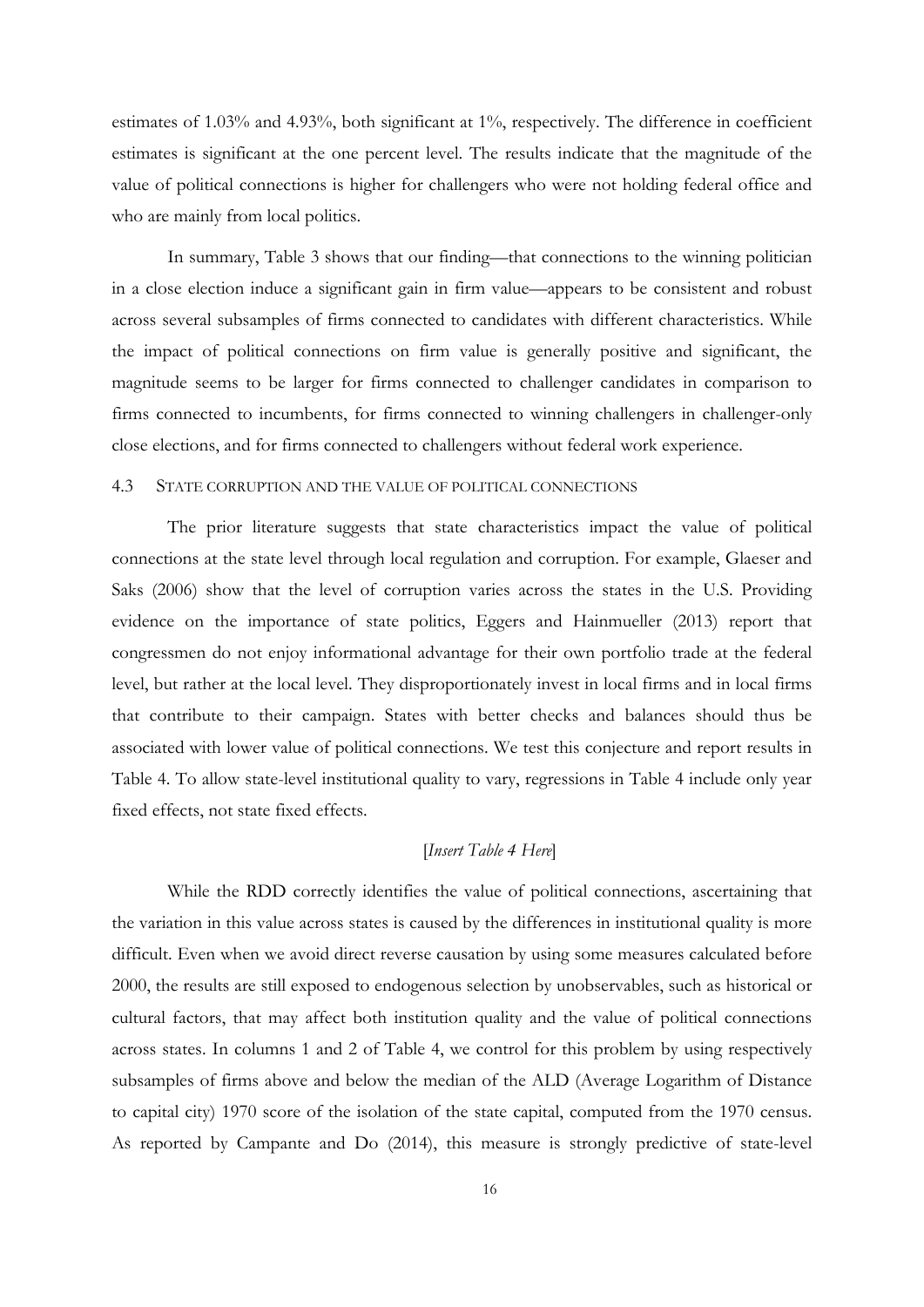corruption across American states (high ALD score indicates more isolated state capital, which implies lower media coverage of state politics and, therefore, more corruption). This measure is highly persistent over time and, arguably, not directly affected by unobservable determinants of corruption. Results from columns 1 and 2 support our conjecture. The estimated effect is positive (4.66%) and statistically significant at 1% among states with higher-than-median isolation of the capital city, and is positive and insignificant for other states. The difference in coefficient estimates is significant at 5%. Political connections are thus significantly more valuable in a more severely corrupt state.

Columns 3 and 4 report results on an alternative measure of corruption which was also used by Campante and Do (2014). We use the dataset of all newspapers gathered in Newslibrary.com to search for the word "corruption" close to the state name, as is similar in method to Saiz and Simonsohn (2013). We find that the value of political connections is positive and significant in more corrupt states, which are defined as the ones with higher frequency of the use of the word "corruption" in local newspapers, while this value is non-significant in less corrupt ones. The estimate on more corrupt states is 2.90%. The difference in coefficient estimates is significant at 10%.

Columns 5 and 6 divide states by the most commonly used measure of state-level corruption constructed by Glaeser and Saks (2006), who extract actual conviction data from the Department of Justice's "Report to Congress on the Activities and Operations of the Public Integrity Section" to form a measure of convicted corruption cases, averaged from 1976 to 2002 to remove periodical noises. Results also support our intuition: political connections are more valuable in more corrupt states than in less corrupt states. The effect is clearly stronger in magnitude and statistically significant (4.07%, significant at 1%) in more corrupt states, and positive but insignificant in less corrupt states. The difference in coefficient estimates is highly significant at the 1% level.

In sum, Table 4 provides strong and consistent evidence that the value of political connections varies as a function of state corruption. The estimated value of political connection is larger in more corrupt states.

#### 4.4 FIRM CHARACTERISTICS AND THE VALUE OF POLITICAL CONNECTIONS

Prior literature has explored extensively how politics and political connections impact corporations. For example, Khwaja and Mian (2005) study how political connections impact corporate access to finance; Faccio, Masulis, and McConnell (2006) show that politically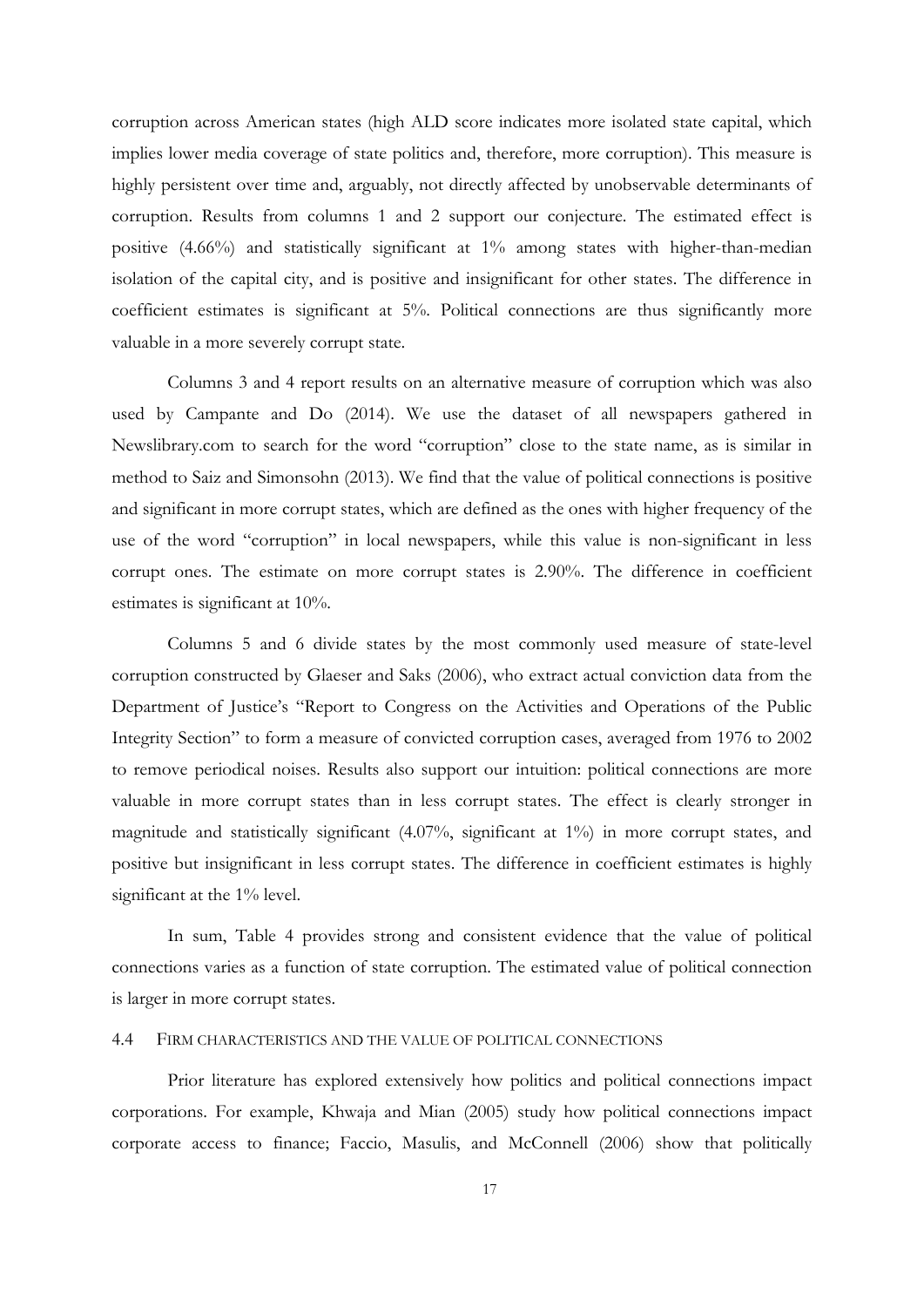connected firms are more likely to receive financial bailout; and more recently, Cohen, Coval, and Malloy (2011) show that changes in important congressional committee chairmanships reduce investments of firms in the states of the congressmen. Following the literature, we study firm characteristics as potential determinants of the value of political connections, and detail results in Table 5.

## [*Insert Table 5 Here*]

We first run our standard regression on two subsamples of firms whose market capitalization is respectively above or below the median in our sample. Results reported in columns 1 and 2 show coefficient estimates of 5.58%, significant at 1%, and of 1.33%, insignificant, for small and large firms, respectively. The difference in these two coefficient estimates is significant at the ten percent level. Politically connected firms that are smaller thus experience significantly greater gain of value in comparison to larger firms. Put differently, political connections are more important for small firms. Larger firms may be connected to many politicians, and the financial benefit of connection to one more politician may only represent a small fraction of the firm's value; hence, for larger firms, the effect should be smaller.

An important potential benefit of political connections is easier access to finance, as shown by Khwaja and Mian (2005). We test this conjecture by investigating whether the value of political connection is associated with a firm's dependence on external finance. We construct Rajan and Zingales's (1998) measure of dependence on external finance as the industry average of (CapEx – Cashflow from Operations)/CapEx, using Fama-French 48-industry classification, then divide our sample into subsamples with above and below industry median scores. Columns 3 and 4 of Table 5 report our standard regression results on these two sub-samples. Connected firms relying more on external finance exhibit a coefficient on the *Winner* dummy of 5.33% and are significant at 1%; in contrast, for connected firms that are less dependent on external finance, the estimated effect is positive but insignificant at conventional levels. The difference in these two coefficient estimates is significant at the five percent level. Thus, firms that are financially independent seem not to be affected after election results. Meanwhile, the value of political connections is greater for financially dependent firms.

Our results show that social-network based political connections significantly enhance a firm's market value. One might ask whether investors and markets are aware of these connections. We note that our framework does not require that all investors know about the connections. Reactions from a limited number of informed investors may suffice to drive our results. In search of further evidence of the interest from investors on close elections, we divide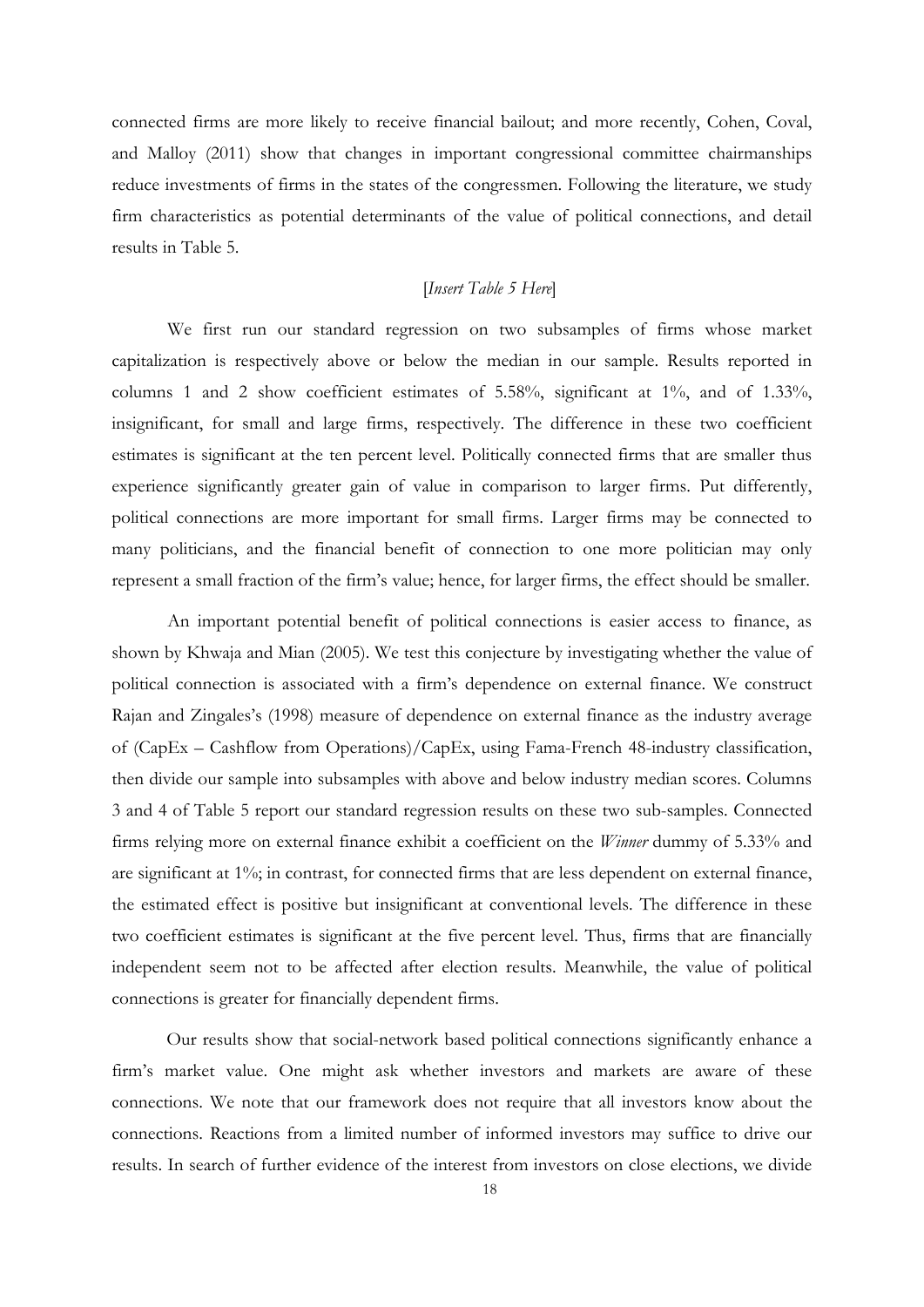our sample into two subsamples of firms with below and above median abnormal trading activities around the election day, following Campbell and Wasley's (1996) approach, and re-run our benchmark regression. Results are reported in columns 5 and 6 of Table 5. In terms of CARs, among firms with a high level of abnormal trading activities, the ones connected to winners outperform the ones connected to losers by 5.51% surrounding the election window. The impact is insignificant among firms with a low level of abnormal trading activities. The difference in the two coefficient estimates among the two groups of firms is significant at the five percent level, indicating that at least a number of investors follow up with the election, react, and trade on the election results.

In summary, the examination of firm characteristics, as shown in Table 5, provides further evidence that certain firms benefit from political connections more than others.

## 4.5 NETWORK CHARACTERISTICS AND THE VALUE OF POLITICAL CONNECTIONS

The main objective of our paper is to identify the value of political connections through the networks of politicians and directors. We construct our proxies for social connections based on the educational ties. A growing literature in finance shows that social networks impact various financial decisions such as investment decisions and returns (Cohen, Frazzini, and Malloy 2008), venture capital funds' investment performance and competition (Hochberg, Ljungqvist, and Lu 2007, 2010), firm policies (Fracassi 2009, Shue 2013), firm financing (Engelberg, Gao, and Parsons 2012), board effectiveness (Nguyen 2012), and entrepreneurship activities (Lerner and Malmendier 2013). We thus investigate the impact of network characteristics such as distance (strength), size, and recent network interactions, and report results in Table 6.

#### [*Insert Table 6 Here*]

The strength of social networks is defined by how close the distance is between members. Our definition of the connection between directors and politicians based on educational backgrounds is stringent. We require directors and politicians to have graduated from the same school on the same university campus and within a year of difference. If network strength matters, we should observe that the value of political connections will be reduced when the connection is less close, i.e., when we loosen our definition of political connections. We note that when the definition of connection is loosened, the sample size is increasing as the networks include more members.

Columns 1 to 8 in Panel A of Table 6 report results of our benchmark regression on subsamples of alumni who graduate from the same university program in the same year, and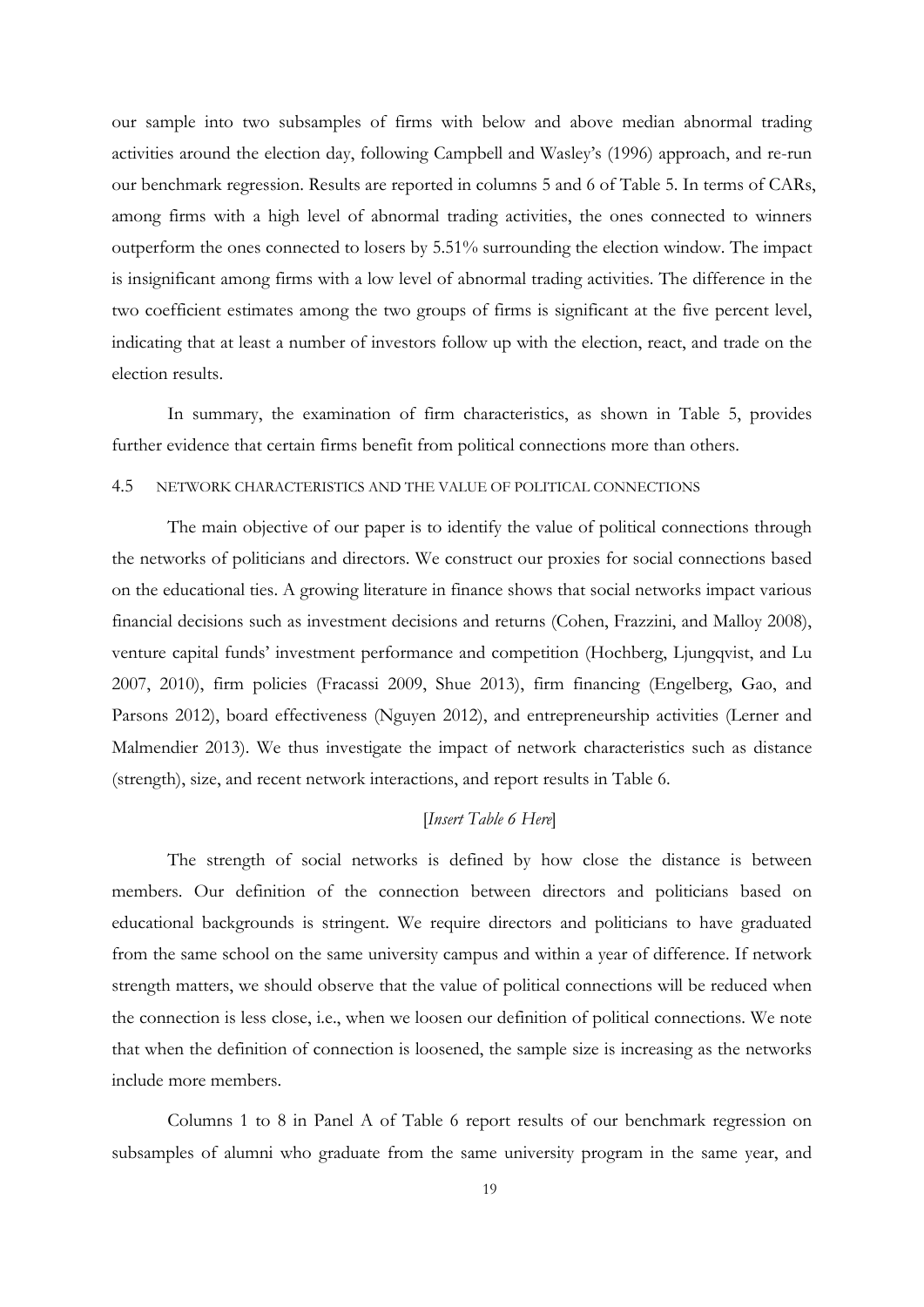within one to five years, ten years, and twenty years of difference. Column 1 shows the strongest impact of social networks when the networks are the closest, having directors and politicians who graduate from the same school, at the same university campus, and in the same year. The coefficient estimate on the *Winner* dummy is 6.30%, significant at the one percent level. When we require that directors and politicians graduate from the same school, at the same university campus, but within one year of difference, as in our benchmark regression, we have a smaller coefficient estimate of 3.89%, significant at the one percent level. In column 3, when we require that directors and politicians graduate from the same school, at the same university campus, but within two years of difference, the coefficient estimate on the *Winner* dummy is further reduced to 1.97%, still significant at 5%. In columns 4 to 8, as expected, the coefficient estimates on the *Winner* dummy become insignificant when networks are extended to less close alumni networks.

To investigate the impact of network size on the value of networks, we sort the educational institutions by the number of observations in the sample, enabling us to look at the number of prominent graduates who rise to the top in business and politics, and not just at any graduate from the same year. Intuitively, when a network is better represented in the sample, its links are arguably stronger in Granovetter's (1974) sense, in that each pair shares more common connections. Such a network has a higher measure of network closure, according to Karlan et al. (2009), and is more conducive to agreements that require commitments between pairs in the network. In contrast, Karlan et al. (2009) show that a low closure network provides better incentives for information sharing.

In the context of the U.S., Ivy League universities dominate networks in our sample, providing more directors and politicians than any other universities. They are thus big networks. Columns 1 and 2 in Panel B of Table 6 report the coefficient estimates of 0.54%, significant at 1%, and of 4.43%, significant at 5%, on subsamples of Ivy League and non-Ivy League connected firms, respectively. The difference in coefficient estimates is significant at 5%. Political connections thus appear to be more valuable among firms in non-Ivy League (small) networks than in Ivy League (big) networks.

Columns 3 and 4 in Panel B of Table 6 report estimates of 2.14% and 4.43%, significant at 1% and 5%, for subsamples of connections that are above (large network) and below (small network) the median number of observations, respectively. However, the difference is not statistically significant at conventional levels. The finding that small network links are more valuable, according to Karlan et al.'s (2009) theory, implies that the links bring value by providing trust and commitment in profitable agreements, rather than just sharing information.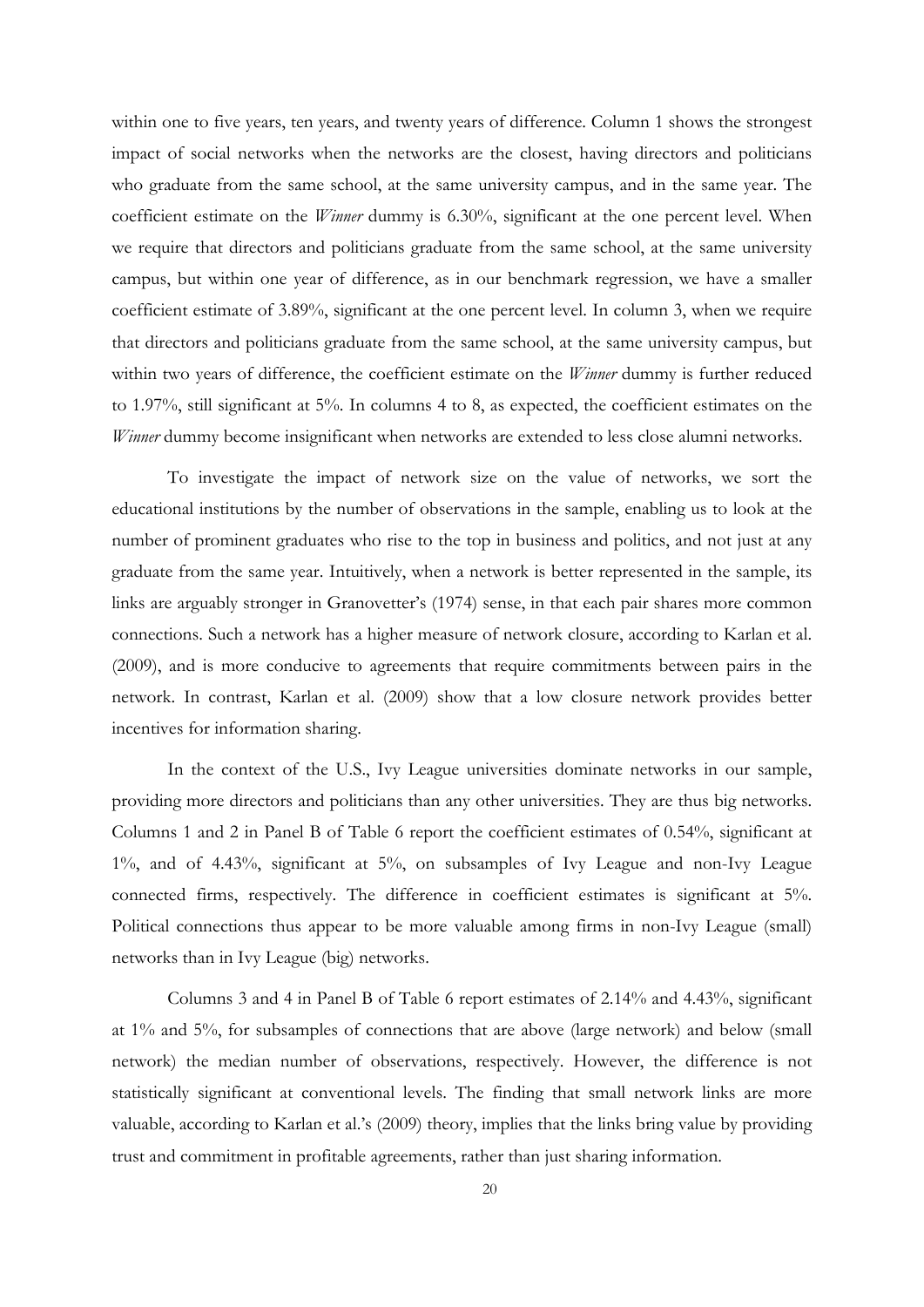Network ongoing and recent interactions have been reported to impact network value. Shue (2013) shows that social networks impact firm policies and that the impact is significantly stronger after alumni reunions. We empirically test this idea by running our benchmark regression on subsamples of firms with directors and connected politicians whose last alumni reunions were held in the election year and were not held in the election year. Results from columns 5 and 6 show that the value of political connections is much higher when an alumni reunion falls in the year of an election. The coefficient estimates are 3.49% and 0.91%, both significant at 1%, respectively for the two subsamples. The difference in coefficient estimates is significant at 1%.

In summary, results from Table 6 show that network characteristics such as distance (strength), size, and recent interactions impact the value of political connections. Political connections are more valuable when the networks are closer, stronger, smaller, and active.

#### **5. CHANNELS AND INTERPRETATIONS OF THE RESULTS**

Our paper attempts to identify the value of political connections, to study their potential determinants, and to investigate whether political connections change firm behavior. While we cannot provide an exhaustive list of potential channels that explain the value of political connections, we will discuss a few prominent channels suggested by the literature and provide further evidence relating to firm operation and headquarters location, corporate investment decisions, and government procurement contracts.

#### 5.1 THE VALUE OF POLITICAL CONNECTIONS: POTENTIAL CHANNELS OF INFLUENCE

 The prior literature provides several channels and mechanisms that make political connections valuable to firms, with each paper focusing on one specific channel. For example, Faccio, Masulis, and McConnell (2006) provide evidence that politically connected firms obtain preferential financing in that they are more likely to receive financial bailouts. A low or free cost of financing will certainly reduce a firm's cost of capital and thus increase firm value. Goldman, Rocholl, and So (2013) show that S&P500 firms that are politically connected to the winning party in a House, Senate, or presidential election are more likely to experience an increase in government procurement contracts.

We have indirectly investigated several channels that might explain our finding of the significant and positive value of political connections. Columns 3 and 4 of Table 5 show that the value of political connections is greater for firms more dependent on external financing (leverage). As is consistent with evidence from the literature, political connections facilitate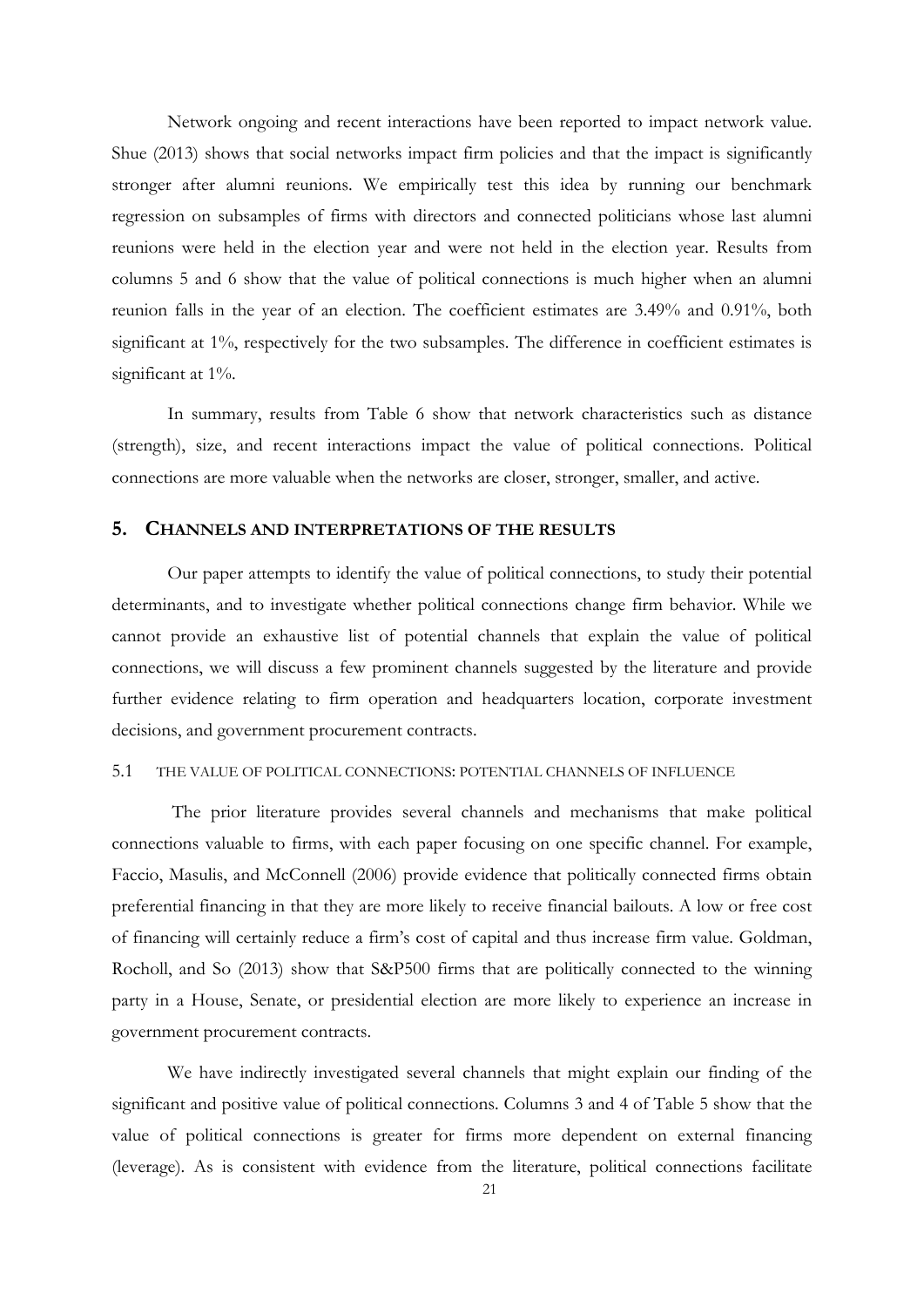corporate financing and increase firm value (e.g., Faccio, Masulis, and McConnell 2006; Fan, Wong, and Zhang 2007).

State-level corruption seems to be another major channel. Columns 1 to 6 of Table 4 show that, using different proxies for corruption, the value of connections is positively related to the level of state corruption. This evidence is consistent with the widely held view in political science that state politics in the U.S. is more corrupt, thus more valuable to connected firms at the state level than at the federal level (e.g. Glaeser and Saks 2006, Eggers and Hainmueller 2013, and Campante and Do 2014). Our result hints that political connections might also create value to connected firms through corrupt means. Local politicians might have more leeway, for example, in handing local contracts to connected firms.

From a social network perspective, political connections might be valuable because of the trust-building and information-sharing roles of networks. This potential channel is corroborated by findings in columns 1 to 8 in Panel A, and in columns 1 and 2 in Panel B of Table 6, that stronger and closer (smaller) networks beget higher value. These results can be interpreted by Karlan et al.'s (2009) theory that the connections bring value in fostering trust and commitment in profitable deals, rather than simply sharing information.

Another potential channel is through trading activities. Columns 5 and 6 from Table 5 show that among connected firms that experience abnormal trading activities surrounding close elections, firms connected to the winner are associated with significantly higher CARs in comparison to firms connected to the loser. This indicates that a number of investors do pay attention to the election outcomes and trade on connected firms.

5.2 FURTHER INVESTIGATION OF THE CHANNELS: CORPORATE OPERATIONS AND HEADQUARTERS IN THE ELECTION STATE

One might still be skeptical about why stock prices of a connected firm in one state are affected by the election outcome of a connected politician in another, faraway state. Why should these politicians care about currying favors to firms that operate outside their states?

The most direct way to address this relevant question is to look at each connected firm's operations, measured for instance by sales or employment, in the state of the connected politician. Unfortunately these detailed corporate operations by state are not readily available. We surmount this difficulty by providing a new measure of firm activities by state and year. We follow Saiz and Simonsohn (2013) and Campante and Do (2014) by searching each company's name through all local newspapers in the connected politician's state within each year, using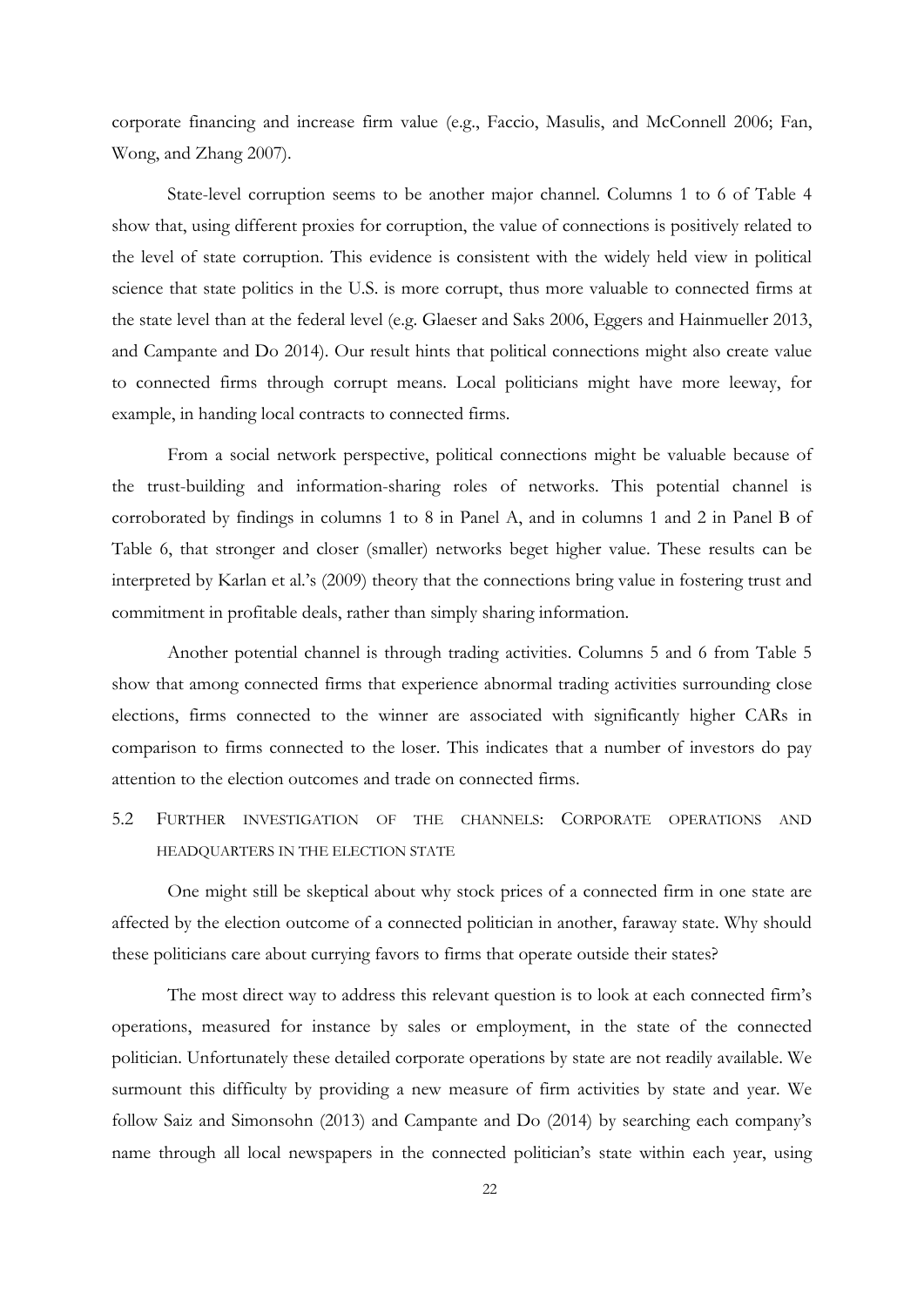Newslibrary.com, and normalize the number of search hits on firms by the search hits for the neutral keyword "September." The resulting hit rate is used as a proxy of a firm's activities within a state one year before an election. We run our benchmark RDD regression as in column 1 of Table 2 on the subsample of connected firms that exhibit some state-level activities, i.e., when the hit rate is positive. Results are reported in column 1 of Table 7. We find that, among firms having some state-level activities prior to the election, firms connected to the winner in a close gubernatorial election enjoy positive and significant stock price reaction over firms connected to the loser. The coefficient estimates of the *Winner* dummy are 3.33%, significant at  $1\%$ .<sup>11</sup> Political connections are thus valuable for connected firms having activities in the election states (measured by the volume of hits in the news in the connected politician's state).

## [*Insert Table 7 Here*]

In a recent paper, Garcia and Norli (2012) propose another proxy for state-level corporate activities. Their measure is the number of times that a state's name is cited in the SEC's 10-K forms. As they show, this proxy is robust in predicting that investment in truly local companies outperforms investment in less local firms. Using Garcia and Norli (2012) data, we construct our state presence indicator that marks all firm-state pairs where the firm has reported that state in its 10-K forms. We then augment our measure with OneSource data, from which we could identify the economic group of each firm and the state to which the entities in the firm's economic group reside. We run our benchmark regressions on the subsample of firms which have some presence in the election states (i.e., firms with a state presence indicator equal to one). As reported in column 2 of Table 7, we find a coefficient estimate of 4.70%, significant at 10%. This result indicates that among firms that have operations in the election states, the value of political connections is significantly larger for firms that are connected to the winner.

All else being equal, we expect that connected firms that are headquartered in the election states should be more directly impacted by the election outcome. We thus run our benchmark regression on a subsample of connected firms that are headquartered in the election states. Since Heider and Ljungqvist (2014) find that Compustat created data bias when backfilling firm headquarters states to actual historic headquarters states for the 1989-2011 period, we use their method to correct for Compustat's states of firm headquarters in our sample. Moreover, we also manually search for 8 firms whose information on headquarters is missing from Compustat.

-

<sup>&</sup>lt;sup>11</sup> In robustness checks that produce consistent (not reported) results, we refine this proxy by excluding common corporate names such as Apple and normalize by the number of citations in the *New York Times*.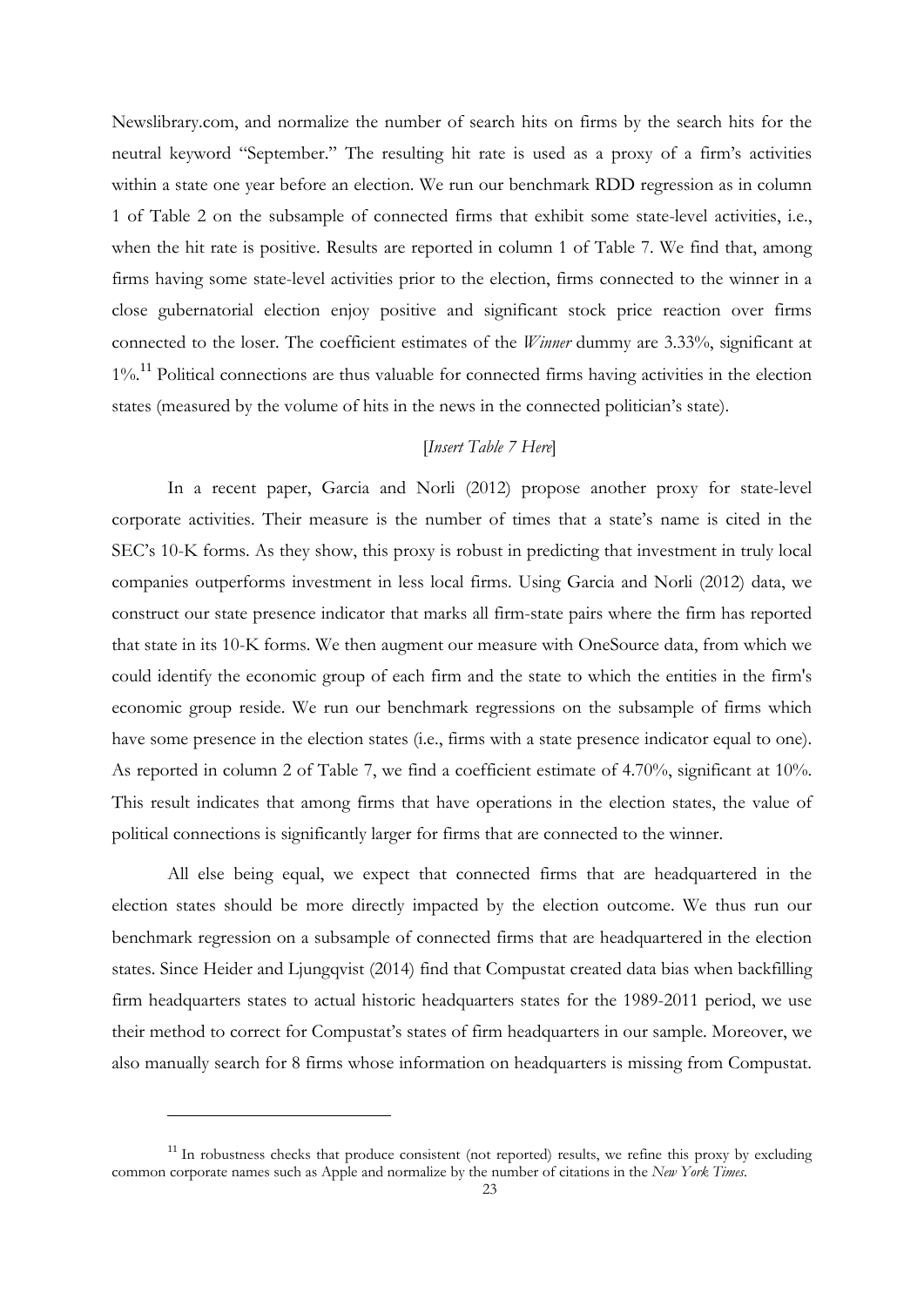We therefore obtain complete information on headquarters for all connected firms in our sample. Column 3 of Table 7 reports our result. The estimated coefficient of the *Winner* dummy is 2.81%, highly significant at the one percent level. Among firms that have headquarters in the election states, the value of firms connected to the winner in a close gubernatorial election significantly increases post-election, in comparison to firms connected to the loser. We however caution against strong interpretations of this result because the subsample of connected firms headquartered in the election states includes only 30 observations, and because corporate headquarters may not always be the place where firms conduct most of their activities.

In sum, results from Table 7 strengthen our findings from Tables 2 to 6 that political connections significantly increase firm value. Our novel measure of search hits on local newspapers and Garcia and Norli's (2012) state presence measure appear to be robust proxies for corporate operations across states.

#### 5.3 POLITICAL CONNECTIONS AND CORPORATE OUTCOMES

A potential alternative channel that explains the value of political connections relates to the conduct of business: political connections assist connected firms, for example, in facilitating large investments (perhaps through outright financial help or cheap financing) or in obtaining more and larger state and federal procurement contracts. Although we cannot comprehensively provide evidence on every aspect of connected firms, we test this conjecture on a few important observables such as investment and state and federal procurement contracts.

We use annual growth in corporate investments as the dependent variable in our benchmark RDD specification instead of CARs. Corporate investments in a given year are measured as the sum of a firm's capital expenditure and research and development expenditure normalized by start-of-the-year total assets. Change in corporate investment in year N is defined as the difference in logarithm of corporate investment in year N versus year N-1.

Panel A of Table 8 shows the results with windows from one year before to three years after the election year. Columns 1 and 2 report that in the year before and in the election year, firms connected to winners show no difference in terms of investments, compared with firms connected to losers. This finding reaffirms the random assignment in our RD design.

#### [*Insert Table 8 Here*]

One year after the election, as column 3 shows, no significant change in corporate investments exists. Column 4 shows that two years after the election, firms connected to the winners invest 40.70% more than do firms connected to the losers. The effect is significant at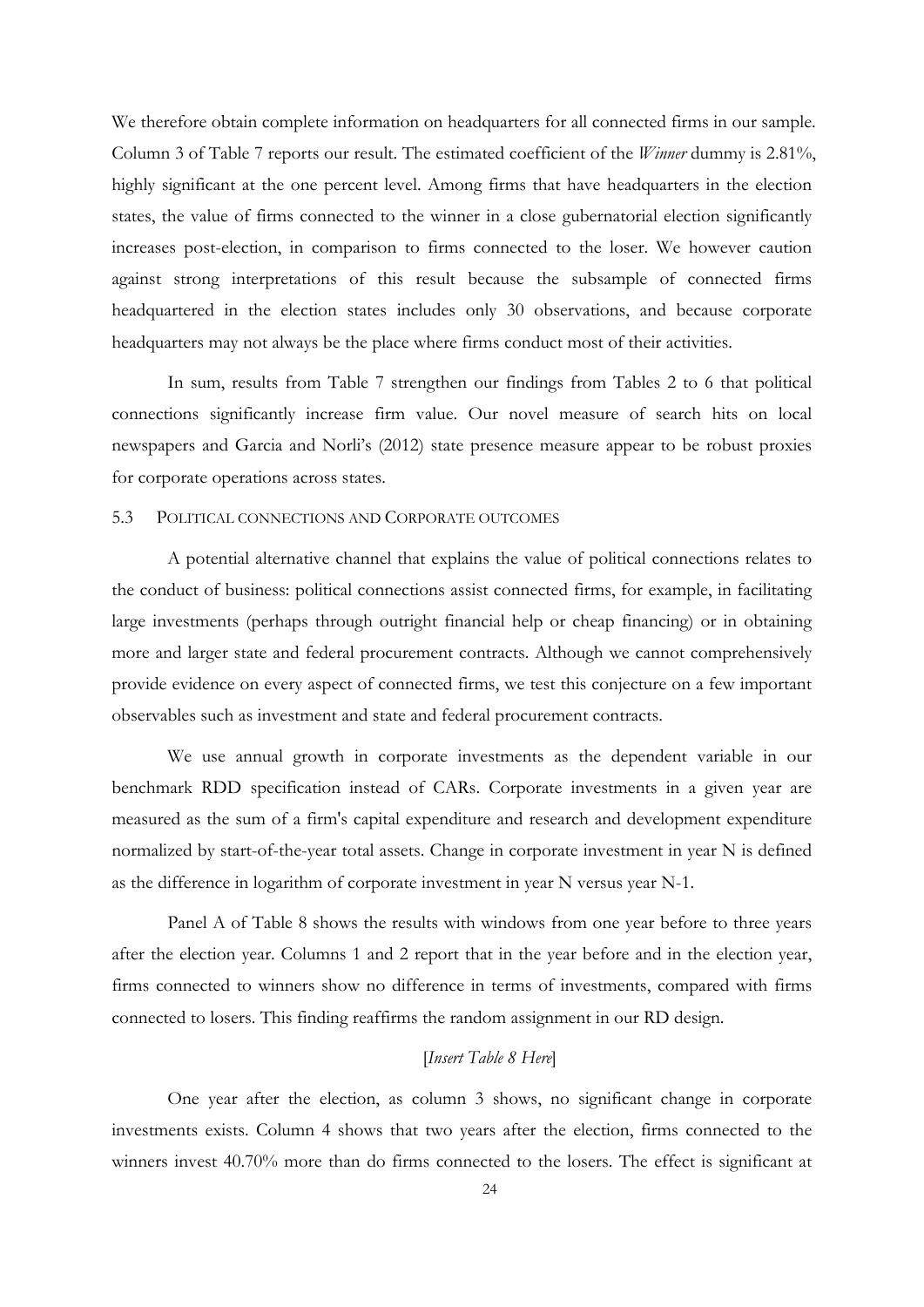5%. Three years after the election, as column 5 shows, the effect remains positive, but insignificant. This finding of the positive impact of political connections on corporate investment is consistent with Cohen, Coval, and Malloy (2011), who show that powerful politicians create shocks in states' public expenditures which impacts state-level corporate capital spending.

We next investigate another potentially important channel of political influence, that is, whether connected firms are favored to win government's contracts.<sup>12</sup> We obtain connected firms' state-level procurement data from the Federal Procurement Data System. We use proxies for changes in state and federal procurements as the dependent variable in our benchmark RDD specification instead of CARs. Columns 1 and 2 in Panel B of Table 8 show results using 2-year before against 2-year after change in the logarithm of the dollar value of connected firms' state and federal procurement contracts and assistance, respectively. The coefficient estimate on the *Winner* dummy in column 1 is 1.86, significant at 1%. This indicates that, in comparison to firms connected to the loser, firms connected to the winner in a close gubernatorial election experience an increase of 186% in the logarithm of the dollar value of the state procurement contracts in the period of two years after election relative to the period of two years before election. However, one should caution against the small sample size of firms with state-level contracts and assistance in column 1, as the result might be sensitive to a few very large contracts. By contrast, we do not find any significant difference in the value of federal procurement contracts between firms connected to losers and firms connected to winners. The estimate in column 2 is statistically insignificant, with large standard errors despite a more sizeable sample.

 Columns 3 to 4 report the effects of connections on a firm's likelihood to receive procurement contracts in the period after the election for the subsamples of firms headquartered in the election states and for other firms, respectively. Column 4 shows that, among firms headquartered in the election states, it is significantly more likely for firms connected to the winner to obtain state procurement contracts after the election. Meanwhile, among firms not headquartered in the election states, the effect is not significant. The difference in coefficient estimates between columns 3 and 4 is statistically insignificant.

-

<sup>&</sup>lt;sup>12</sup> Goldman, Rocholl, and So (2013) document that S&P500 firms connected to the winning party in certain House, Senate, or presidential elections are likely to receive more government procurement contracts.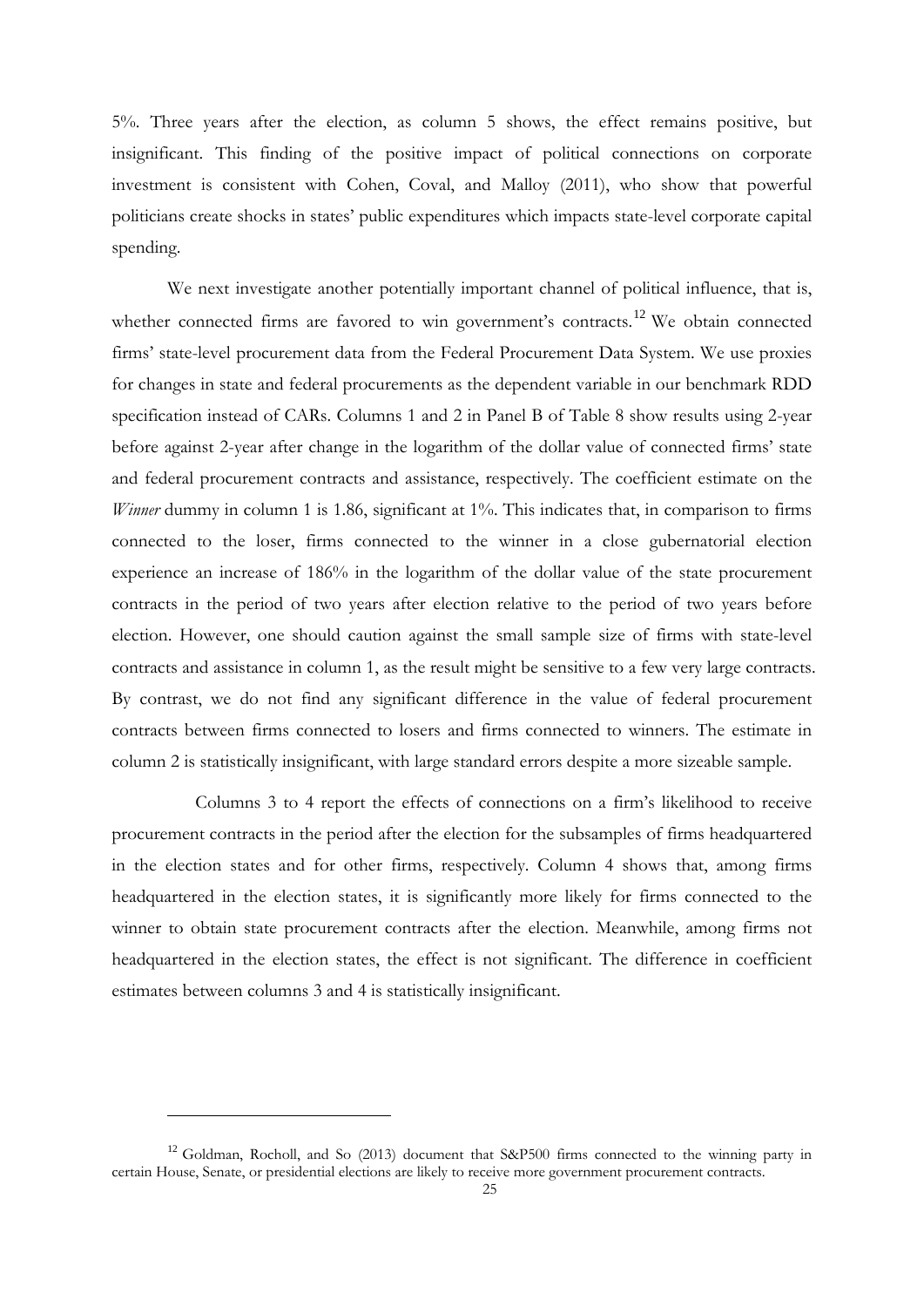In sum, results from Table 8 provide further evidence that political connections affect corporate investing activities. Connected firms to the winners are also more likely to obtain state procurement contracts, and if they do, they enjoy much bigger contracts.

#### **6. NETWORK HOMOPHILY, FALSIFICATION TESTS, AND ROBUSTNESS CHECKS**

In this section, we investigate whether network homophily impacts our results; conduct various robustness checks, including nonparametric and placebo tests; and perform sensitivity checks that are testable in the RDD framework.

#### 6.1 NETWORK HOMOPHILY

Our empirical tests show a significant and positive impact of political connections on firm value. However, as with any study on social networks, network homophily remains a potential confounding factor. In our context, a homophily bias may arise from the possibility that politicians and directors sharing the same characteristics are more likely to join the same school, and later respectively enact and benefit from similar policies, thus confounding the effect of connections through education links with the effect of shared characteristics.

As detailed in section 2.2, we use an extensive set of interactions of fixed effects to control for potential homophily bias. On top of identification by RDD, the additional identification comes from both (i) comparison between former classmates and alumni, allowing for flexible homophily effects across different schools and over time, and (ii) comparison between firms in the same winning industry, allowing for flexible homophily effects across different industries. We detail our results in Table 9.

#### *[Insert Table 9 Here]*

Column 1 reports the result from our first additional identification strategy that controls for favorable policies coming from other winners from the same school. We find a coefficient estimate of 2.64%, significant at 1%, on the *Winner* dummy. Column 2 shows the result from the second additional strategy that controls for favorable policies enacted for the same connected industry. The coefficient estimate on the *Winner* dummy is 4.10%, significant at 5%. When we further interact this set of controls with a set of fixed effects for quintiles of firm size, the estimate becomes 3.19%, significant at 1%, as reported in column 3. Finally, column 4 reports the specification that combines both strategies. The estimate is 2.53%, significant at 5%.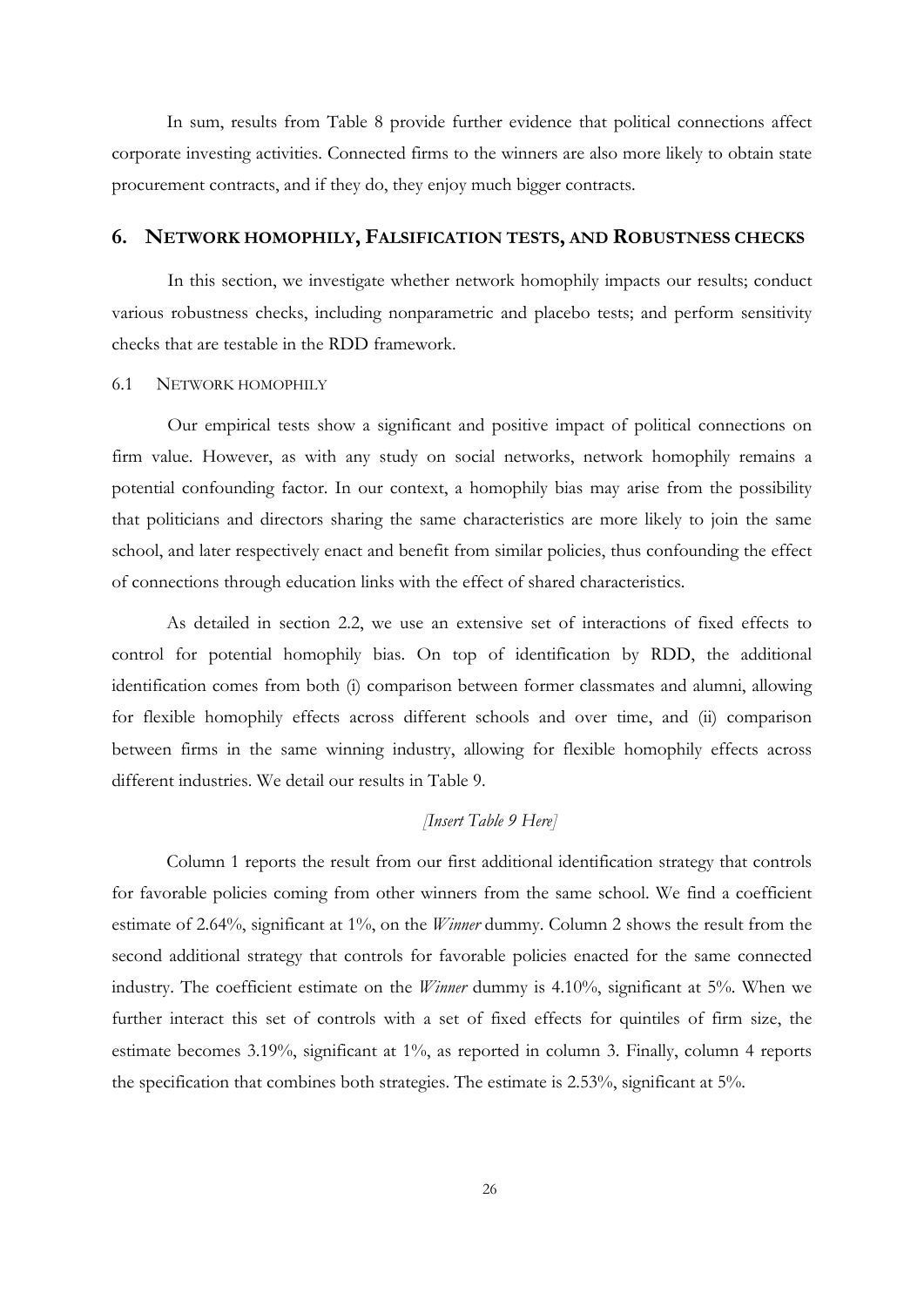The estimates in Table 9 are all positive and strongly significant, and not substantially smaller than the benchmark results shown in Table 2. This similarity indicates reassuringly that our analysis and conclusions are robust to concerns of potential network homophily bias.

#### 6.2 NONPARAMETRIC AND PLACEBO TESTS

-

We first perform the nonparametric tests specified in Section 2, and report the result in column 1 of Panel A in Table 10. The estimated effect is  $2.27\%$ , significant at  $5\%$ .<sup>13</sup>

## *[Insert Table 10 Here]*

Our RDD relies on the vote share threshold of 50%. Lee and Lemieux (2010) suggest that RDD is falsifiable if we use "placebo" thresholds, i.e., those at which no jump in the treatment exists. In columns 2 to 5, we apply this falsification test with placebo vote share cutoffs different from 50%. For example, in the sample used for column 2, a politician is marked as hypothetically elected if his vote share is 48% or above, and marked as hypothetically defeated otherwise. We then apply the nonparametric regression around the placebo cutoff of 48% and report the corresponding estimate. Because this threshold is only hypothetical, we do not expect to find results similar to those in column 1. Columns 2 to 5 confirm our prediction: for the placebo thresholds of 48%, 49%, 51%, and 52%, the estimates are small and statistically insignificant. It is thus reassuring that hypothetical cutoffs cannot replicate the significant result with the real cutoff of 50%, as shown in column 1.

Figure 1 visualizes the outcome variable,  $CAR(-1, +1)$ , against vote shares, plotted in bins by vote shares (Lee and Lemieux 2010), and with markers of bins above and below the 50% cutoff. We plot nonparametric estimates of  $CAR(-1, +1)$  as functions of vote share, where each half of the graph represents the estimated function for vote shares greater or less than 50% (i.e., for elected or defeated politicians, respectively). The bands represent confidence intervals at 95%.

## [*Insert Figures 1 Here*]

We see a large gap at exactly the 50% threshold. Furthermore, visual evidence of an inverted "Z" shape of CAR with respect to vote share can be seen: as vote share increases around 50%, and as CAR first decreases, then jumps sharply at the threshold of 50%, and then decreases again. According to Cuñat, Gine, and Guadalupe's (2012) event-based explanation, this

<sup>&</sup>lt;sup>13</sup> We also rerun all analyses in the paper using the nonparametric approach, which produce very similar qualitative conclusions. For simplicity, we choose to present the simpler implementation of RDD.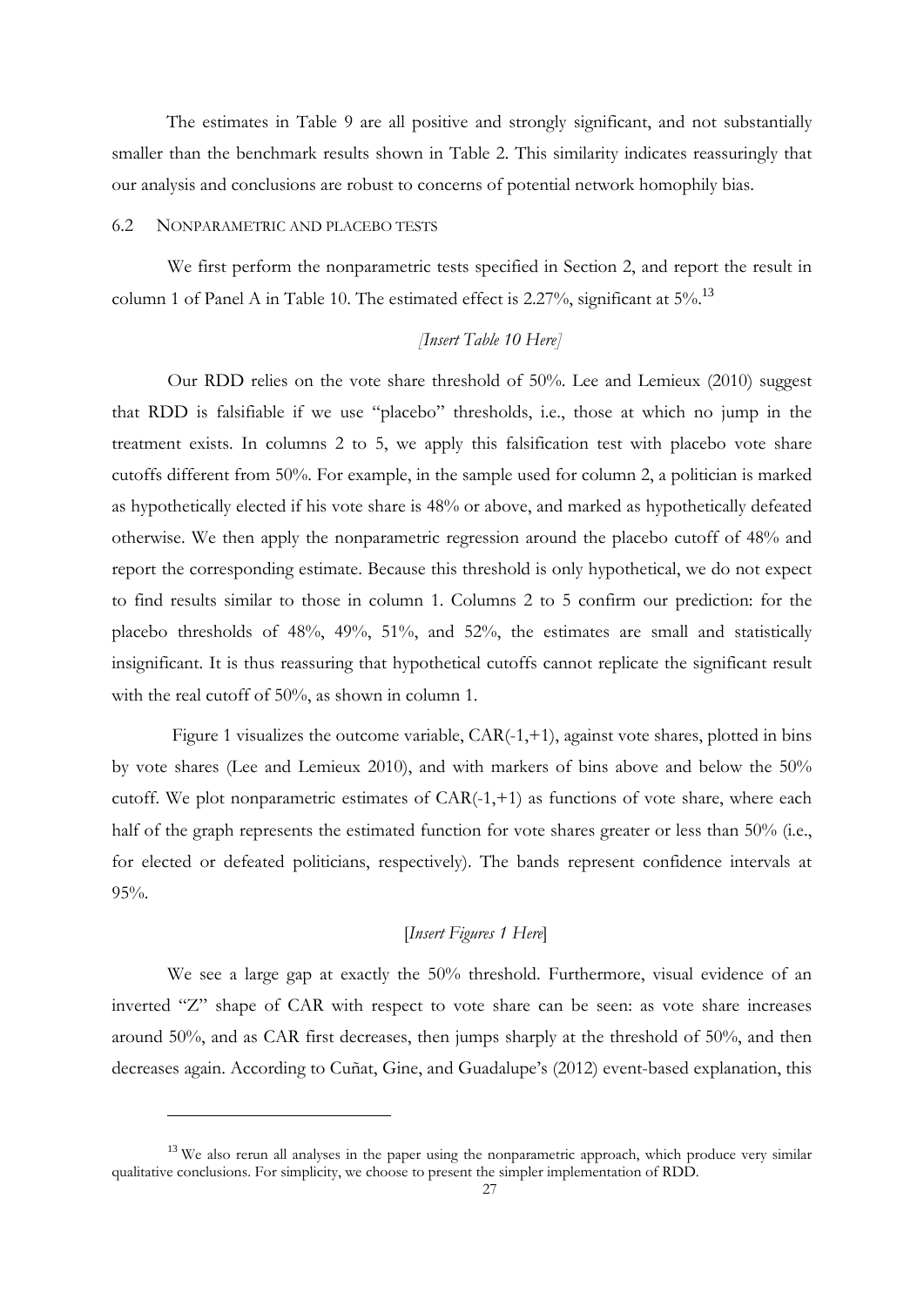Z shape is predictable in a model where the market internalizes available information before election and anticipates the gap at 50% if the prior probabilities of winning or losing are markedly different from 50%.

However, Cuñat, Gine, and Guadalupe's Z shape depends on the demanding hypothesis that no confounding factors can possibly bias the non-parametric estimation in the whole range of vote shares between 48.5% and 52.5%. This hypothesis is not consistent with the further increase at around 52% vote share in Figure 1. Such increase is likely due to cross-sectional heterogeneities, coming from innate characteristics of elections with results at the level of 52%- 48%. In traditional event studies, such heterogeneities could only be dealt with by controlling for observable characteristics. In contrast, RDD identification holds on the cross-section of stocks and thus does not require the strong hypothesis of no confounding factors.

The RDD results can be sensitive to the choice of nonparametric specification, most importantly in terms of the bandwidth chosen in the nonparametric regression (Imbens and Kalyanaraman 2012). We choose a prudent approach in examining a wide range of bandwidths in our nonparametric estimation procedure. The results are shown in Figure 2.

## [*Insert Figure 2 Here*]

The estimated effect remains stable, and always significant at 5%, across all choices of bandwidth. For our benchmark choice of 0.05, the effect is 2.27%. For bandwidths smaller than 0.05, the estimate becomes noisier but also much stronger. In sum, Figure 2 clearly confirms the result that firms make significant gains in value following the elections of their connected governors.

#### 6.3 ALTERNATIVE SPECIFICATIONS OF THE EVENT STUDY

The focus of our analysis is on the three-day event window, from  $-1$  to  $+1$ . As this event window, specification is simply one among several possibilities; we also consider our main specification using two alternative windows  $(-2 \text{ to } +2)$ , and  $(0 \text{ to } +2)$ . Both cases produce sensibly similar results, which are available upon request.

In our paper, cumulated abnormal returns are estimated based on the one-factor market model around the election day (Day 0). The market model is estimated using daily data over a 255-day (-315,-61) window. As a further check, we calculate the CARs using different methods, including the cumulative daily stock (raw) returns, Fama-French's three-factor model (Fama and French 1993), and the four-factor model (Carhart 1997). We then use these CARs in our RDD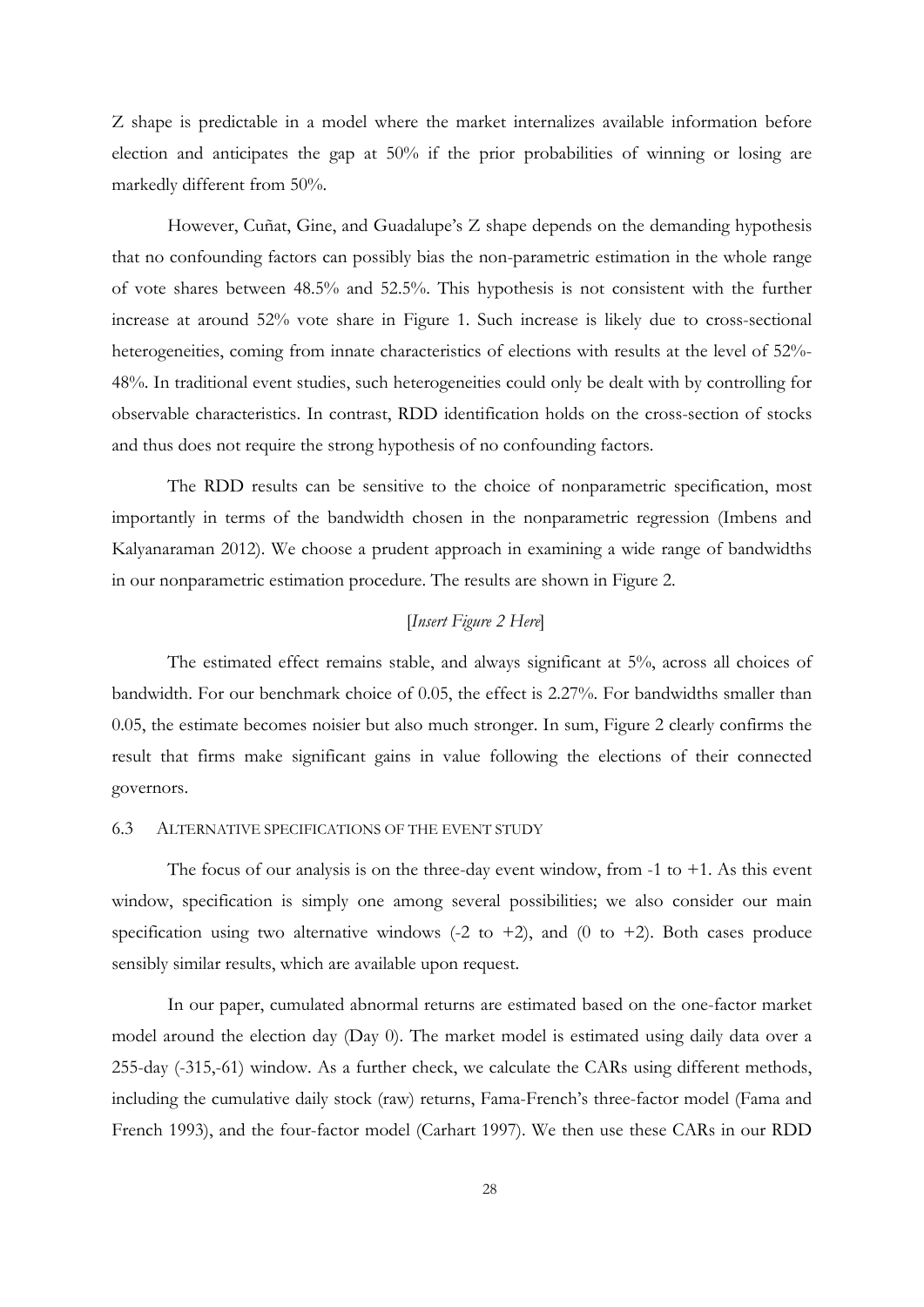regressions, as in Table 2. We find estimates mostly similar to those reported in Table 2. Results are reported in columns 1 to 6 in Panel B of Table 10.

Throughout our analysis, we choose to keep the unit of observation at the most fundamental level: each observation represents a connection between a firm and a candidate's election. Columns 7 to 9 in Panel B of Table 10 examine other levels of observation, where the data are respectively aggregated by politician-year, director-year, and firm-year. Coefficient estimates are almost identical to the benchmark results.

#### 6.4 CHECKS OF RANDOMNESS

Lee and Lemieux (2010) emphasizes RDD's advantages in that one can check the nearrandomness of winning or losing a close election by applying the benchmark specification on all pre-election variables to verify that they do not exhibit any discontinuity at the threshold. We run those regressions on pre-election variables of firm-candidate connections from close U.S. gubernatorial elections between 1999 and 2010, and report supporting results in Table 11.

## [*Insert Table 11 Here*]

Panel A of Table 11 reports regressions of politicians' characteristics, such as age, gender, logarithm of the vote turnout, incumbency, poll win margin, party affiliation, and federal work experience on the *Winner* dummy. Panel B examines director characteristics such as age, gender, and size of director network. Panel C considers state characteristics used in previous tables, such as ALD 1970 score (isolation of the state capital, Campante and Do 2014), corruption news (Saiz and Simonsohn 2013, Campante and Do 2014), and corruption conviction rate (Glaeser and Saks 2006). Panel D exhibits results of different firm characteristics we have used in Tables 1 to 5, such as firm size, leverage, and Tobin's Q. Almost none of the reported regressions provides a significant coefficient of the *Winner* dummy, consistent with the assumption that the considered variables do not exhibit discontinuities around the vote share threshold.

In summary, our randomness robustness checks show that our results are found only in specifications where the treatment matters, and not in tests with irrelevant event windows or irrelevant vote share thresholds. Consequently, political connection must be the causal factor behind these results.

## **7. CONCLUSIONS**

Our paper studies the impact of the network of politicians and directors on firm value. We use the Regression Discontinuity Design (RDD) to identify the value of connections to a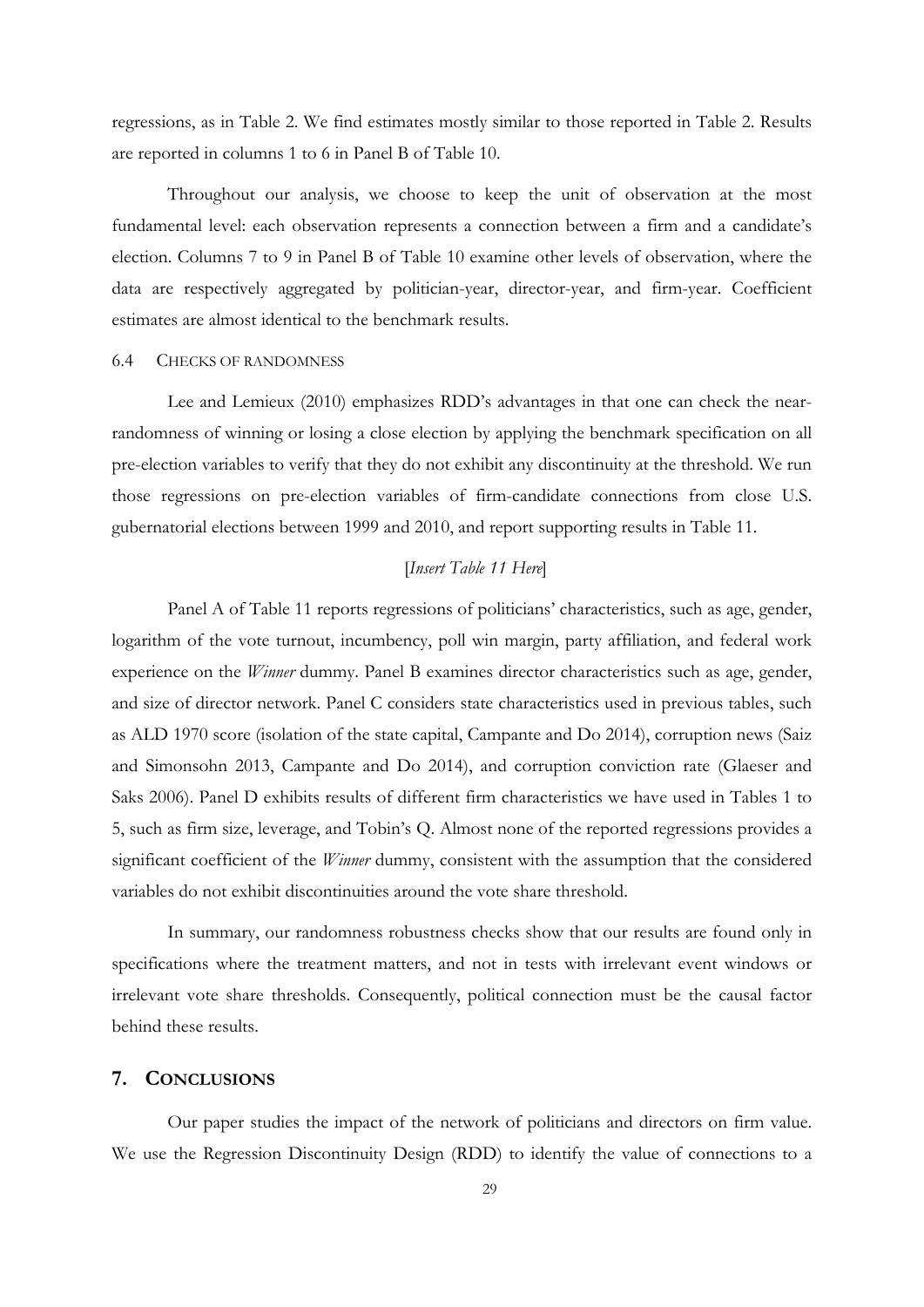politician elected to be state's governor in the U.S. in a closely contested race. The estimate of the weighted average treatment effect (WATE) during the period 1999 to 2010 shows an average positive and significant cumulative abnormal return of 3.89% surrounding the election date. The results are robust to homophily concerns, various parametric and nonparametric specifications, to different measures of outcome variables, to different definitions of social network, and across many subsamples.

We also find that political connections are more valuable for firms connected to winning challengers and challengers not from federal offices, as well as for firms in more corrupt states, firms in states of connected firms' headquarters and with corporate operations, in smaller firms, and in firms dependent on external finance. Political connections are more valuable when the network is closer, stronger, smaller, and active. After elections, firms connected to the winners receive significantly more state procurement contracts and invest significantly more than do firms connected to the losers.

Our potential contributions to the finance literature are threefold. First, we propose a new approach to measure political connections based on social networks of politicians and directors of listed firms. This broad and representative measure of political connections results in a relatively sizable sample of U.S. firms. Any potential measurement errors represent an attenuation bias that reduces the absolute size and statistical significance of the estimate.

Second, we propose a robust solution to the identification problem. Our framework deals adequately with both the endogeneity of the connected politician and the selection bias due to network homophily, providing a powerful internal validity of the empirical results. Moreover, the estimated effect is a WATE across the sample of all politicians subject to a close election, and across sampled firms, which are comparable to Compustat's universe. Our results are thus externally valid and generalizable to the population of all firms and politicians.

Third, we find a consistent, positive, economically meaningful impact of political connections on firm value in the U.S., particularly at the state level. This result complements international evidence in extant literature, and enriches evidence from the U.S. that focuses mainly on the benefits of political connections to parties and politicians at the federal level.

Overall, our study identifies the value of social network-based political connections in the United States and uncovers its variation across different states, firms, and network characteristics.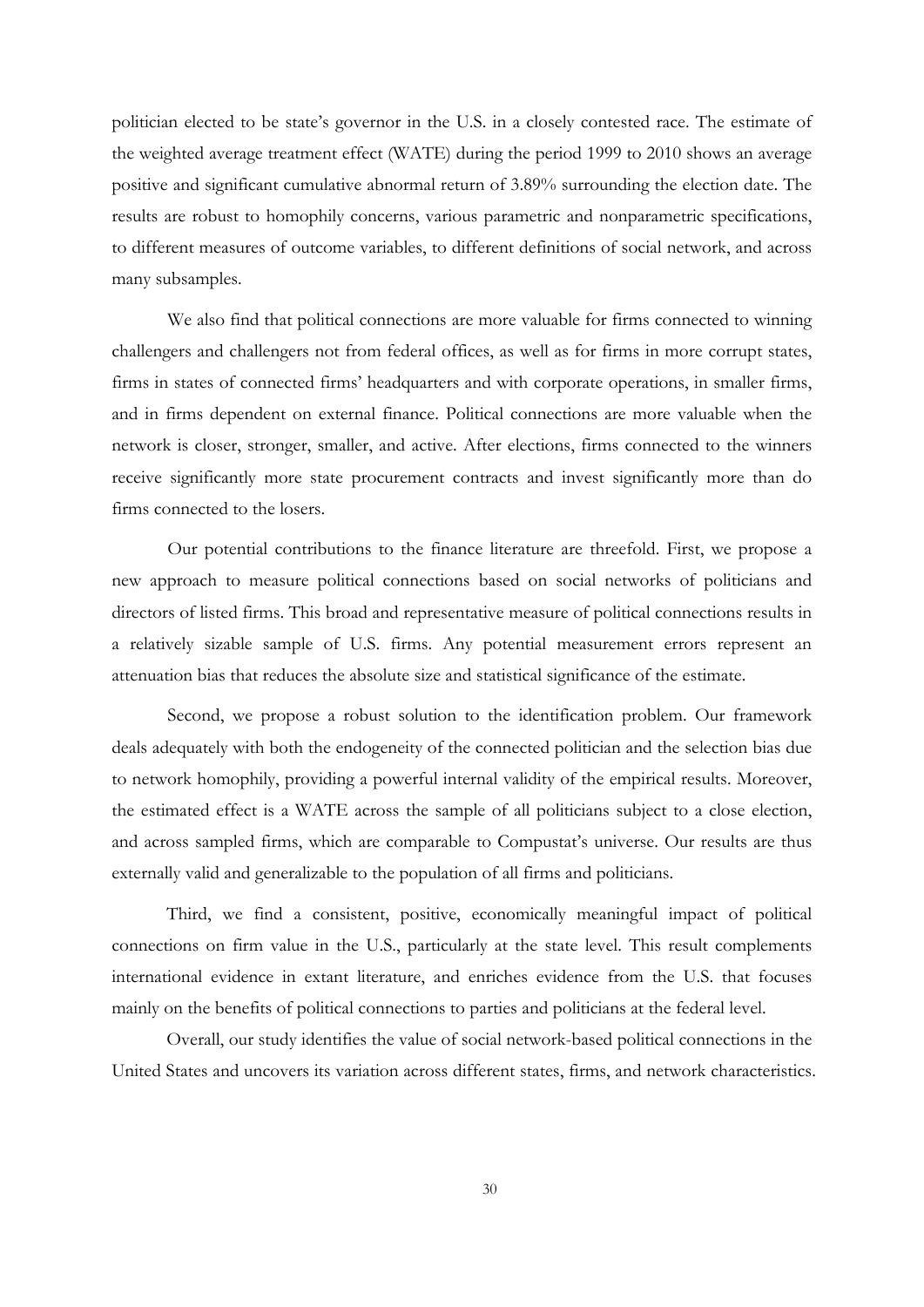#### **REFERENCES**

- Akey, P. 2013. Valuing campaign contribution connections using close congressional elections. Unpublished paper.
- Allen, F., Babus, A. 2009. Networks in finance, in *The Network Challenge*, ed. P. Kleindorfer and J. Wind. Philadelphia, PA: Wharton School Publishing, 367-82.
- Bertrand, M., Kramarz, F., Schoar, A. Thesmar, D. 2008. Politicians, firms and the political business cycle: Evidence from France. Unpublished paper.
- Blanes i Vidal, J., Draca, M., Fons-Rosen, C. 2012. Revolving door lobbyists. *American Economic Review* 102 (7): 3731-3748.
- Bunkanwanicha, P., Wiwattanakantang, Y. 2009. Big business owners in politics. *Review of Financial Studies* 22(6): 2133-68.
- Cameron, C., Gelbach, J., Miller, D. 2011. Robust inference with multi-way clustering. *Journal of Business and Economic Statistics* 29 (2): 238-249.
- Campbell, C., Wasley, C. 1996. Measuring abnormal daily trading volume for samples of NYSE/ASE and Nasdaq securities using parametric and nonparametric test statistics. *Review of Quantitative Finance and Accounting* 6(3): 309-326.
- Campante, F. R., Do, Q.-A. 2014. Isolated capital cities, accountability and corruption: Evidence from US states. *American Economic Review* 104(8): 2456–2481.
- Carhart, M. 1997. On persistence in mutual fund performance. *Journal of Finance* 52(1): 57-82.
- Caughey, D., Sekhon, J. 2011. Elections and the Regression Discontinuity Design: Lessons from Close US House Races, 1942-2008. *Political Analysis* 19(4): 385-408.
- Chava, S., Roberts, M. 2008. How does financing impact investment? The role of debt covenants. *Journal of Finance* 63(5): 2085-121.
- Claessens, S. Feijen, E. Laeven, L. 2008. Political connections and preferential access to finance: The role of campaign contributions. *Journal of Financial Economics* 88(3): 554-80.
- Cohen, L. Frazzini, A. Malloy, C. 2008. The small world of investing: Board connections and mutual funds returns. *Journal of Political Economy* 116(5): 951-79.
- Cohen, L. Coval, J. Malloy, C. 2011. Do powerful politicians cause corporate downsizing? *Journal of Political Economy* 119(6): 1015–1060.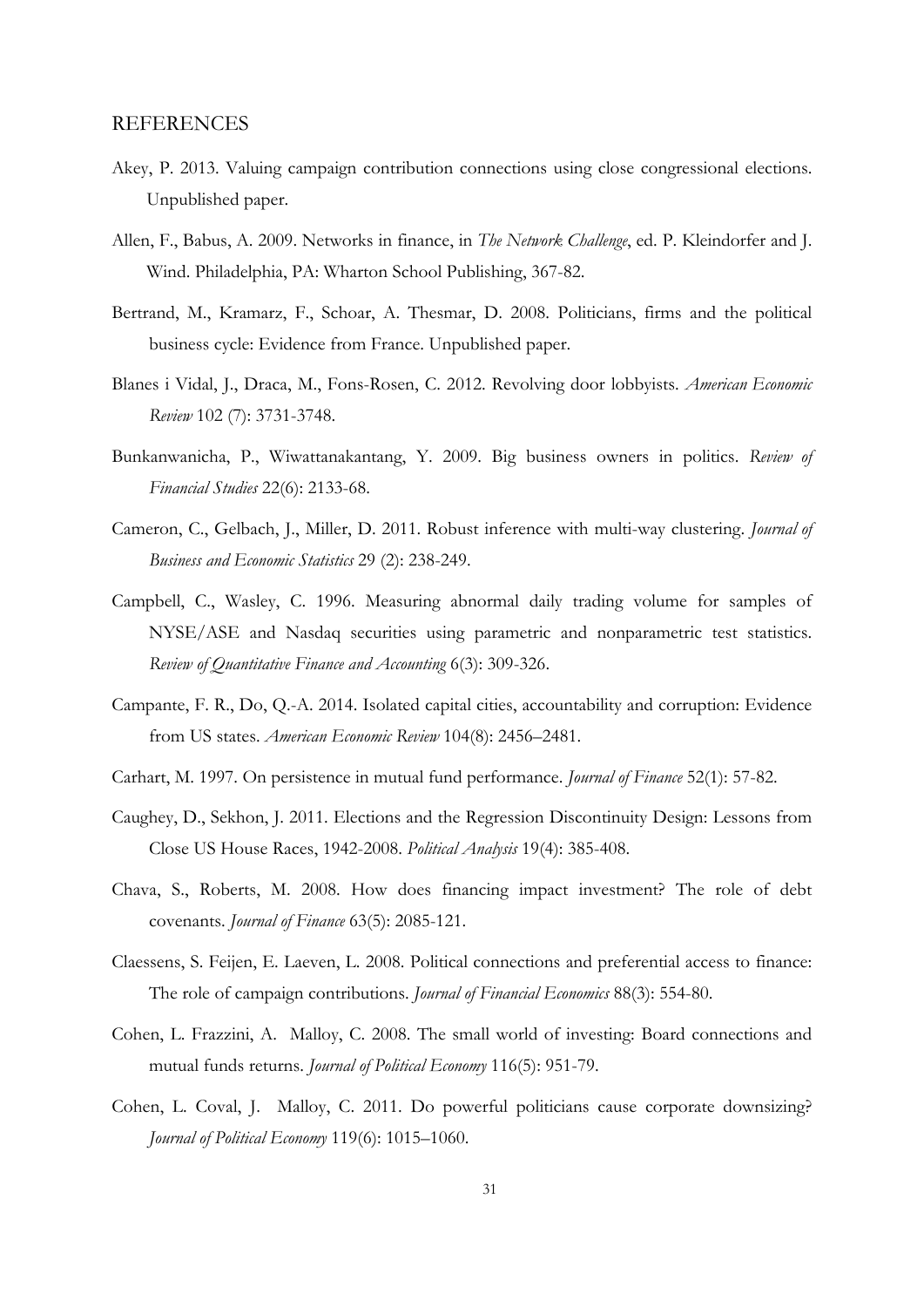- Cooper, M. J., Gulen, H., Ovtchinnikov, A.V. 2010. Corporate political contributions and stock returns. *Journal of Finance* 65(2): 687-724.
- Cuñat, V., Gine, M., Guadalupe, M. 2012. The vote is cast: The effect of corporate governance on shareholder value. *Journal of Finance* 67(5): 1943-1977.
- Do, Q.-A., Lee, Y., Nguyen, B. D., Nguyen, K.-T. 2014. Out of sight, out of mind: The value of political connections in social networks. Unpublished working paper.
- Dinç, I. 2005. Politicians and banks: Political influences on government-owned banks in emerging markets. *Journal of Financial Economics* 77(2): 453-79.
- Eggers, A., Hainmueller, J. 2013. Capitol losses: The mediocre performance of congressional stock portfolios. *Journal of Politics* 75(2): 535-551.
- Eggers, A., Folke, O., Fowler, A., Hainmueller, J., Hall, A., Snyder, J. 2015. On the validity of the regression discontinuity design for estimating electoral effects: New evidence from over 40,000 close races. *American Journal of Political Science* 59(1): 259–274.
- Engelberg, J., Gao, P., Parsons, C. 2013. The Price of a CEO's Rolodex. *Review of Financial Studies.*
- Engelberg, J., Gao, P., Parsons, C. 2012. Friends with money. *Journal of Financial Economics* 103  $(1): 169 - 188.$
- Enns, P. K., Richman, B. 2013. Presidential campaigns and the fundamentals reconsidered. *Journal of Politics* 75(3): 803-820.
- Faccio, M. 2006. Politically connected firms. *The American Economic Review* 96(1): 369-86.
- Faccio, M., Masulis, R., McConnell. J. 2006. Political connections and corporate bailouts. *Journal of Finance* 61(6): 2597-635.
- Fama, E. F., French, K. R.1993. Common risk factors in the returns on stocks and bonds. *Journal of Financial Economics* 33(1): 3-56.
- Fan, J. P.H., Wong, T. J., Zhang, T. 2007. Politically connected CEOs, corporate governance, and post-IPO performance of China's newly partially privatized firms. *Journal of Financial Economics* 84(2): 330-57.
- Ferguson, T., Voth, H. 2008. Betting on Hitler The value of political connections in Nazi Germany. *Quarterly Journal of Economics* 123(1): 101-37.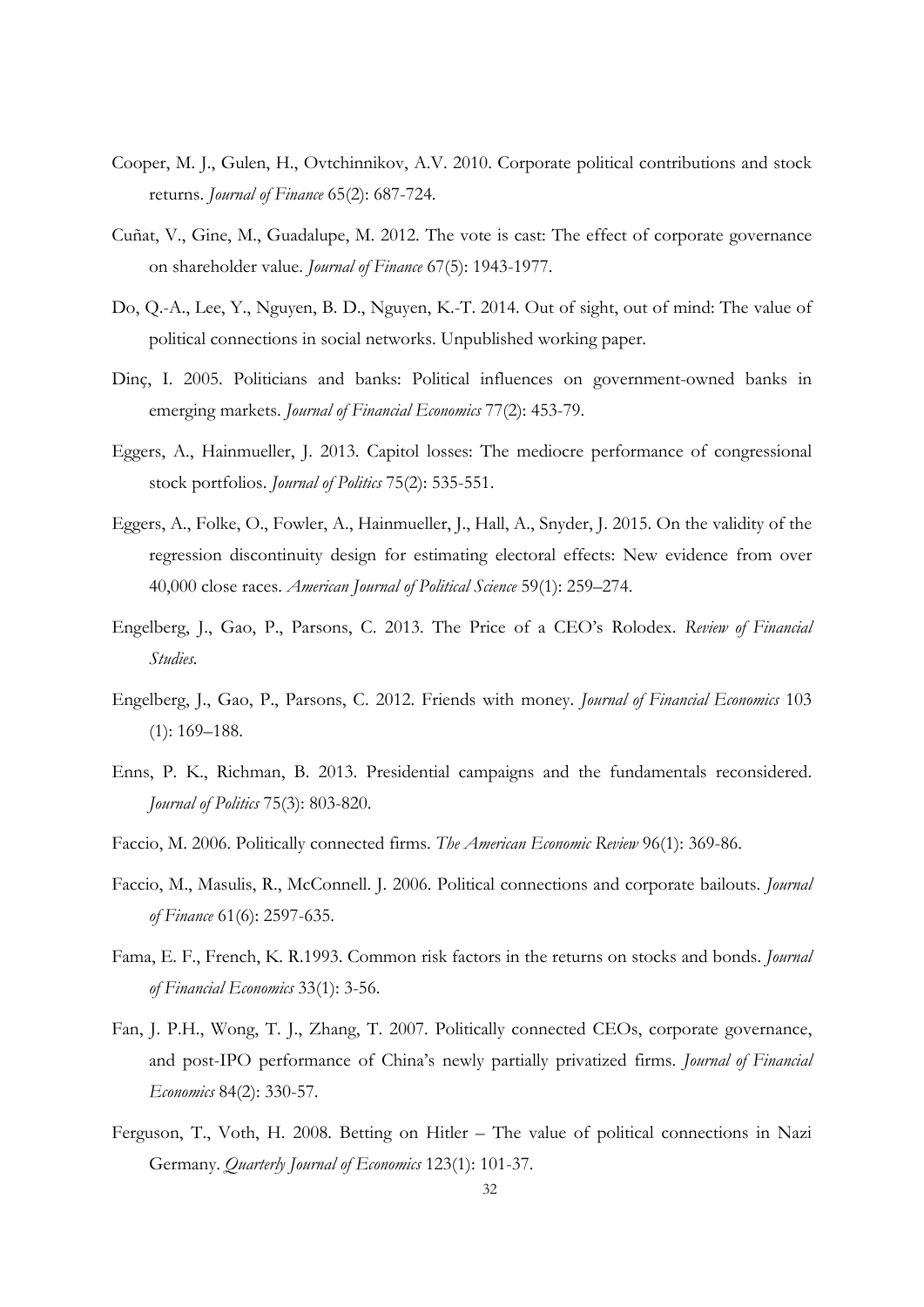- Fisman, D., Fisman, R., Galef, J., Khurana, R. 2006. Estimating the value of connections to Vice-President Cheney. Unpublished paper.
- Fisman, R. 2001. Estimating the value of political connections. *The American Economic Review* 91(4): 1095-102.
- Fracassi, C. 2009. Corporate finance policies and social networks. Unpublished paper.
- Fracassi, C. and Tate G. 2012. External Networking and Internal Firm Governance. *Journal of Finance* 67(1): 153-194.
- Garcia, D., Norli, O. 2012. Geographic dispersion and stock returns. *Journal of Financial Economics* 106(3): 547-565.
- Giving USA Foundation. 2011. *Giving USA 2011: The Annual Report on Philanthropy for the Year 2010*. Chicago: Giving USA Foundation.
- Glaeser, E., Saks, R. 2006. Corruption in America. *Journal of Public Economics* 90(6-7), 1053-72.
- Goldman, E., Rocholl, J., So, J. 2009. Do politically connected boards affect firm value?" *Review of Financial Studies* 22(6): 2331-60.
- Goldman, E., Rocholl, J., So, J. 2013. Political connections and the allocation of procurement contracts. *Review of Finance* 17: 1617-1648.
- Granovetter, M. 1974. *Getting a Job: a Study of Contacts and Careers.* Cambridge, MA: Harvard University Press.
- Grimmer, J., Hirsh, E., Feinstein, B., Carpenter, D. 2012. Are close elections random? Working Paper.
- Heider, F., Ljungqvist, A. 2014. As certain as debt and taxes: Estimating the tax sensitivity of leverage from exogenous state tax changes. Forthcoming, *Journal of Financial Economics*.
- Hochberg, Y., A. Ljungqvist, Y. Lu. 2007. Whom you know matters: Venture capital networks and investment performance. *Journal of Finance* 62(1): 251-301.
- Hochberg, Y., A. Ljungqvist, Y. Lu. 2010. Networking as a barrier to entry and the competitive supply of venture capital. *Journal of Finance* 65(3): 829-859.
- Imai, M., Shelton, C. 2011. Elections and political risk: New evidence from the 2008 Taiwanese presidential election. *Journal of Public Economics* 95(7): 837-849.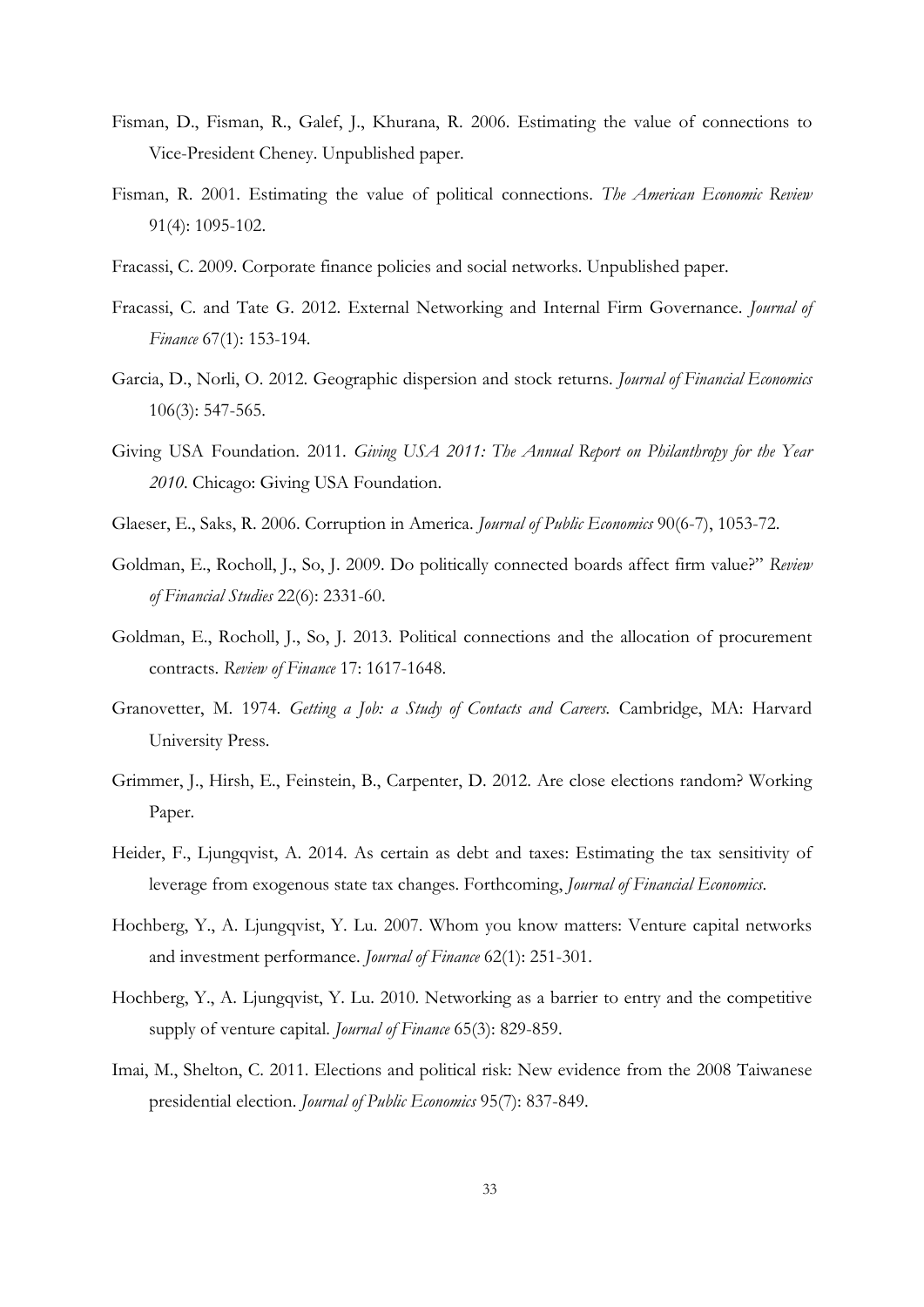- Imbens, G., Kalyanaraman, K. 2012. Optimal bandwidth choice for the regression discontinuity estimator. *Review of Economic Studies* 79(3): 933-959.
- Jackson, M. 2009. *Social and Economic Networks*. Princeton, NJ: Princeton University Press.
- Jayachandran, S. 2006. The Jeffords effect. *Journal of Law and Economics* 49(2): 397-425.
- Johnson, S., Mitton, T. 2003. Cronyism and capital controls: Evidence from Malaysia. *Journal of Financial Economics* 67(2): 351-82.
- Karlan, D., Mobius, M., Rosenblat, T., Szeidl, A. 2009. Trust and social collateral. *Quarterly Journal of Economics* 124(3): 1307-61.
- Kaufman, D., Kraay, A., Mastruzzi, M. 2011. The Worldwide Governance Indicators (WGI): 1996-2010. Unpublished paper.
- Kerr, W., Lerner, J., Schoar, A. 2014. The consequences of entrepreneurial finance: Evidence from angel financings. *Review of Financial Studies* 27(1): 20–55.
- Khwaja, A. I., Mian, A. 2005. Do lenders favor politically connected firms? Rent provision in an emerging financial market. *Quarterly Journal of Economics* 120(4): 1371-411.
- Knight, B. 2007. Are policy platforms capitalized into equity prices? Evidence from the Bush/Gore 2000 presidential election. *Journal of Public Economics* 91(1-2): 389-409.
- Kuhnen, C. M. 2009. Business networks, corporate governance and contracting in the mutual fund industry. *Journal of Finance* 64(5): 2185-2220.
- Lee, D. S. 2008. Randomized experiments from non-random selection in U.S. House elections. *Journal of Econometrics* 142(2): 675-97.
- Lee, D. S., Lemieux, T. 2010. Regression discontinuity designs in economics. *Journal of Economic Literature* 48(2): 281-355.
- Leider, S., Möbius, M., Rosenblat, T., Do, Q.-A. 2009. Directed altruism and enforced reciprocity in social networks. *Quarterly Journal of Economics* 124(4): 1815-51.
- Lerner, J., Malmendier, U. 2013. With a Little Help from My (Random) Friends: Success and Failure in Post-Business School Entrepreneurship. *Review of Financial Studies* 26(10): 2411-52.
- Leuz, C., Oberholzer-Gee, F. 2006. Political relationships, global financing, and corporate transparency: Evidence from Indonesia. *Journal of Financial Economics* 81(2): 411-39.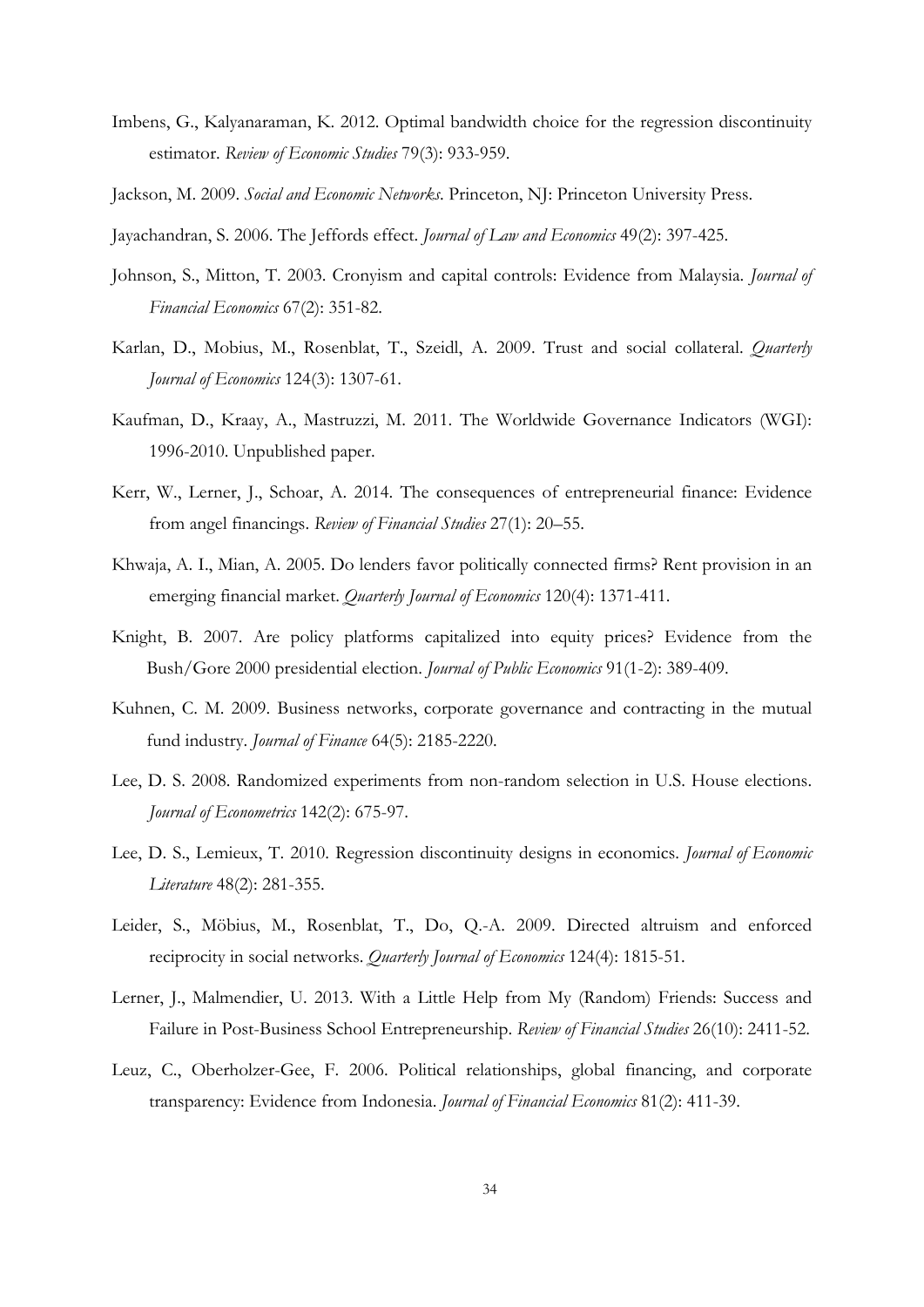- Li, H., Meng, L., Wang, Q., Zhou, L.-A. 2008. Political connections, financing and firm performance: Evidence from Chinese private firms. *Journal of Development Economics* 87(2): 283-99.
- McPherson, M., Smith-Lovin, L., Cook, J. 2001. Birds of a feather: homophily in social networks. *Annual Review of Sociology* 27: 415-44.
- Nguyen, B. D. 2012. Does the rolodex matter? Corporate elite's small world and the effectiveness of boards of directors. *Management Science* 58(2): 236-252.
- Rajan, R. G., Zingales, L. 1998. Financial dependence and growth. *American Economic Review* 88(3): 559-86.
- Roberts, B. E. 1990. A dead senator tells no lies: Seniority and the distribution of federal benefits. *American Journal of Political Science* 34(1): 31-58.
- Roberts, M. R., Whited, T. M. 2013. Endogeneity in empirical corporate finance. *Handbook of the Economics of Finance* Vol. 2: 1-98.
- Saiz, A., Simonsohn, U. 2013. Proxying for unobservable variables with internet documentfrequency. *Journal of the European Economic Association* 11(1): 137-165.
- Shue, K. 2013. Executive networks and firm policies: Evidence from the random assignment of MBA peers. *Review of Financial Studies* 26(6): 1401-1442.
- Snyder, J. 2005. Detecting manipulation in U.S. House elections. Unpublished manuscript.
- Snowberg, E., Wolfers, J., Zitzewitz, E. 2007. Partisan impacts on the economy: Evidence from prediction markets and close elections. *Quarterly Journal of Economics* 122(2): 807-29.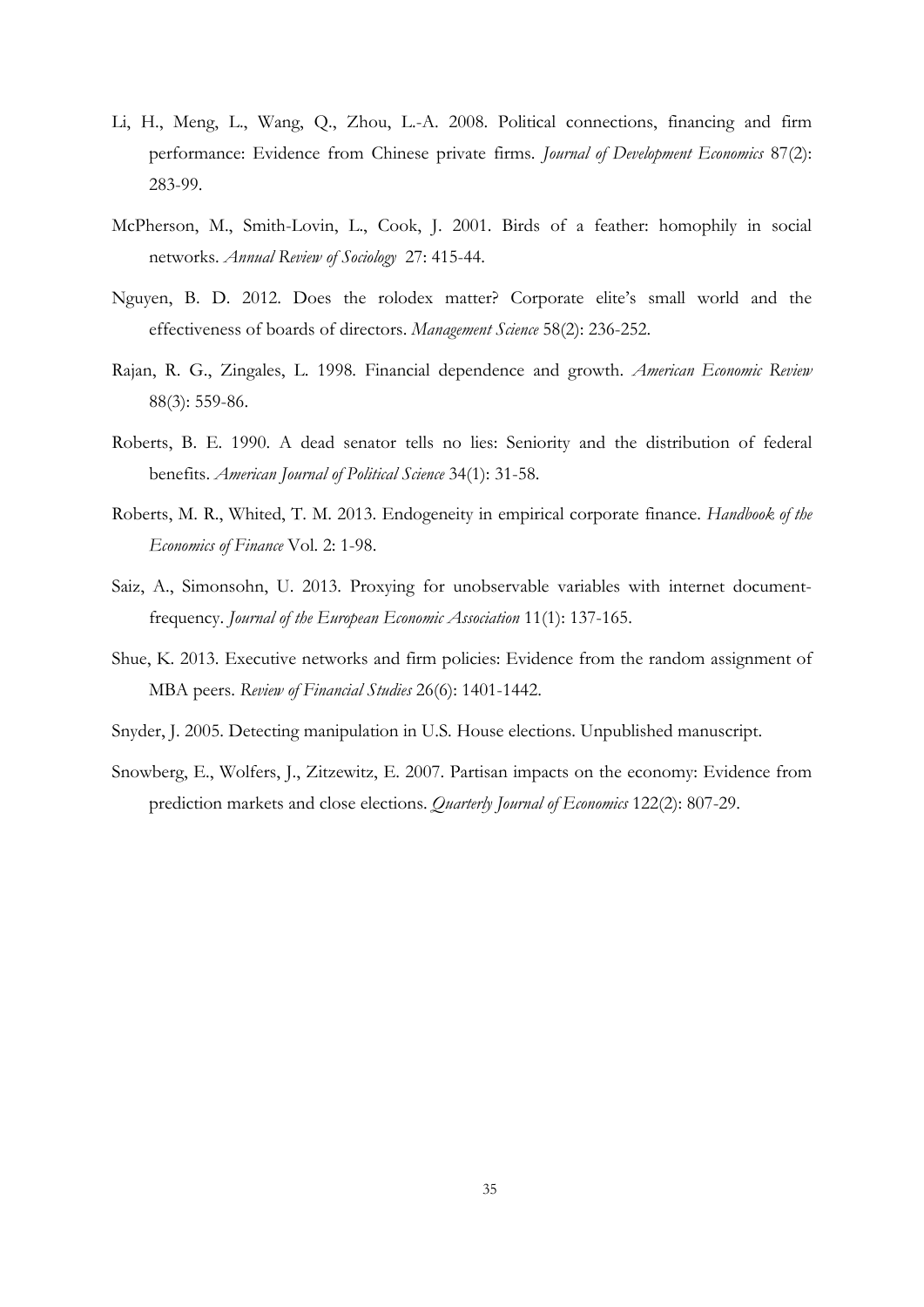#### **ECONOMETRIC APPENDIX**

As shown by Lee and Lemieux (2010), suppose that the cumulative abnormal returns averaged over firms connected to a candidate *i*, *CARi*, is a function of the treatment variable, namely win/lose status, all observable characteristics *Wi* as well as unobservables *Ui*. The vote share of each candidate is also a function of  $W_i$  and unobservables  $V_i$  (while we assume linearity for simplicity, the results are much more general):

$$
CAR_i = Winner_i \beta + W_i \gamma + U_i,
$$
  

$$
Voteshare_i = W_i \delta + V_i.
$$

Assume that conditional on  $W$  and  $U$ , the density of  $V$  is continuous. This assumption amounts to saying that each candidate cannot fully determine the exact vote share (partial influence on vote share is still allowed). Therefore,  $f_{Voteshare|W,U}(x|W,U)$ , the probability density of vote share conditional on *W* and *U*, is continuous. Then the joint distribution of *W* and *U* conditional on vote share is also continuous in vote share, as:

$$
Pr[W = w, U = u | VoteShare = x] = f_{Voteshare|W,U}(x|W, U) \frac{Pr[W = w, U = u]}{f_{Voteshare}(x)}
$$

Because of this continuity, all observed and unobserved predetermined characteristics will have identical distributions on either side of the threshold,  $Voteshare = 50\%$ :

$$
\lim_{x\downarrow 50\%} \Pr[W = w, U = u | VoteShare = x] = \lim_{x\uparrow 50\%} \Pr[W = w, U = u | VoteShare = x]
$$

We can thus define and estimate the treatment effect as:

$$
\beta_{RDD} \stackrel{\text{def}}{=} \lim_{Voteshare\downarrow 50\%} E(CAR_i|Win) - \lim_{Voteshare\uparrow 50\%} E(CAR_i|Lose)
$$

$$
= E(CAR_i(Win) - CAR_i(Lose)|Voteshare = 50\%).
$$

The effect can be estimated by approximating  $CAR_i$  from both sides of the 50% threshold of vote share. This procedure controls for both observable and unobservable characteristics, using the observed vote share, not the vote share predicted by polls or markets (the observable part.)

Moreover, if we let the effect be heterogeneous across observations, i.e.,  $\beta(W_i, U_i)$  with  $W_i$ representing all observable and unobservable characteristics of each observation *i*, then the estimate can be rewritten as follows:

$$
\beta_{RDD} = \int \beta(W, U) \frac{f(50\%|W, U)}{f(50\%)} dG(W, U),
$$

where  $G(W, U)$  is the cumulative joint distribution of  $(W, U)$ , and the weight  $\frac{f(50\%|W, U)}{f(50\%)}$ represents the ex-ante likelihood of the characteristics ( $W$ ,  $U$ ) to produce a close election.  $\beta_{RDD}$  is thus a Weighted Average Treatment Effect across all possible observations.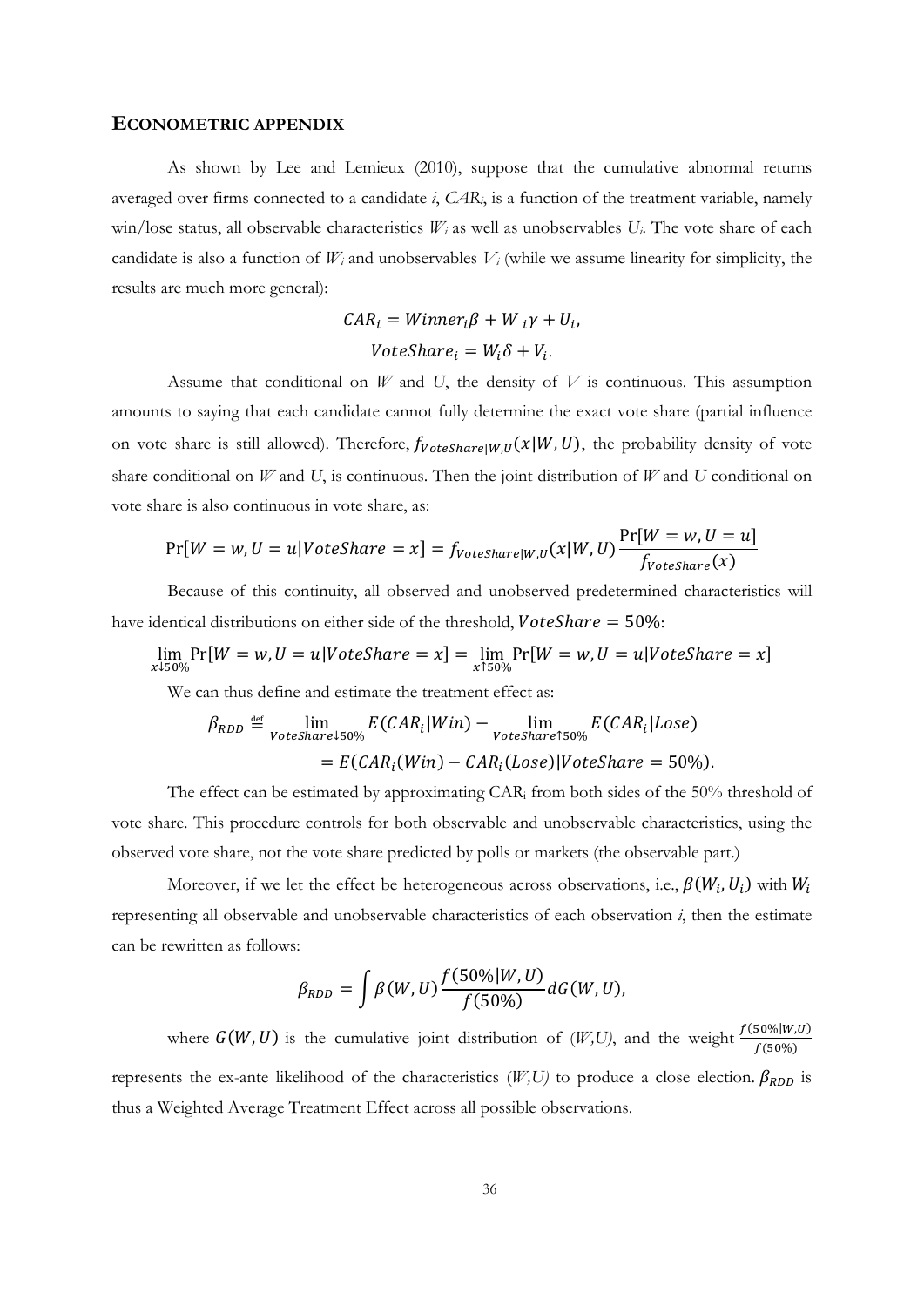# **Figure 1**



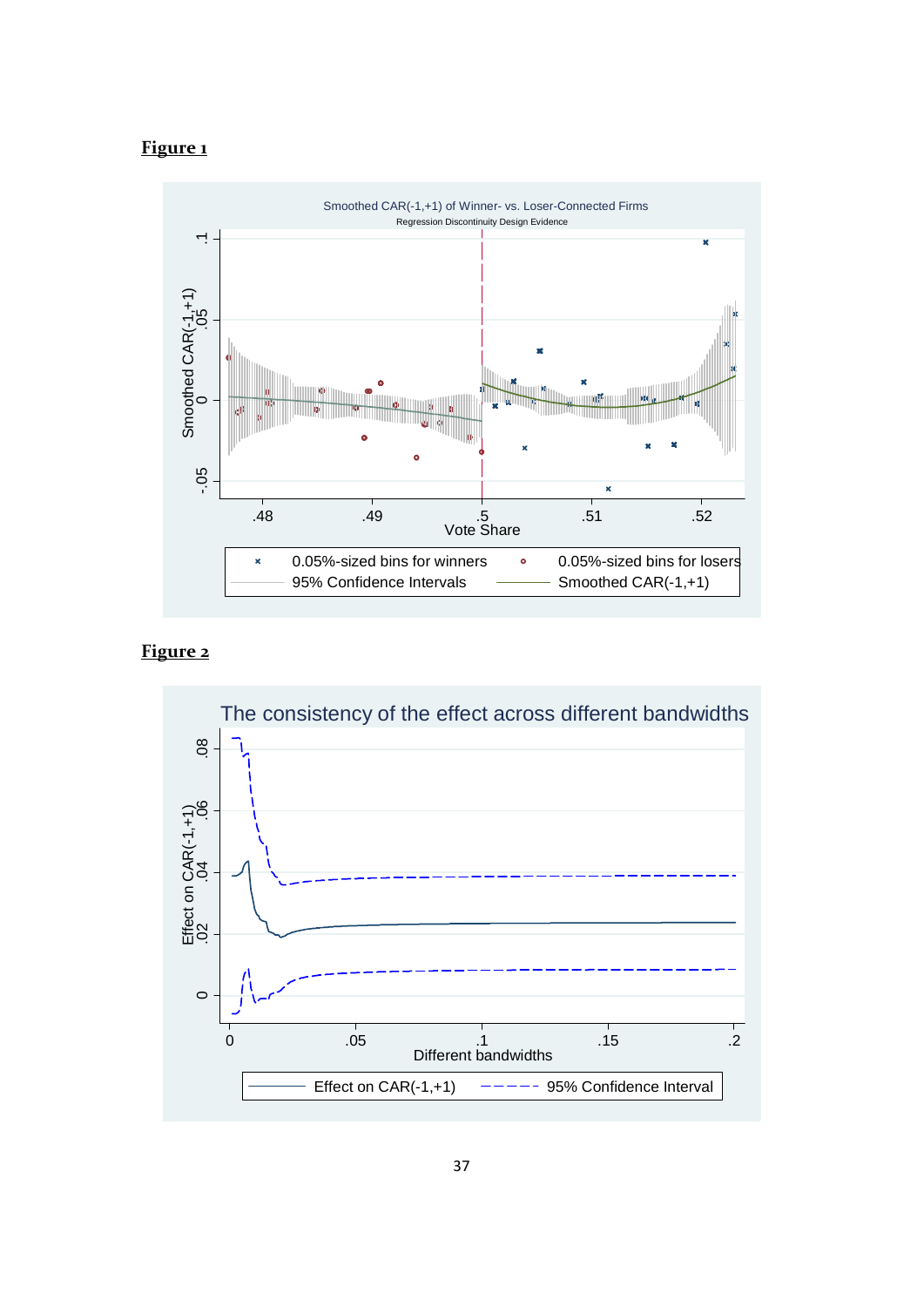#### **Table 1: Descriptive Statistics**

This table reports descriptive statistics of our sample. Panel A shows the details and distribution of gubernatorial and close gubernatorial elections at 5% vote margin by election year. Panel B shows descriptive statistics of politically connected firms in our sample and of firms in the Compustat database. A firm is defined as politically connected if one of its directors and a close election's candidate graduate from the same university program within a year. *Market Cap* is the firm's market capitalization (in millions) measured at the fiscal year end. *Common Equity* is the firm's book value of equity (in millions). *Market to Book Ratio* is the ratio of the firm's market value of equity to book value of equity. *Capital Expenditure* is the firm's capital expenditure (in millions). *Age* is the firm's age. *Leverage* is the ratio of total debt to total assets. *Tobin's Q* is the ratio of the sum of book value of total assets and market value of equity less book value of stockholders' common equity to total assets. *Payout* is the sum of dividends paid and shares repurchased (in millions). *Tangibility* is the ratio of net property, plant, and equipment to total assets. *ROA* is the ratio of operating income before depreciation to start-of-period total assets. *RND* is the ratio of research and development expenditure to start‐of‐period total assets. *Cash Reserve Ratio* is the ratio of the firm's cash and short‐term investments to total assets. Panel C shows the distribution of degrees of connected politicians and directors in our sample.

| <b>Election Year</b> | Number of<br>Elections  | Number of<br><b>Close Elections</b> | Proportion of Close Average Margin<br>Election | of Close Election |
|----------------------|-------------------------|-------------------------------------|------------------------------------------------|-------------------|
| 1999                 | $\overline{\mathbf{3}}$ | 1                                   | 0.333                                          | 0.011             |
| 2000                 | 11                      | 3                                   | 0.273                                          | 0.026             |
| 2001                 | $\overline{2}$          | $\mathbf{o}$                        | 0.000                                          |                   |
| 2002                 | 36                      | $11\,$                              | 0.306                                          | 0.280             |
| 2003                 | $\overline{\mathbf{3}}$ | 1                                   | 0.333                                          | 0.039             |
| 2004                 | 11                      | $\overline{4}$                      | 0.364                                          | 0.024             |
| 2005                 | $\overline{2}$          | $\mathbf{o}$                        | 0.000                                          |                   |
| 2006                 | 36                      | 3                                   | 0.083                                          | 0.025             |
| 2007                 | 3                       | $\mathbf 0$                         | 0.000                                          | -                 |
| 2008                 | 11                      | $\mathbf{1}$                        | 0.091                                          | 0.035             |
| 2009                 | $\mathbf{2}$            | 1                                   | 0.500                                          | 0.038             |
| 2010                 | 37                      | 10                                  | 0.270                                          | 0.190             |
| Total                | 157                     | 35                                  | $\overline{\phantom{0}}$                       | -                 |
|                      |                         |                                     |                                                |                   |
| Mean                 | 13.083                  | 2.917                               | 0.213                                          | 0.027             |
| Median               | 7                       | 1                                   | 0.271                                          | 0.026             |
| Min                  | 2                       | $\mathbf{o}$                        | 0.000                                          | 0.011             |
| Max                  | 37                      | $11\phantom{.0}$                    | 0.500                                          | 0.390             |

Panel A. Distribution of Gubernatorial Elections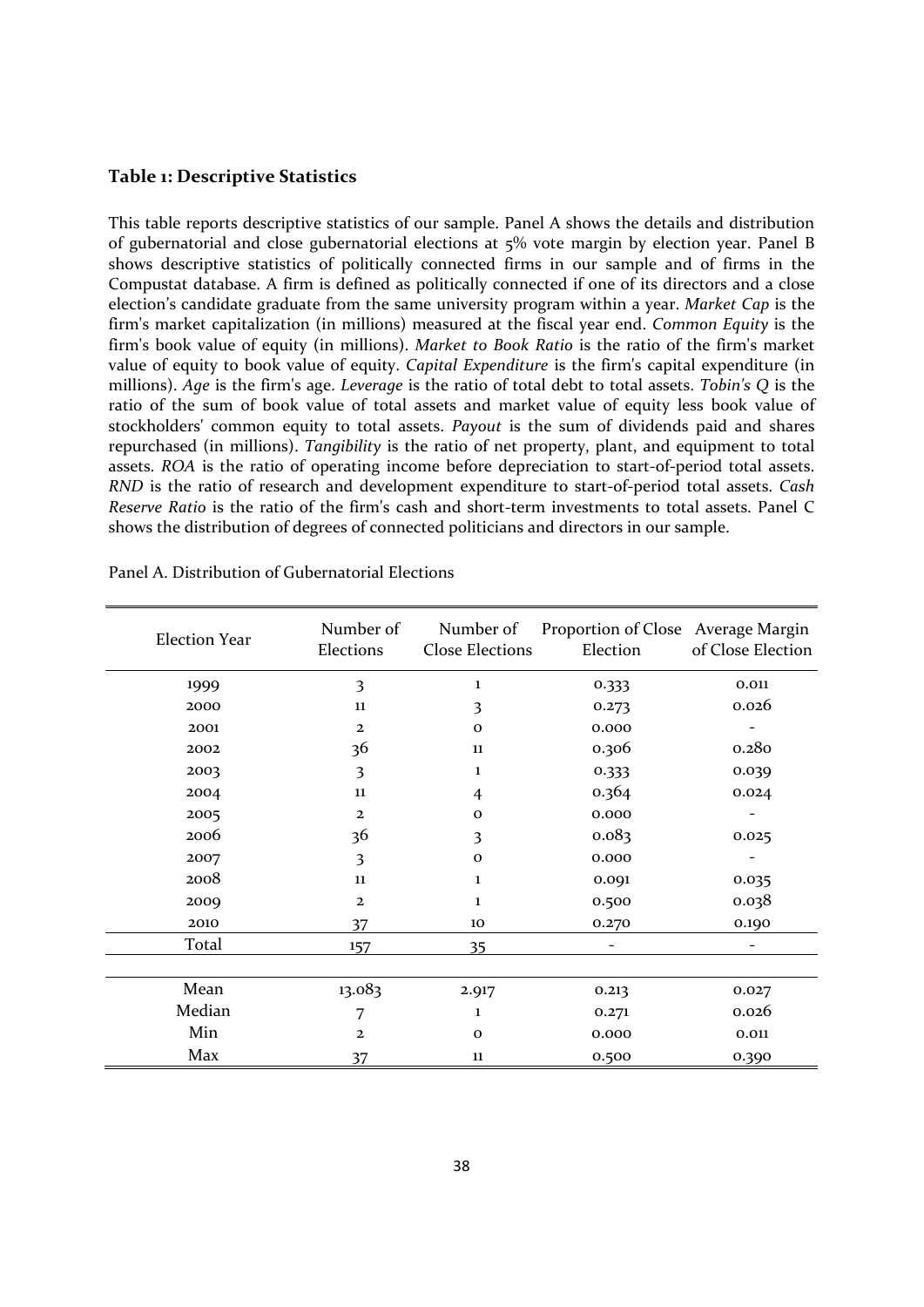# Panel B. Firm Characteristics

|                                   |           | Sample  |            |           | <b>Compustat Universe</b> |            |  |
|-----------------------------------|-----------|---------|------------|-----------|---------------------------|------------|--|
|                                   | Mean      | Median  | StD        | Mean      | Median                    | <b>StD</b> |  |
| Market Cap (in smillion)          | 2,980.630 | 515.026 | 16,433.430 | 2,411.790 | 252.717                   | 11,123.870 |  |
| Common Equity (in smillion)       | 1,170.820 | 201.170 | 4,687.690  | 1,039.540 | 120.486                   | 5,554.220  |  |
| Market to Book Ratio              | 3.949     | 2.186   | 8.553      | 4.789     | 1.958                     | 278.285    |  |
| Capital Expenditure (in smillion) | 113.184   | 11.171  | 579.865    | 147.541   | 6.655                     | 951.273    |  |
| Age                               | 9.902     | 9.367   | 6.324      | 8.316     | 7.167                     | 6.496      |  |
| Leverage                          | 0.260     | 0.224   | 0.255      | 0.274     | 0.207                     | 0.272      |  |
| Tobin's Q                         | 2.029     | 1.469   | 1.673      | 2.279     | 1.414                     | 3.344      |  |
| Payout (in smillion)              | 77.105    | 1.519   | 248.871    | 76.197    | 0.223                     | 463.509    |  |
| Tangibility                       | 0.186     | 0.106   | 0.207      | 0.221     | 0.129                     | 0.231      |  |
| <b>ROA</b>                        | $-0.018$  | 0.026   | 0.226      | $-0.063$  | 0.015                     | 0.483      |  |
| <b>RND</b>                        | 0.130     | 0.061   | 0.172      | 0.124     | 0.068                     | 0.203      |  |
| Cash Reserve Ratio                | 0.273     | 0.180   | 0.264      | 0.245     | 0.145                     | 0.254      |  |
| Number of firms per year          | 63        | 24      | 95         | 3,002     | 2,939                     | 476        |  |

Panel C. Distribution of Degrees of Connected Politicians and Directors

| Degree                 | Politicians (%) | Directors $(\%)$ |
|------------------------|-----------------|------------------|
| <b>Business School</b> | 5.88            | 6.02             |
| Graduate               | 5.88            | 0.86             |
| PhD                    | 2.94            | 1.37             |
| Law School             | 16.18           | 4.81             |
| Undergraduate          | 69.12           | 86.94            |
| Total $(\%)$           | 100.00          | 100.00           |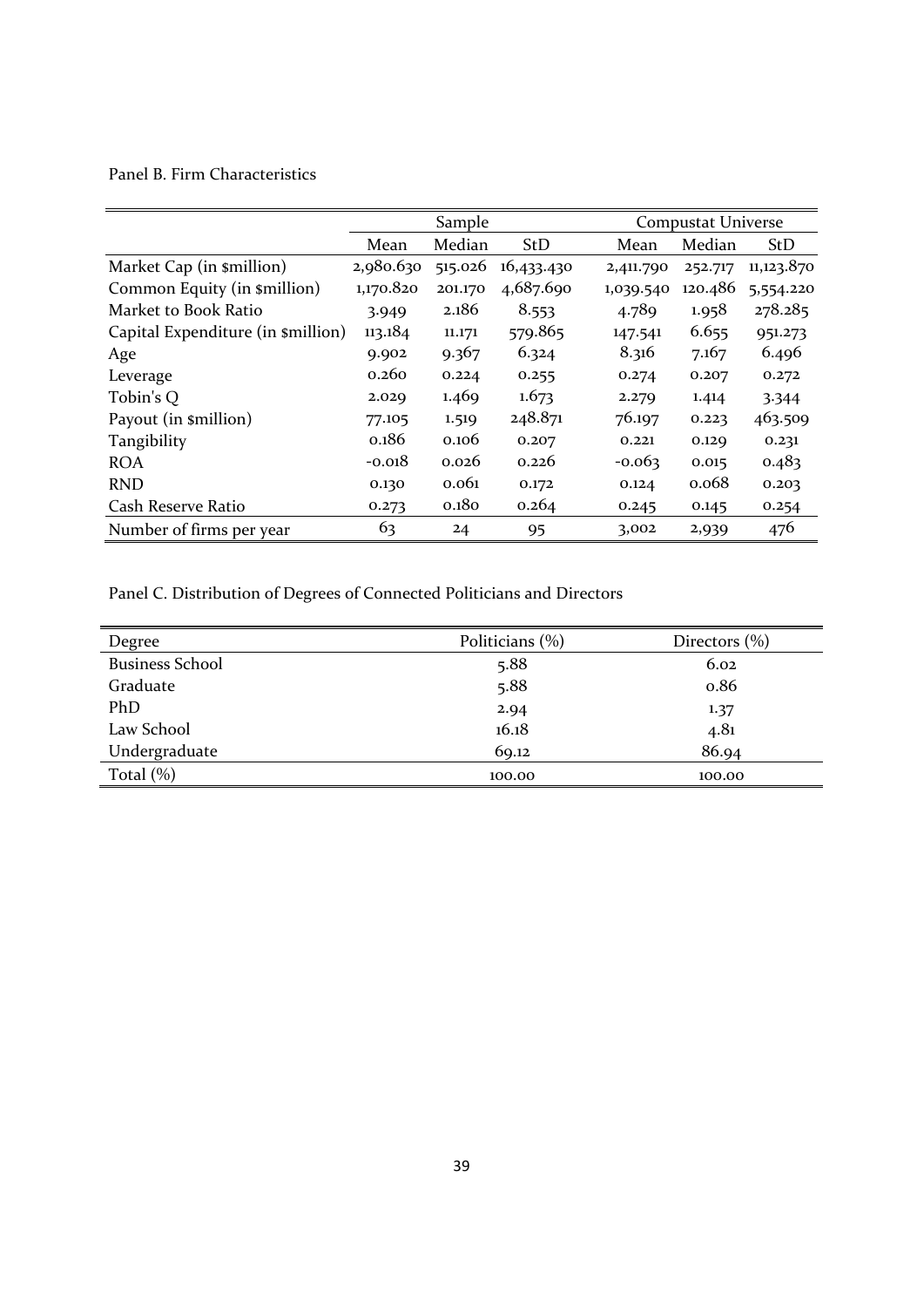## **Table 2: Political Connections and Firm Value in <sup>a</sup> Regression Discontinuity Design**

This table reports OLS regressions of the cumulative abnormal returns (CARs) among the politically connected firms around close gubernatorial elections in the U.S. between 1999 and 2010. A firm is defined as politically connected if one of its directors and <sup>a</sup> close election's candidate graduate from the same university program within <sup>a</sup> year. Each observation pairs <sup>a</sup> connected firm to the connected candidate's close election. Average abnormal returns are estimated based on the market model around the election day (Day 0). The market model is estimated using daily data over <sup>a</sup> <sup>255</sup>‐day (‐315, ‐61) window. *Winner* is <sup>a</sup> dummy variable equal to one (zero) if <sup>a</sup> politician wins (loses) <sup>a</sup> close gubernatorial election. <sup>A</sup> close election is specified by the margin of votes between the winner and the loser being less than 5%. All regressions control for the quadratic polynomials of vote share of winners and vote share of losers, as prescribed by the regression discontinuity design, and state and year fixed effects. Column (1) presents results on the standard model with the winning margin of  $\frac{1}{2}$ %. Column (2) controls for industry fixed effects. Column (3) controls for characteristics of politicians (age, gender, election turnout, and party affiliation). Column (4) controls for director characteristics (age, gender, and inside/independent directorship). Column (5) controls for firm characteristics (logarithm of market capitalization, Tobin's Q, return on asset, and leverage). Column (6) controls for poll prediction. Column (7) excludes observations with CAR larger than 10%. Columns (8) and (9) respectively repor<sup>t</sup> the results on the subsamples of winners and losers.

|                                                     |                           |                                   |                                                    | Dependent Variables: CAR (-1,1)                |                                         |                                       |                           |                           |                            |
|-----------------------------------------------------|---------------------------|-----------------------------------|----------------------------------------------------|------------------------------------------------|-----------------------------------------|---------------------------------------|---------------------------|---------------------------|----------------------------|
|                                                     | $\left( 1\right)$         | $\left( 2\right)$                 | $\left( 3\right)$                                  | (4)                                            | (5)                                     | (6)                                   | (7)                       | (8)                       | $\left( 9\right)$          |
| Subsample                                           | 5% Margin                 | 5% Margin                         | 5% Margin                                          | 5% Margin                                      | 5% Margin                               | 5% Margin                             | Outliers<br>Excluded      | Winners                   | Losers                     |
| Winner                                              | 0.0389<br>$[0.00833]$ *** | 0.0419<br>$[0.0103]$ ***          | 0.0218<br>$[0.00912]^{**}$                         | 0.0420<br>$[0.0110]$ ***                       | 0.0356<br>$[0.00878]^{***}$             | 0.0373<br>$[0.0102]$ ***              | 0.0274<br>$[0.00511]$ *** |                           |                            |
| Intercept                                           |                           |                                   |                                                    |                                                |                                         |                                       |                           | 0.0114<br>$[0.0056]^{**}$ | $-0.0127$<br>$[0.0061]$ ** |
| Vote Share<br>(Winners) &<br>Vote Share<br>(Losers) | Yes                       | Yes                               | Yes                                                | Yes                                            | Yes                                     | Yes                                   | Yes                       | Yes                       | Yes                        |
| Controls                                            | State and Year<br>FE      | State, Year<br>and Industry<br>FE | State, Year and<br>Politicians'<br>Characteristics | State, Year and<br>Director<br>Characteristics | State, Year and Firm<br>Characteristics | State, Year<br>and Poll<br>Prediction | State and<br>Year FE      |                           |                            |
| R-squared<br><b>Observations</b>                    | 0.045<br>586              | 0.140<br>586                      | 0.064<br>586                                       | 0.103<br>579                                   | 0.054<br>507                            | 0.045<br>532                          | 0.115<br>547              | 0.006<br>357              | 0.007<br>229               |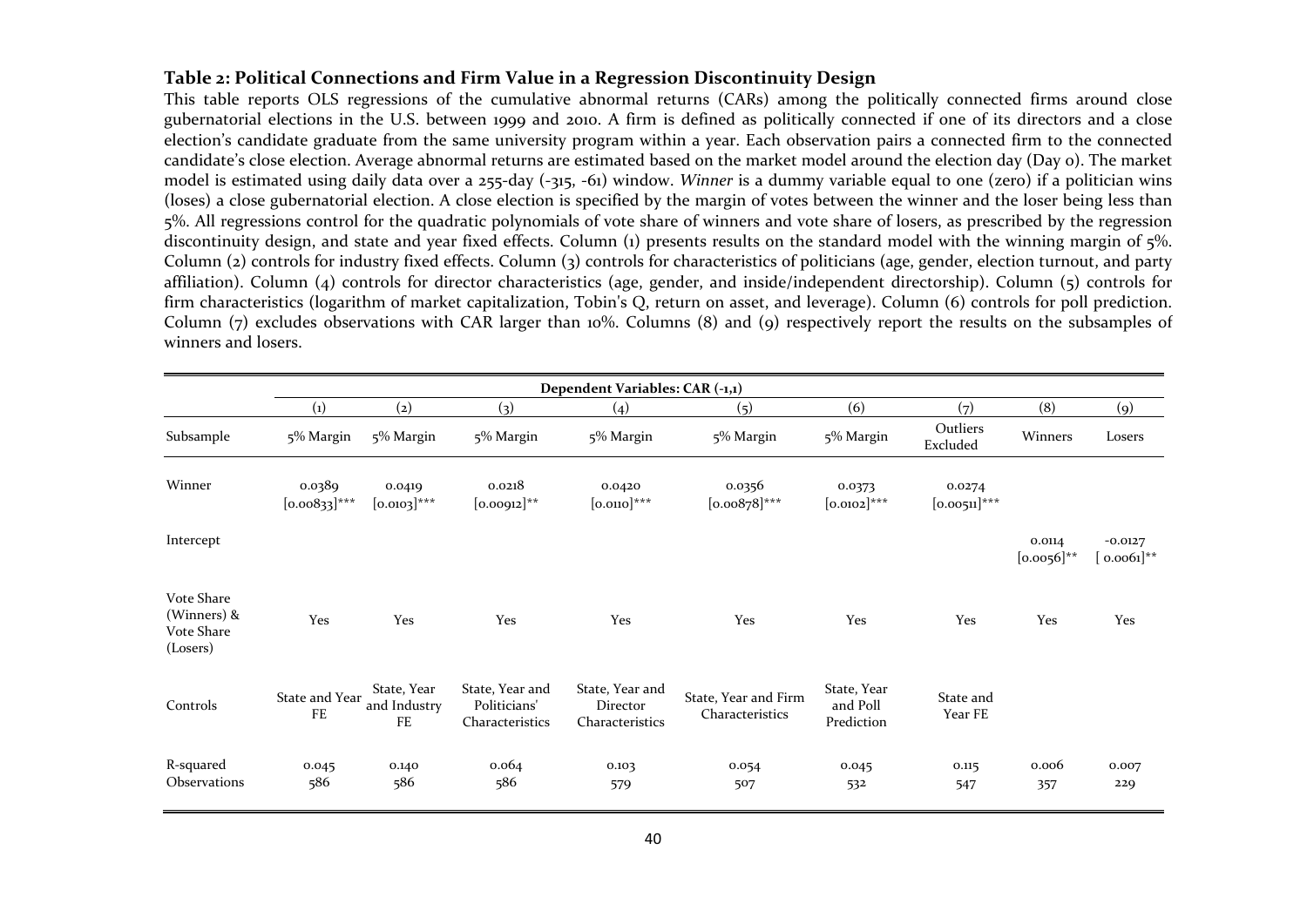## **Table 3: Candidate Characteristics and the Value of Political Connections**

This table reports OLS regressions of the cumulative abnormal returns (CARs) among the politically connected firms around close gubernatorial elections in the U.S. between 1999 and 2010. A firm is defined as politically connected if one of its directors and <sup>a</sup> close election's candidate graduate from the same university program within <sup>a</sup> year. Each observation pairs <sup>a</sup> connected firm to the connected candidate's close election. Average abnormal returns are estimated based on the market model around the election day (Day 0). The market model is estimated using daily data over <sup>a</sup> <sup>255</sup>‐day (‐315,‐61) window. *Winner* is <sup>a</sup> dummy variable equal to one (zero) if <sup>a</sup> politician wins (loses) <sup>a</sup> close gubernatorial election. <sup>A</sup> close election is specified by the margin of votes between the winner and the loser being less than 5%. All regressions control for the quadratic polynomials of the vote share of winners and vote share of losers, as prescribed by the RDD, and state and year fixed effects. Columns (1) to (5) respectively show results on the subsamples of incumbents, challengers, challenger‐only close elections, and challengers from, and not from federal offices. Standard errors in square brackets are corrected for clustering by state. \*, \*\*, and \*\*\* denote statistical significance at 10%, 5%, and 1%, respectively.

|                                                     | Dependent Variables: CAR (-1,1) |                          |                              |                                           |                                        |  |
|-----------------------------------------------------|---------------------------------|--------------------------|------------------------------|-------------------------------------------|----------------------------------------|--|
|                                                     | $\left( 1\right)$               | $\left( 2\right)$        | (3)                          | (4)                                       | (5)                                    |  |
| Subsample                                           | Incumbents                      | Challengers              | Challenger-only<br>Elections | Challenger from<br><b>Federal Offices</b> | Challenger not from<br>Federal Offices |  |
| Winner                                              | 0.0225<br>$[0.00001]$ ***       | 0.0491<br>$[0.0120]$ *** | 0.0491<br>$[0.0120]$ ***     | 0.0103<br>$[0.00001]$ ***                 | 0.0493<br>$[0.00852]$ ***              |  |
| Vote Share<br>(Winners) &<br>Vote Share<br>(Losers) | Yes                             | Yes                      | Yes                          | Yes                                       | Yes                                    |  |
| Controls                                            | State and Year FE               | State and Year FE        | State and Year FE            | State and Year FE                         | State and Year FE                      |  |
| R-squared<br>Observations                           | 0.104<br>58                     | 0.045<br>528             | 0.047<br>469                 | 0.034<br>92                               | 0.063<br>436                           |  |
| Δ                                                   | $-0.0266**$                     |                          |                              |                                           | $-0.0390***$                           |  |
| $X^2$                                               |                                 | 5.46                     |                              |                                           | 22.48                                  |  |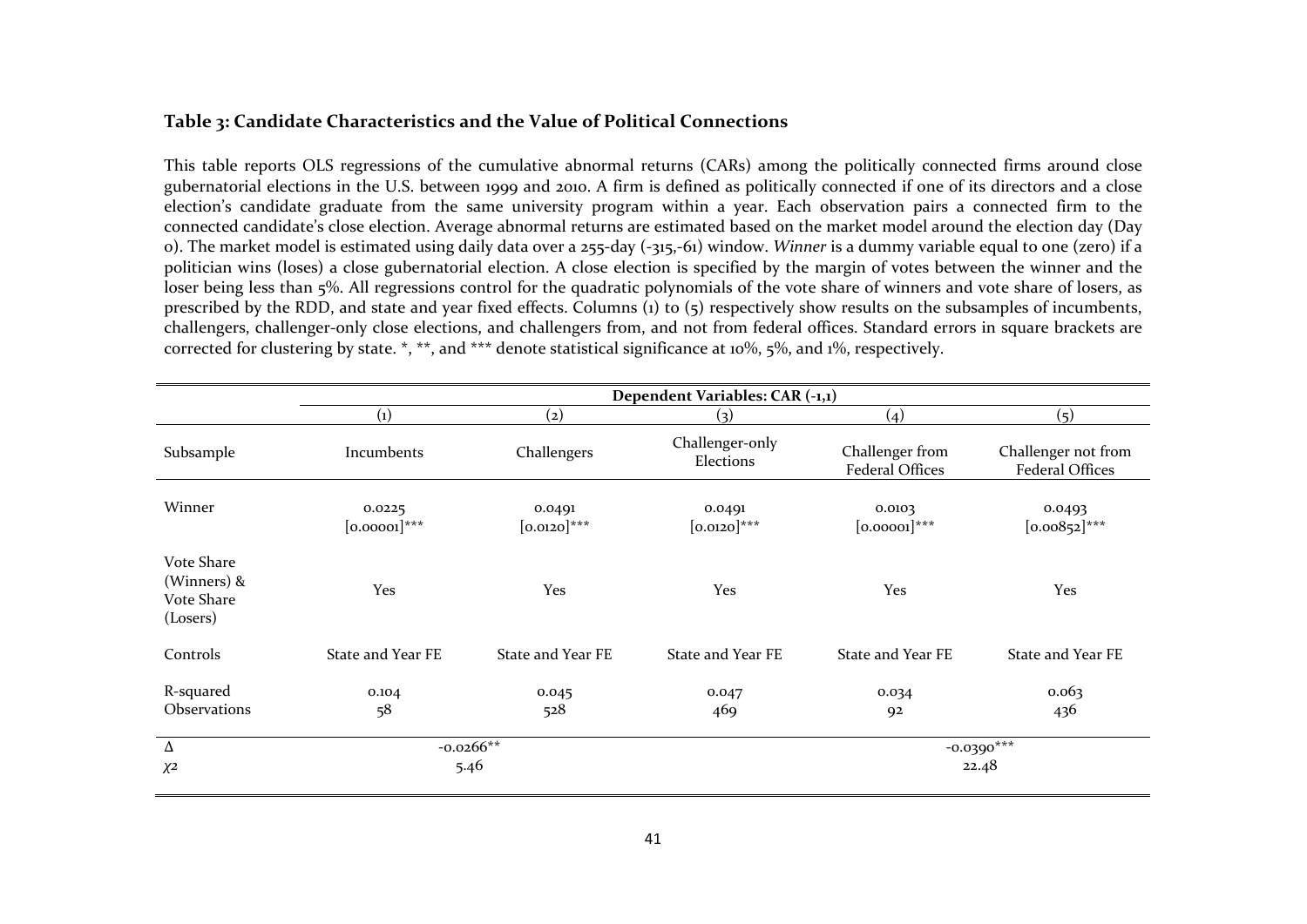#### **Table 4: State Corruption and the Value of Political Connections**

This table reports OLS regressions of the cumulative abnormal returns (CARs) among the politically connected firms around close gubernatorial elections in the U.S. between 1999 and 2010. A firm is defined as politically connected if one of its directors and <sup>a</sup> close election's candidate graduate from the same university program within <sup>a</sup> year. Each observation pairs <sup>a</sup> connected firm to the connected candidate's close election. Average abnormal returns are estimated based on the market model around the election day (Day 0). The market model is estimated using daily data over <sup>a</sup> <sup>255</sup>‐day (‐315,‐61) window. *Winner* is <sup>a</sup> dummy variable equal to one (zero) if <sup>a</sup> politician wins (loses) <sup>a</sup> close gubernatorial election. <sup>A</sup> close election is specified by the margin of votes between the winner and the loser being less than 5%. All regressions control for the quadratic polynomials of the vote share of winners and vote share of losers, as prescribed by the regression discontinuity design, and year fixed effects. Columns (1) to (6) respectively show results on the subsamples of above or below median of the following measures: ALD <sup>1970</sup> score of isolation of the state capital (Campante and Do 2014), corruption news (Saiz and Simonsohn 2013, Campante and Do 2014), and corruption conviction rate (Glaeser and Saks 2006). Standard errors in square brackets are corrected for clustering by state. \*, \*\*, and \*\*\* denote statistical significance at 10%, 5%, and 1%, respectively.

|                                                     | Dependent Variables: CAR (-1,1) |                          |                   |                                           |                 |                            |  |
|-----------------------------------------------------|---------------------------------|--------------------------|-------------------|-------------------------------------------|-----------------|----------------------------|--|
|                                                     | $\left( 1\right)$               | (2)                      | $\left( 3\right)$ | $\left( 4\right)$                         | (5)             | (6)                        |  |
| Subsample                                           | Low ALD                         | High ALD                 |                   | Less Corruption News More Corruption News | Less Conviction | More Conviction            |  |
| Winner                                              | 0.00668                         | 0.0466<br>$[0.0152]$ *** | $-0.00686$        | 0.0290<br>$[0.00588]$ ***                 | 0.0136          | 0.0407<br>$[0.0105]^{***}$ |  |
|                                                     | [0.00914]                       |                          | [0.0195]          |                                           | [0.0103]        |                            |  |
| Vote Share<br>(Winners) &<br>Vote Share<br>(Losers) | Yes                             | Yes                      | Yes               | Yes                                       | Yes             | Yes                        |  |
| Controls                                            | Year FE                         | Year FE                  | Year FE           | Year FE                                   | Year FE         | Year FE                    |  |
| R-squared                                           | 0.006                           | 0.045                    | 0.008             | 0.018                                     | 0.009           | 0.057                      |  |
| Observations                                        | 331                             | 250                      | 247               | 236                                       | 424             | 162                        |  |
| Δ                                                   |                                 | $-0.0399**$              |                   | $-0.0359*$                                |                 | $-0.027***$                |  |
| $\chi$ <sub>2</sub>                                 |                                 | 5.46                     |                   | 3.48                                      |                 | 9.95                       |  |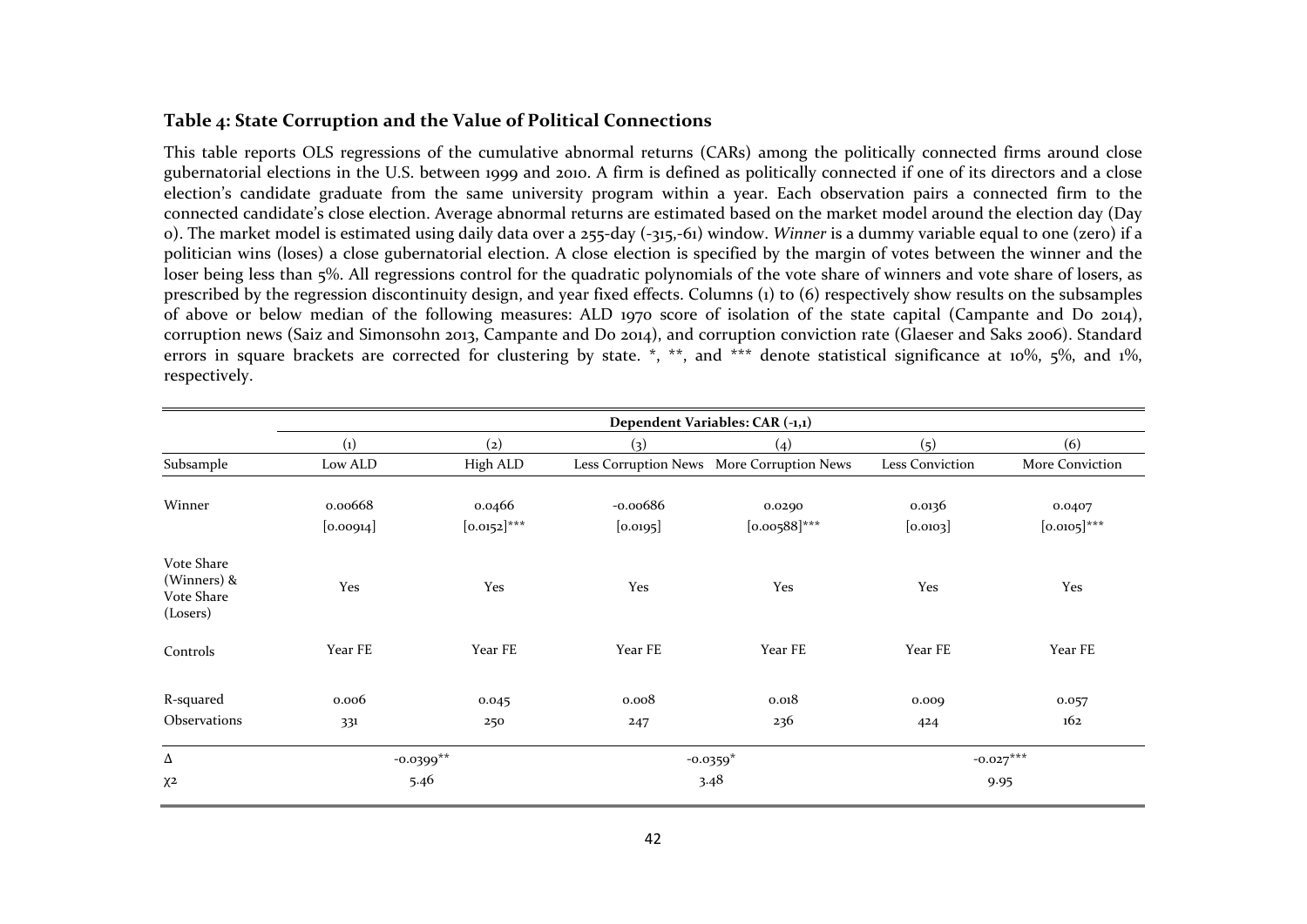## **Table 5: Firm characteristics and the Value of Political Connections**

This table reports OLS regressions of the cumulative abnormal returns (CARs) among the politically connected firms around close gubernatorial elections in the U.S. between 1999 and 2010. A firm is defined as politically connected if one of its directors and <sup>a</sup> close election's candidate graduate from the same university program within <sup>a</sup> year. Each observation pairs <sup>a</sup> connected firm to the connected candidate's close election. Average abnormal returns are estimated based on the market model around the election day (Day 0). The market model is estimated using daily data over <sup>a</sup> <sup>255</sup>‐day (‐315, ‐61) window. *Winner* is <sup>a</sup> dummy variable equal to one (zero) if a politician wins (loses) <sup>a</sup> close gubernatorial election. <sup>A</sup> close election is specified by the margin of votes between the winner and the loser being less than 5%. All regressions control for the quadratic polynomials of the vote share of winners and vote share of losers, as prescribed by the regression discontinuity design, and state and year fixed effects. Columns (1) to (4) respectively show results on the subsamples in the cross‐section of size (below or above median market capitalization) and with or without reliance on external finance (Rajan and Zingales <sup>199</sup>8). Columns (5) and (6) respectively show results on subsamples of firms with below and above median abnormal trading activity (Campbell and Wasley <sup>199</sup>6). Standard errors in square brackets are corrected for clustering by state. \*, \*\*, and \*\*\* denote statistical significance at 10%, 5%, and 1%, respectively.

|                                                       | $\left( 1\right)$ | $\left( 2\right)$ | (3)               | $\left( 4 \right)$      | (5)                     | (6)                     |
|-------------------------------------------------------|-------------------|-------------------|-------------------|-------------------------|-------------------------|-------------------------|
|                                                       |                   |                   | Rely on External  | Not Rely on             | High Abnormal           | Low Abnormal            |
| Subsample                                             | Small Firm        | Large Firm        | Finance           | <b>External Finance</b> | <b>Trading Activity</b> | <b>Trading Activity</b> |
|                                                       |                   |                   |                   |                         |                         |                         |
| Winner                                                | 0.0558            | 0.0133            | 0.0533            | 0.0146                  | 0.0551                  | 0.0102                  |
|                                                       | $[0.0150]$ ***    | [0.0136]          | $[0.0119]$ ***    | [0.00917]               | $[0.0151]$ ***          | [0.0167]                |
| Vote Share<br>(Winners) and<br>Vote Share<br>(Losers) | Yes               | Yes               | Yes               | Yes                     | Yes                     | Yes                     |
| Controls                                              | State and Year FE | State and Year FE | State and Year FE | State and Year FE       | State and Year FE       | State and Year FE       |
| R-squared                                             | 0.063             | 0.123             | 0.055             | 0.287                   | 0.198                   | 0.119                   |
| Observations                                          | 292               | 294               | 426               | 145                     | 293                     | 293                     |
| Δ                                                     |                   | $0.0425*$         |                   | $0.0387**$              |                         | $0.0449**$              |
| $X^2$                                                 |                   | 3.52              |                   | 5.03                    |                         | 4.66                    |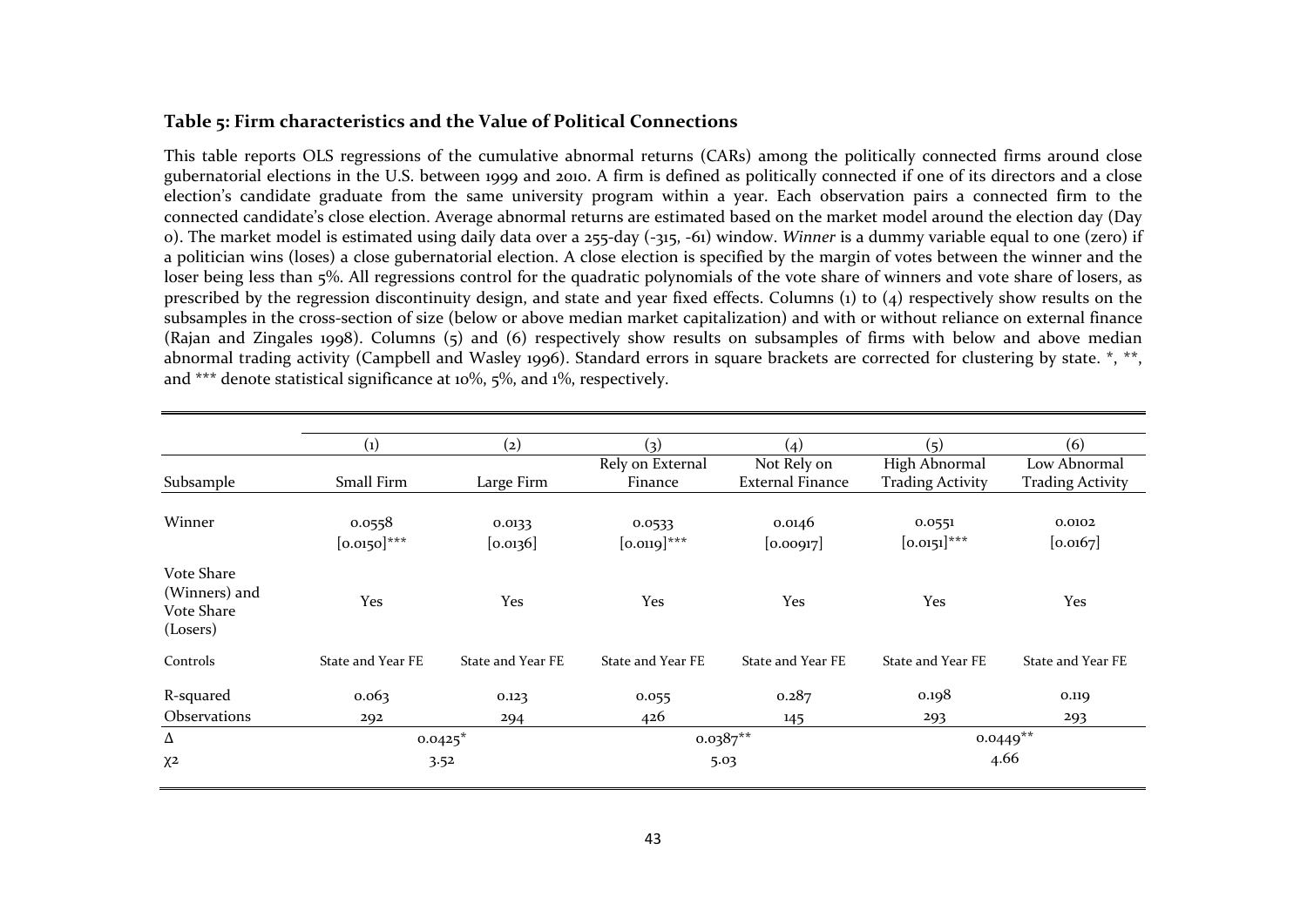#### **Table 6: Social Network Characteristics and the Value of Political Connections**

This table reports OLS regressions of the cumulative abnormal returns (CARs) among the politically connected firms around close gubernatorial elections in the U.S. between 1999 and 2010. A firm is defined as politically connected if one of its directors and <sup>a</sup> close election's candidate graduate from the same university program within <sup>a</sup> year. Each observation pairs <sup>a</sup> connected firm to the connected candidate's close election. Average abnormal returns are estimated based on the market model around the election day (Day 0). The market model is estimated using daily data over <sup>a</sup> <sup>255</sup>‐day (‐315, ‐61) window. *Winner* is <sup>a</sup> dummy variable equal to one (zero) if <sup>a</sup> politician wins (loses) <sup>a</sup> close gubernatorial election. A close election is specified by the margin of votes between the winner and the loser being less than 5%. All regressions control for the quadratic polynomials of the vote share of winners and vote share of losers, as prescribed by the regression discontinuity design, and state and year fixed effects. Panel A reports the effects of connections by the strength of school networks. Columns (1) to (8) of Panel <sup>A</sup> respectively show results on the subsamples of alumni who graduate from the same university program within the same year, within one to five years, within 10 years, and within 20 years. Panel B shows school-specific effects of connections. Columns (1) to (6) of Panel B respectively present results on subsamples of connections through Ivy League and non‐Ivy League networks, network size (below or above the average numbers of directors in in BoardEx universe), and alumni whose last reunion is held in election year or not. Standard errors in square brackets are corrected for clustering by state. \*, \*\*, and \*\*\* denote statistical significance at 10%, 5%, and 1%, respectively.

|                                                       |                          | Dependent Variables: CAR (-1,1) |                            |                                     |                          |                         |                                                    |                         |  |
|-------------------------------------------------------|--------------------------|---------------------------------|----------------------------|-------------------------------------|--------------------------|-------------------------|----------------------------------------------------|-------------------------|--|
|                                                       | $\left( 1 \right)$       | $\left( 2\right)$               | $\left( 3\right)$          | $\left( 4 \right)$                  | (5)                      | (6)                     | (7)                                                | (8)                     |  |
| Subsample                                             | Within oY                | Within 1Y                       | Within 2Y                  | Within 3Y                           | Within 4Y                | Within 5Y               | Within 10Y                                         | Within 20Y              |  |
| Winner                                                | 0.0630<br>$[0.0197]$ *** | 0.0389<br>$[0.00833]$ ***       | 0.0197<br>$[0.00845]^{**}$ | 0.00768<br>[0.00871]                | $-0.000736$<br>[0.00824] | $-0.00388$<br>[0.00865] | $-0.00369$<br>[0.00474]                            | $-0.00427$<br>[0.00384] |  |
| Vote Share<br>(Winners) and<br>Vote Share<br>(Losers) | Yes                      | Yes                             | Yes                        | Yes                                 | Yes                      | Yes                     | Yes                                                | Yes                     |  |
| Controls                                              | State and Year FE        | State and Year<br>FE            | FE                         | State and Year State and Year<br>FE | FE                       | FE                      | State and Year State and Year State and Year<br>FE | State and Year<br>FE    |  |
| R-squared<br><b>Obs</b>                               | 0.193<br>228             | 0.045<br>586                    | 0.026<br>974               | 0.023<br>1,311                      | 0.019<br>1,659           | 0.019<br>1,995          | 0.013<br>3,602                                     | 0.015<br>5,632          |  |

#### **Panel A. Strength of School Networks**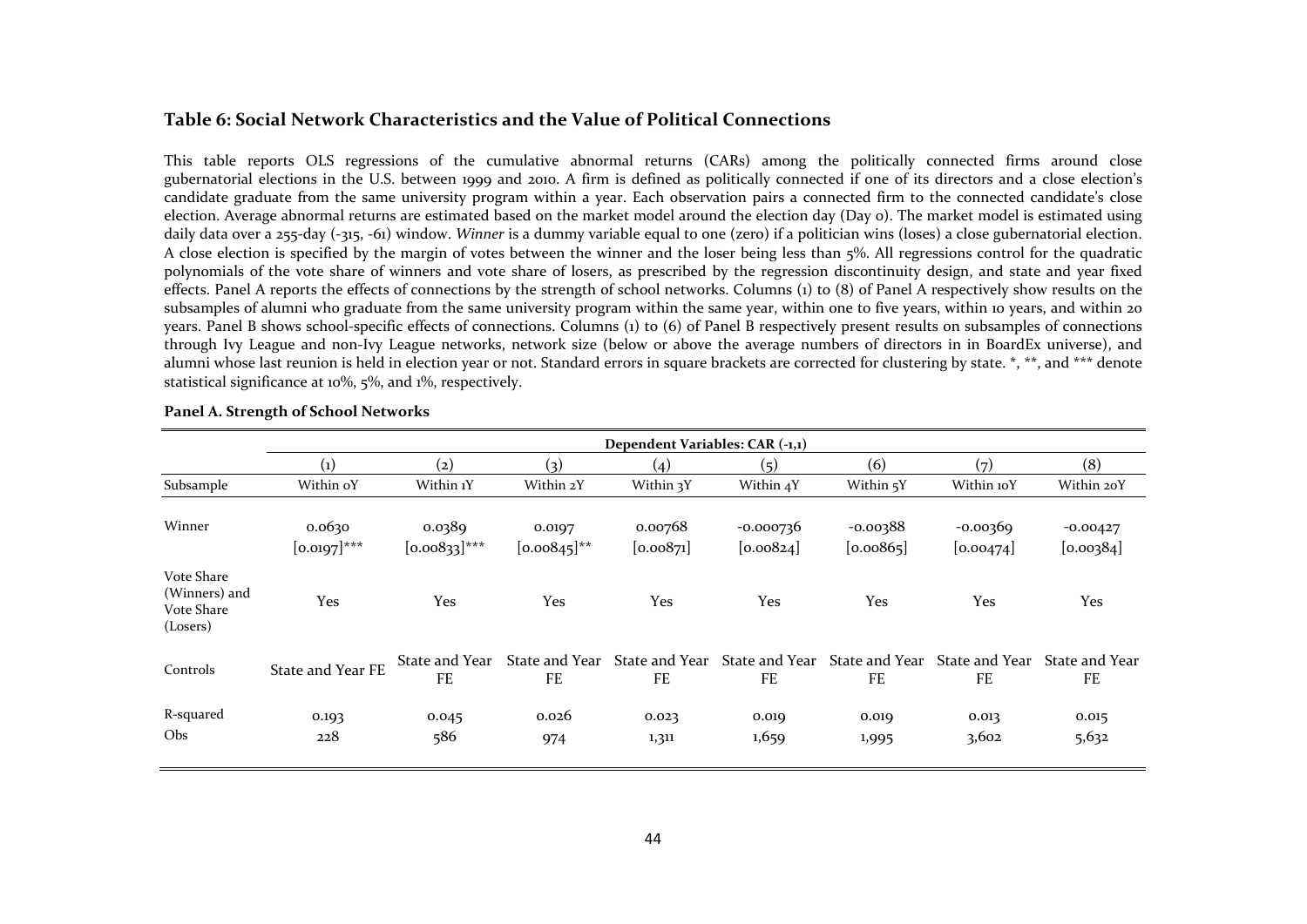|                                                    |                           |                           |                          | Dependent Variables: CAR (-1,1) |                           |                            |
|----------------------------------------------------|---------------------------|---------------------------|--------------------------|---------------------------------|---------------------------|----------------------------|
|                                                    | $\left( 1\right)$         | (2)                       | $\left( 3\right)$        | (4)                             | (5)                       | (6)                        |
| Subsample                                          | <b>Ivy League</b>         | Non-Ivy League            | Large Networks           | <b>Small Networks</b>           | Reunion Year              | Non-reunion Year           |
| Winner                                             | 0.00540<br>$[0.0000]$ *** | 0.0443<br>$[0.0189]^{**}$ | 0.0214<br>$[0.0000]$ *** | 0.0443<br>$[0.0189]^{**}$       | 0.0349<br>$[0.00526]$ *** | 0.00913<br>$[0.00198]$ *** |
| Vote Share<br>(Winners) and Vote<br>Share (Losers) | Yes                       | Yes                       | Yes                      | Yes                             | Yes                       | Yes                        |
| Controls                                           | State and Year FE         | State and Year FE         | State and Year FE        | <b>State and Year FE</b>        | State and Year FE         | State and Year FE          |
| R-squared                                          | 0.029                     | 0.126                     | 0.034                    | 0.123                           | 0.094                     | 0.107                      |
| Obs                                                | 320                       | 266                       | 321                      | 265                             | 183                       | 302                        |
| $\Delta$                                           | $-0.0389**$               |                           | 0.0229                   |                                 |                           | $0.0258***$                |
| $\chi$ <sub>2</sub>                                | 4.8                       |                           | 1.67                     |                                 |                           | 22.8                       |
|                                                    |                           |                           |                          |                                 |                           |                            |

#### **Panel B. School‐Specific Effects, Network Size, Network Distance, and the Value of Political Connection**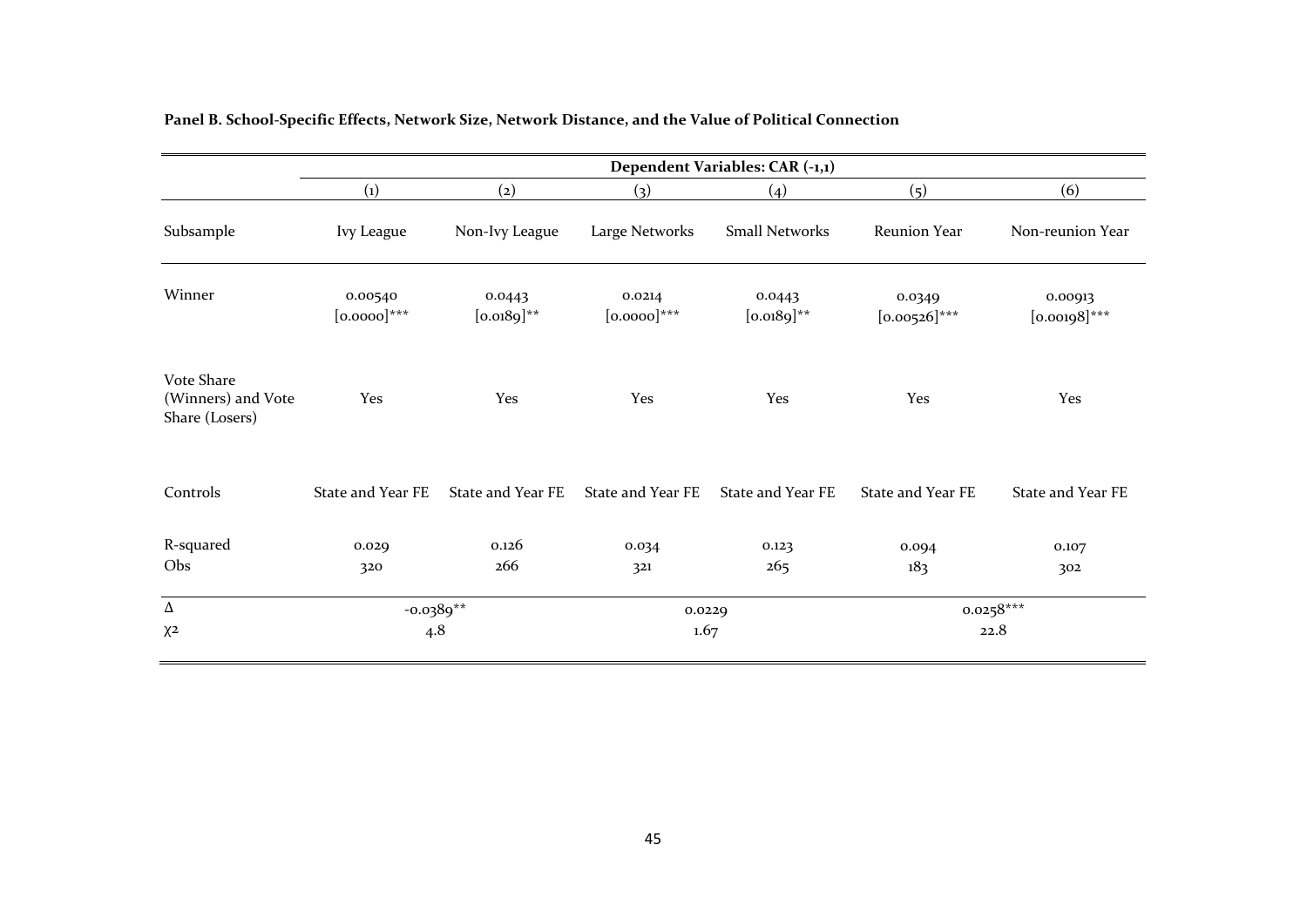## **Table 7: Firm Headquarters and Operations in the Election State and the Value of Political Connections**

This table reports OLS regressions of the cumulative abnormal returns among the politically connected firms around close gubernatorial elections in the U.S. between 1999 and 2010. A firm is defined as politically connected if one of its directors and <sup>a</sup> close election's candidate graduate from the same university program within <sup>a</sup> year. Each observation pairs <sup>a</sup> connected firm to the connected candidate's close election. Average abnormal returns are estimated based on the market model around the election day (Day 0). *Winner* is <sup>a</sup> dummy variable equal to one (zero) if <sup>a</sup> politician wins (loses) <sup>a</sup> close gubernatorial election. <sup>A</sup> close election is specified by the margin of votes between the winner and the loser being less than 5%. All regressions control for the quadratic polynomials of the vote share of winners and vote share of losers, as prescribed by the regression discontinuity design, and state and year fixed effects. Column (1) shows results on subsamples of firms with activities in <sup>a</sup> given state in a given year, measured as the ratio of the number of search hits for the firm's name in local newspapers and the number of search hits for the neutral keyword "September," as in Campante and Do (2014). Column (2) reports results on firms with operations in the election state, based on the Garcia and Norli (2012) measure of state operational presence across time, and supplemented with OneSource data. Column (3) reports results on firms that are headquartered in the election state with Compustat's states of firm headquarters, corrected using the Heider and Ljungqvist (2014) method. \*, \*\*, and \*\*\* denote statistical significance at 10%, 5%, and 1%, respectively.

|                                                       |                                      | Dependent Variable: CAR (-1,1)         |                            |
|-------------------------------------------------------|--------------------------------------|----------------------------------------|----------------------------|
|                                                       | $_{\left(1\right)}$                  | $\left( 2\right)$                      | $\left( 3\right)$          |
| Subsample                                             | Some Media Mention Prior to Election | Garcia and Norli (2012) State Presence | Same HQ-Election State     |
| Winner                                                | 0.0330<br>$[0.00907]$ ***            | 0.0470<br>$[0.0246]$ *                 | 0.0281<br>$[0.000001]$ *** |
| Vote Share<br>(Winners) and<br>Vote Share<br>(Losers) | Yes                                  | Yes                                    | Yes                        |
| Controls                                              | State and Year FE                    | State and Year FE                      | State and Year FE          |
| $R^2$<br>Observations                                 | 0.062<br>409                         | 0.186<br>187                           | 0.775<br>30                |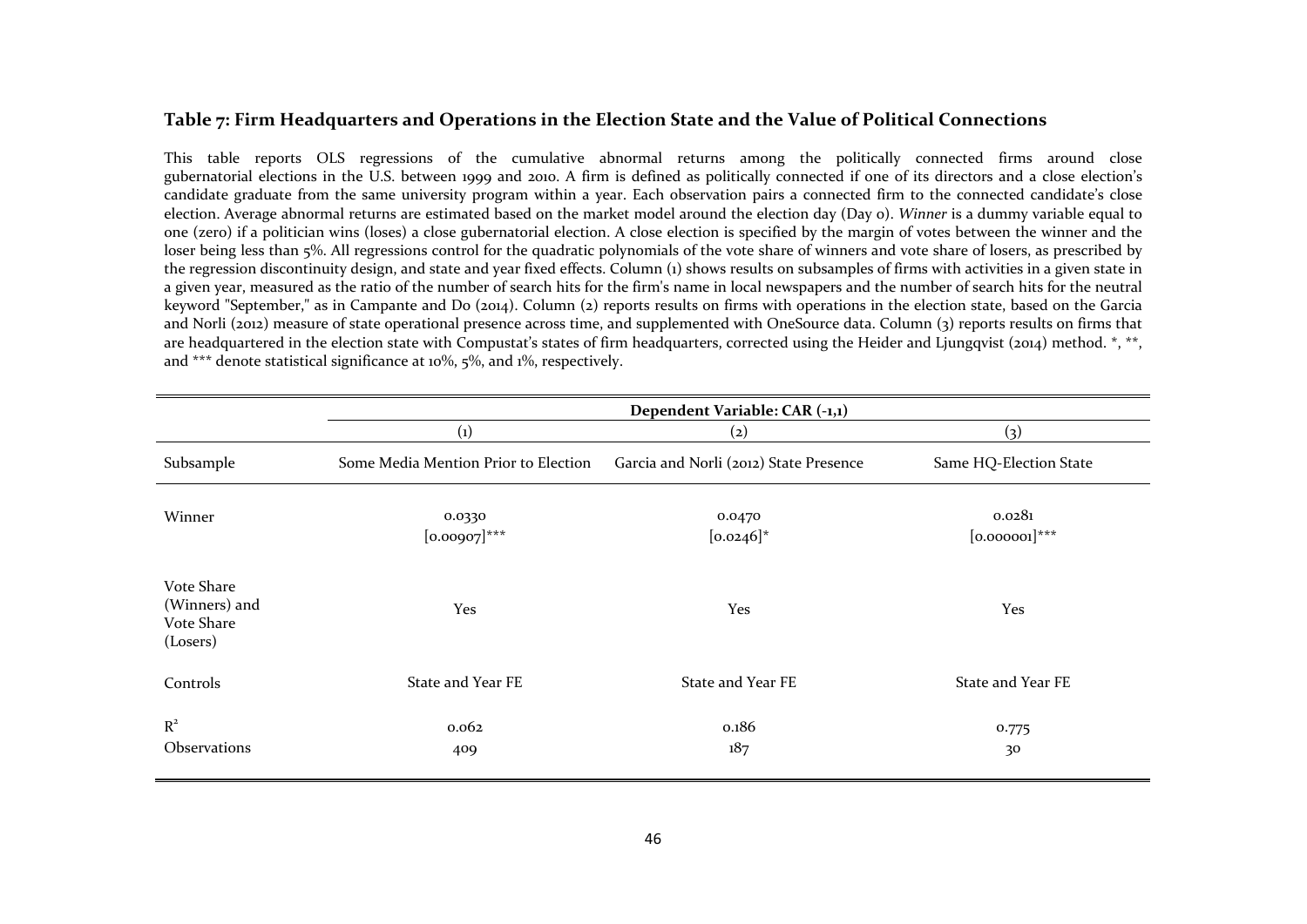#### **Table 8: Political Connections and Corporate Outcomes**

This table reports OLS regressions of the change in corporate outcomes among the politically connected firms following close gubernatorial elections in the U.S. between 1999 and 2010. A firm is defined as politically connected if one of its directors and a close election's candidate graduate from the same university program within a year. Each observation pairs a connected firm to the connected candidate's close election. *Winner* is a dummy variable equal to one (zero) if a politician wins (loses) a close gubernatorial election by a margin of votes between the winner and the loser of less than 5%. All regressions control for the quadratic polynomials of the vote share of winners and vote share of losers, as prescribed by the regression discontinuity design, and state and year fixed effects. Panel A reports change in corporate investments, defined as the difference in logarithm of corporate investment in year N versus year N‐1. Investments are measured in a given year as the sum of capital expenditure and research and development expenditure normalized by start-of-the-year total assets. Columns (1) to  $(5)$  of Panel A show respectively results on corporate investments from one year before to three years after the election. Column (1) and (2) of Panel B show results in the change in log of the dollar value of a firm's procurement contracts and assistance in a 2‐year period after election as compared to a 2‐year period before election, respectively, with state‐level and federal‐level procurement. Columns (3) to (4) report the effects of connections on the probability to receive procurement contracts or government assistance after the election on two subsamples of firms headquartered and not headquartered in the election state. Standard errors in square brackets are corrected for clustering by state. \*, \*\*, and \*\*\* denote statistical significance at  $10\%$ ,  $5\%$ , and  $1\%$ , respectively.

| <b>Dependent Variables:</b>                           | Δ Log(Firm Investing Activities) |                     |                                                    |                         |                      |  |
|-------------------------------------------------------|----------------------------------|---------------------|----------------------------------------------------|-------------------------|----------------------|--|
|                                                       | $\left( 1\right)$                | $\left( 2\right)$   | $\left( 3\right)$                                  | $\left( 4\right)$       | (5)                  |  |
| Window                                                | Years: $(-2,-1)$                 | $(-1, 0)$           | $(\mathrm{o,}1)$                                   | (1,2)                   | (2,3)                |  |
| Winner                                                | 0.0339<br>[0.131]                | $-0.241$<br>[0.162] | $-0.050$<br>[0.146]                                | 0.407<br>$[0.181]^{**}$ | 0.121<br>[0.139]     |  |
| Vote Share<br>(Winners) and<br>Vote Share<br>(Losers) | Yes                              | Yes                 | Yes                                                | Yes                     | Yes                  |  |
| Controls                                              | State and Year<br>FE             | FE                  | State and Year State and Year State and Year<br>FE | FE                      | State and Year<br>FE |  |
| R-squared<br><b>Observations</b>                      | 0.065<br>468                     | 0.091<br>466        | 0.128<br>480                                       | 0.101<br>463            | 0.100<br>442         |  |

#### **Panel A: Corporate Investments**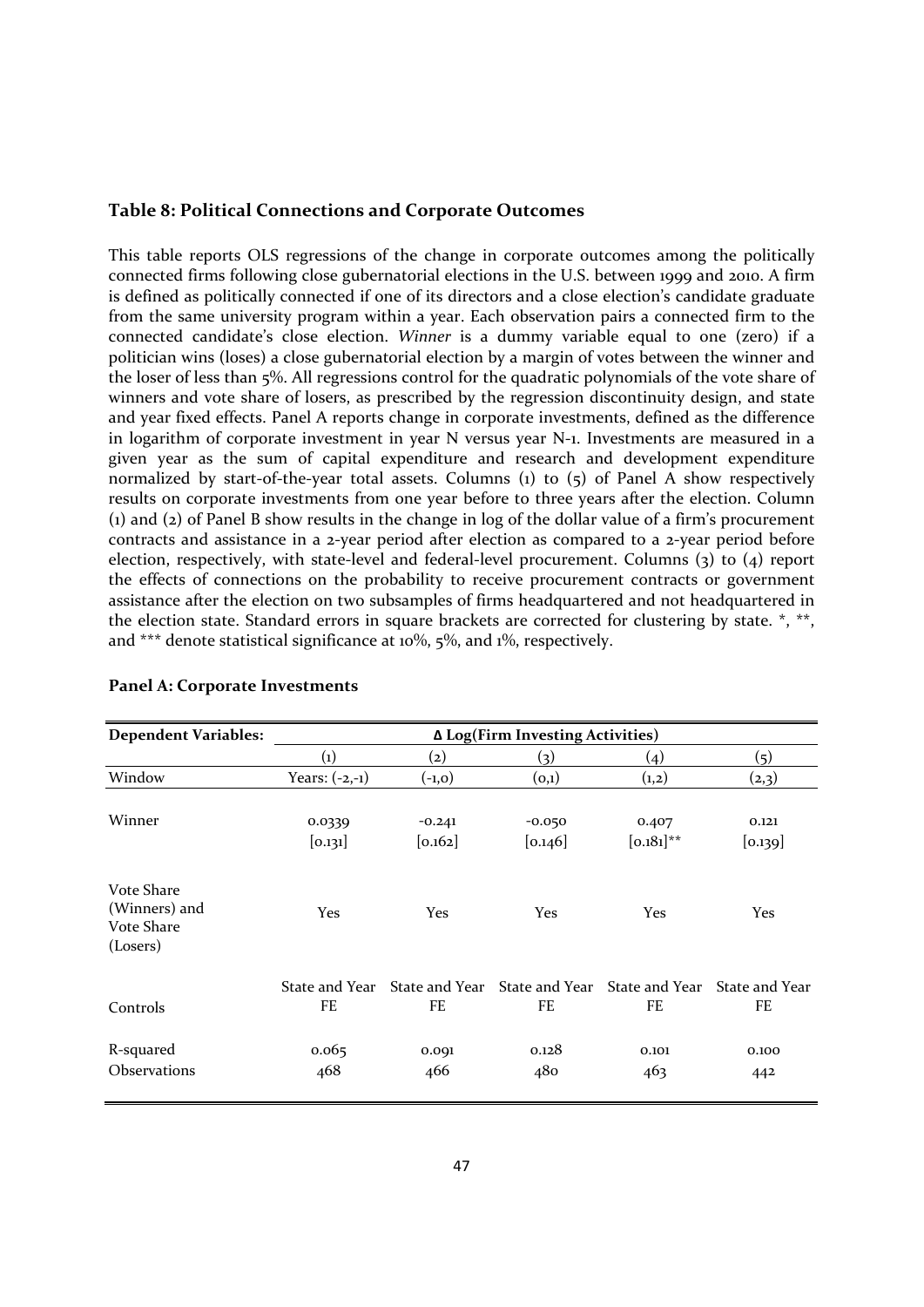| <b>Dependent Variable:</b>                            |                         | $\Delta$ Log(Dollar Value) | ∆ Indicator                      |                                        |  |
|-------------------------------------------------------|-------------------------|----------------------------|----------------------------------|----------------------------------------|--|
|                                                       | $\left( 1\right)$       | $\left( 2\right)$          | $\left( 3 \right)$               | $\left( 4 \right)$                     |  |
| Subsample                                             | <b>State</b>            | Federal                    | Same HQ-Election<br><b>State</b> | Different HQ-<br><b>Election State</b> |  |
| Winner                                                | 1.863<br>$[0.0000]$ *** | 0.573<br>[0.387]           | 0.0106<br>$[0.0000]$ ***         | $-0.0607$<br>[0.0777]                  |  |
| Vote Share<br>(Winners) and<br>Vote Share<br>(Losers) | Yes                     | Yes                        | Yes                              | Yes                                    |  |
| Controls                                              | State and Year<br>FE    | State and Year<br>FE       | State and Year FE                | State and Year FE                      |  |
| R-squared                                             | 0.793                   | 0.184                      | 0.566                            | 0.112                                  |  |
| Observations                                          | 24                      | 211                        | 30                               | 556                                    |  |
| Δ                                                     |                         |                            | 0.0713                           |                                        |  |
| $\chi$ <sup>2</sup>                                   |                         |                            | 1.04                             |                                        |  |

# **Panel B: Procurement and Government Funding**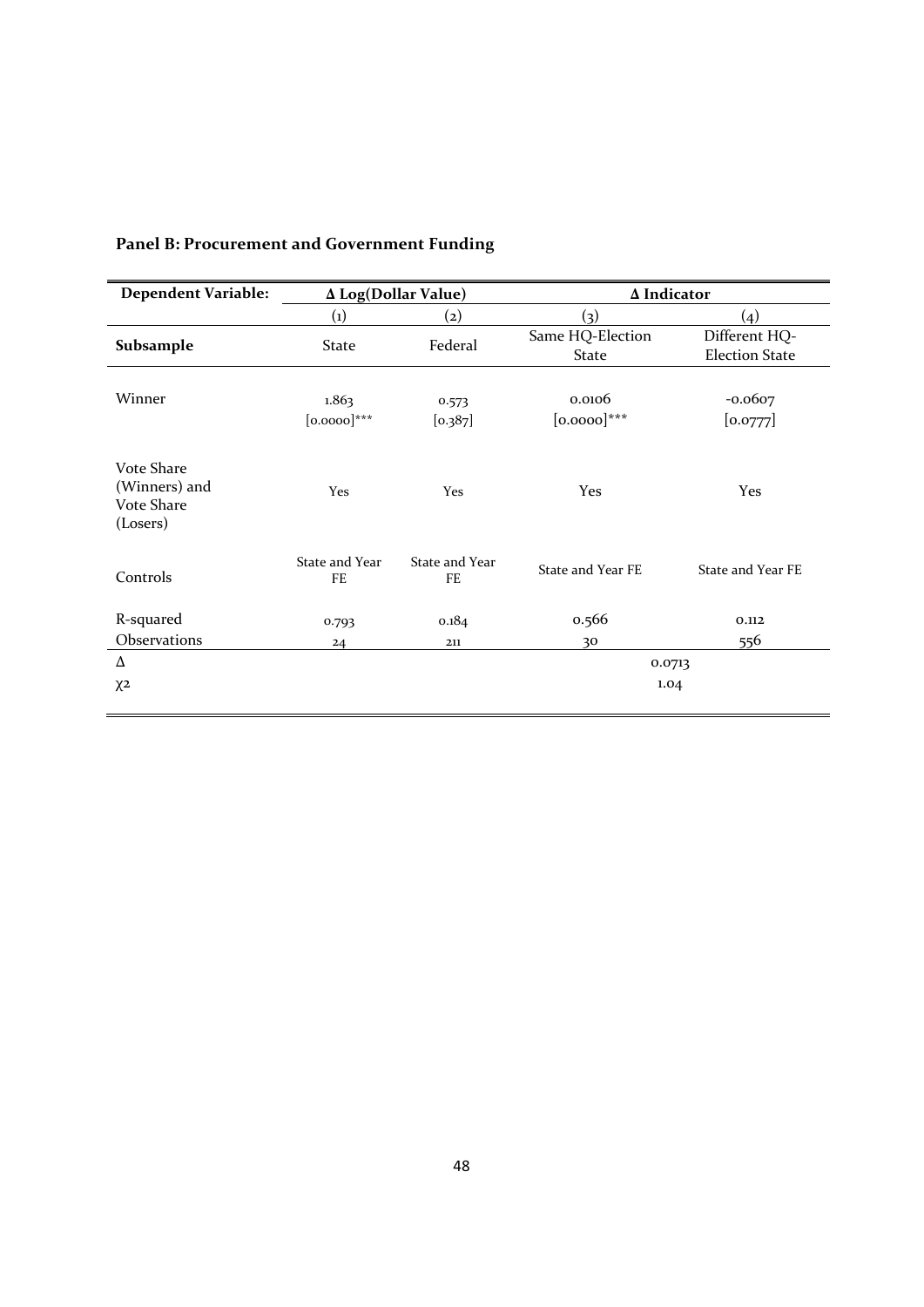#### **Table 9: Homophily**

This table reports OLS regressions of the Cumulative Abnormal Returns among the politically connected firms around close gubernatorial elections in the U.S. between 1999 and 2010. A firm is defined as politically connected if one of its directors and a close election's candidate graduate from the same university program within a year. Each observation pairs a connected firm to the connected candidate's close election. Average abnormal returns are estimated based on the market model around the election day (Day 0). The market model is estimated using daily data over a 255‐day (‐315,‐61) window. *Winner* is a dummy variable equal to one (zero) if a politician wins (loses) a close gubernatorial election. A close election is specified by the margin of votes between the winner and the loser being less than 5%. All regressions control for the quadratic polynomials of the vote share of winners and vote share of losers, as prescribed by the regression discontinuity design, and state and year fixed effects. Columns (1) to (9) control for various interacted fixed effects. *WinSchool* is a dummy equal to one if any politician from a specific school wins in a specific election. *WinIndustry* is a dummy equal to one if a winning politician is connected to a firm in the industry. Industry is a firm's two-digit SIC code. Time since graduation decade is the number of decades since a politician graduates from a school. Standard errors in square brackets are corrected for clustering by state. \*, \*\*, and \*\*\* denote statistical significance at 10%, 5%, and 1%, respectively.

|                                                    |                                                                                                                        |                               | Dependent Variables: CAR (-1,1)                     |                            |
|----------------------------------------------------|------------------------------------------------------------------------------------------------------------------------|-------------------------------|-----------------------------------------------------|----------------------------|
|                                                    | $\left( 1\right)$                                                                                                      | $\bf (2)$                     | (3)                                                 | $\left(4\right)$           |
| Subsample                                          | $5\%$ margin                                                                                                           | $5\%$ margin                  | $5\%$ margin                                        | $5\%$ margin               |
| Winner                                             | 0.0264<br>$[0.0000]$ ***                                                                                               | 0.0410<br>$[0.01053]^{**}$    | 0.0319<br>$[0.01352]$ ***                           | 0.0253<br>$[0.00479]^{**}$ |
| Vote Share<br>(Winners) and Vote<br>Share (Losers) | Yes                                                                                                                    | Yes                           | Yes                                                 | Yes                        |
| Controls                                           | School FE x<br>TimeGrad Decade FE<br>x WinSchool,<br>State FE, and Year FE State FE, and Year FE State FE, and Year FE | Industry FE x<br>WinIndustry, | Industry FE x Size<br>Quintile FE x<br>WinIndustry, | $(i)$ and $(i)$            |
| R-squared<br>Obs                                   | 0.125<br>586                                                                                                           | 0.1425<br>586                 | 0.3677<br>586                                       | 0.231<br>586               |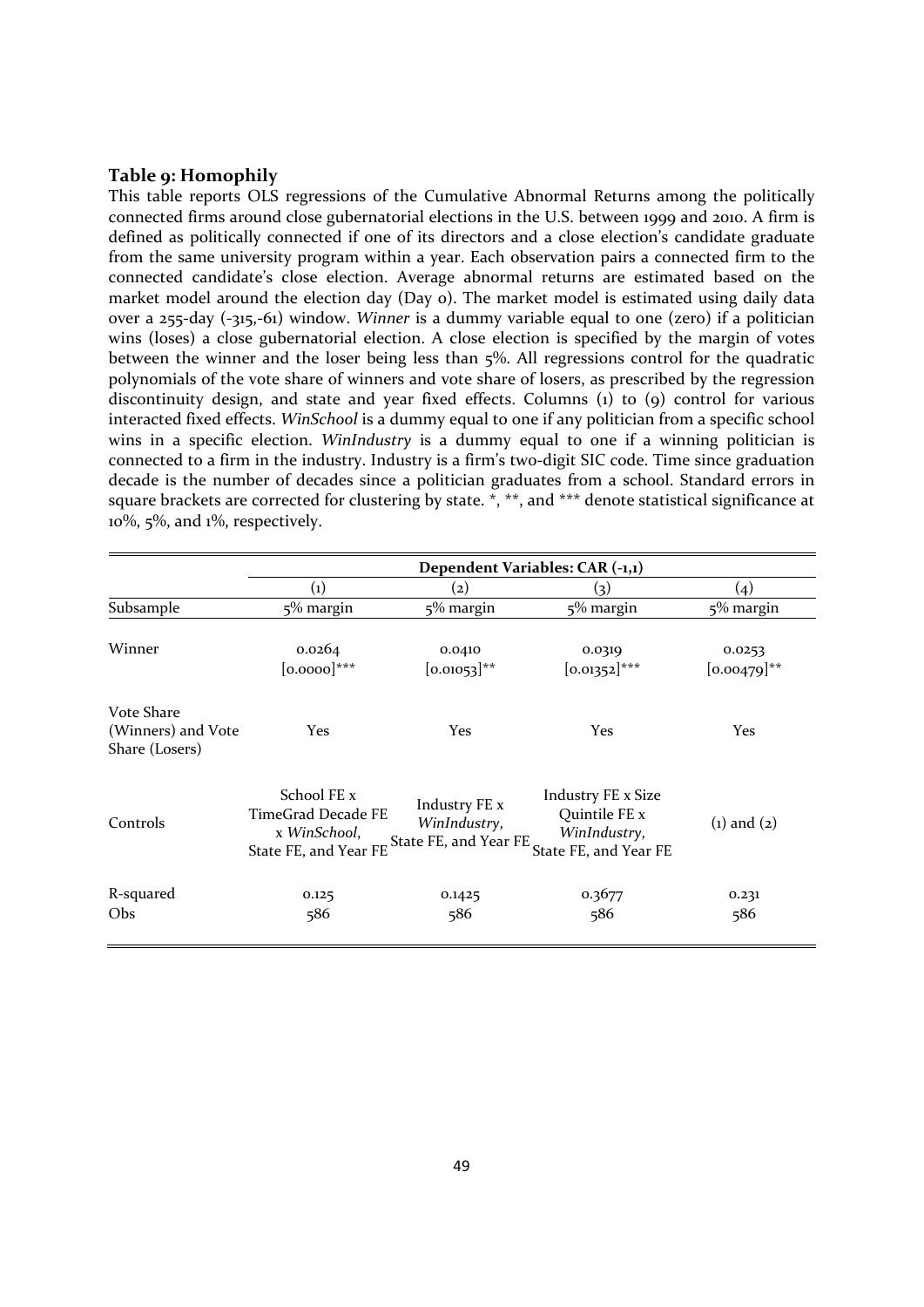#### **Table 10: Falsification and Placebo Tests**

This table reports falsification and additional tests. A firm is defined as politically connected if one of its directors and a close election's candidate graduate from the same university program within a year. Each observation pairs a connected firm to the connected candidate's close election. *Winner* is a dummy variable equal to one (zero) if a politician wins (loses) a close gubernatorial election with a margin of votes between the winner and the loser of less than 5%. CARs are calculated around the election day (day 0), based on the market model using daily data from day -315 to day -61. Each column runs a local cubic polynomial regression of the dependent variable on vote shares in the subsamples above and below the cutoff, and reports the difference between the predicted values of the dependent variable for each subsample around the cutoff. Panel A shows several falsification tests. Column (1) shows the benchmark regression at 50% of the vote share threshold. Columns (2) to (5) show results with different hypothetical cutoffs. Panel B presents the additional tests. All regressions control for the vote share of winners and vote share of losers, as prescribed by the RD Design. The outcome variable CAR is calculated using different models: Fama-French model in columns (1) and (2); Fama-French model with momentum in columns (3) and (4); and raw returns in columns (5) and (6). Columns (7) to (8) collapse the data so that each unit of observation is respectively a director, or a company. Standard errors in brackets are corrected for clustering by state. \*, \*\*, and \*\*\* denote statistical significance at 10%, 5%, and 1%, respectively.

|        | Dependent Variables: CAR (-1,1) |                    |                    |                       |                    |  |  |  |
|--------|---------------------------------|--------------------|--------------------|-----------------------|--------------------|--|--|--|
|        |                                 | $\left( 2\right)$  | .૩)                | (4)                   |                    |  |  |  |
|        | Benchmark                       |                    | Placebo Thresholds |                       |                    |  |  |  |
| Cutoff | $50\%$                          | 48%                | 49%                | 51%                   | 52%                |  |  |  |
| Winner | 0.0227<br>$[0.0113]^{**}$       | 0.0100<br>[0.0326] | 0.0037<br>[0.0119] | $-0.0066$<br>[0.0100] | 0.1044<br>[0.0671] |  |  |  |

#### **Panel A: RDD with Non‐Parametric Regressions and Tests**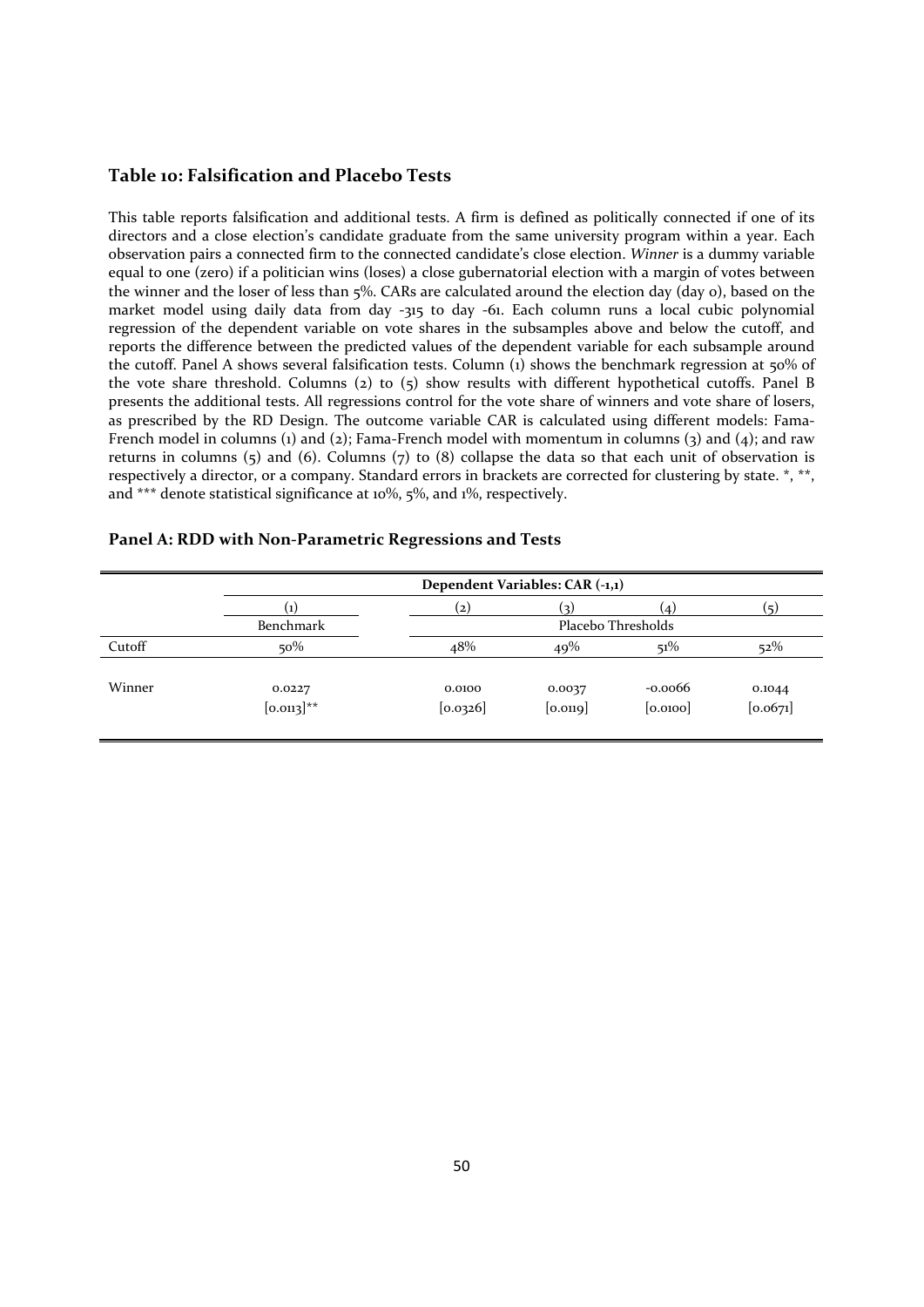| <b>Panel B: Additional Robustness Checks</b> |  |
|----------------------------------------------|--|
|----------------------------------------------|--|

| Dependent                                             | $\left( 1\right)$        | (2)                           | (3)                      | (4)                           | (5)                      | (6)                           | (7)                    | (8)                      | $\left( 9\right)$        | (10)                     |
|-------------------------------------------------------|--------------------------|-------------------------------|--------------------------|-------------------------------|--------------------------|-------------------------------|------------------------|--------------------------|--------------------------|--------------------------|
| Variable:                                             | FF                       | FF                            | <b>FFM</b>               | <b>FFM</b>                    | Raw                      | Raw                           | Politician-<br>Level   | Director-<br>Level       | Company-<br>Level        | Two-Way<br>Clustering    |
| Sample                                                | 5% margin                | $5\%$ margin                  | $5\%$ margin             | 5% margin                     | 5% margin                | $5\%$ margin                  |                        |                          |                          | 5% margin                |
| Winner                                                | 0.0386<br>$[0.0087]$ *** | 0.0351<br>$[0.0000]^{***}$    | 0.0352<br>$[0.0074]$ *** | 0.0318<br>$[0.0000]$ ***      | 0.0419<br>$[0.0101]$ *** | 0.0351<br>$[0.0000]^{***}$    | 0.0407<br>$[0.0222]$ * | 0.0415<br>$[0.0087]$ *** | 0.0373<br>$[0.0077]$ *** | 0.0389<br>$[0.0136]$ *** |
| Vote Share<br>(Winners) and<br>Vote Share<br>(Losers) | Yes                      | Yes                           | Yes                      | Yes                           | Yes                      | Yes                           | Yes                    | Yes                      | Yes                      | Yes                      |
| Controls                                              | State and<br>Year FE     | State, Year,<br>and School FE | State and Year<br>FE     | State, Year,<br>and School FE | State and<br>Year FE     | State, Year,<br>and School FE | State and<br>Year FE   | State and<br>Year FE     | State and<br>Year FE     | State and<br>Year FE     |
| R-squared                                             | 0.047                    | 0.136                         | 0.040                    | 0.113                         | 0.095                    | 0.184                         | 0.667                  | 0.052                    | 0.039                    | 0.045                    |
| Observations                                          | 586                      | 586                           | 586                      | 586                           | 586                      | 586                           | 51                     | 439                      | 552                      | 586                      |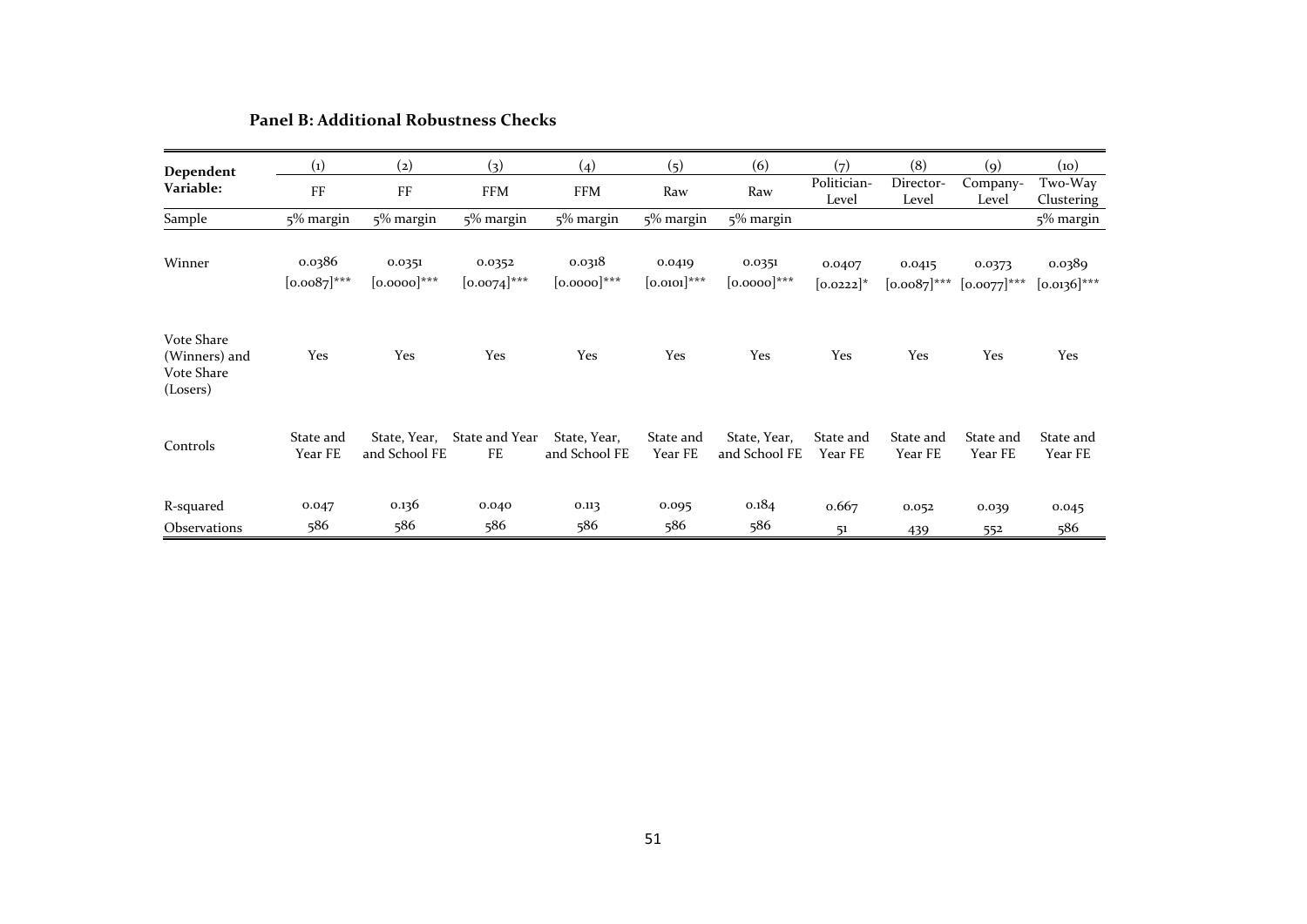#### **Table 11: RDD Randomness Checks**

This table reports robustness checks of the near-randomness of the win/lose treatment induced by close gubernatorial elections between 1999 and 2010. A firm is defined as politically connected if one of its directors and a close election candidate graduate from the same university program within a year. Each observation pairs a connected firm to the connected candidate's close election. *Winner* is a dummy variable equal to one (zero) if a politician wins (loses) a close gubernatorial election with a margin of votes between the winner and the loser of less than 5%. All regressions control for the quadratic polynomials of the vote share of winners and vote share of losers, as prescribed by the regression discontinuity design, and state and year fixed effects. Each column serves to show that a dependent variable's distribution is continuous at the cutoff point of 50% vote share. These dependent variables are those used as control variables in Tables 2 to 7 in the main text. Panel A shows results for politicians' characteristics (gender, age, logarithm of election turnout, incumbency, poll margin of win, and party affiliation.) Panel B reports results on director characteristics (director gender, age, executive role, and logarithm of social network size.) Panel C exhibits results on state characteristics (regulations, economic freedom, state employment, corruptions). Panel D reports regressions with firm characteristics (size, Tobin's Q, operating ROA, leverage, financial dependence, same headquarters as the election state dummy, measure of operations in election state based on Garcia and Norli (2012), state procurement, and investments). Standard errors in square brackets are corrected for clustering by state. \*, \*\*, and \*\*\* denote statistical significance at 10%, 5%, and 1%, respectively.

|                                                          | $\left( 1\right)$     | $\rm _{(2)}$     | (3)                 | $\left( 4 \right)$  | (5)                             | (6)                  | (7)                   |
|----------------------------------------------------------|-----------------------|------------------|---------------------|---------------------|---------------------------------|----------------------|-----------------------|
| Dependent<br>Variable:                                   | Pol.<br>Gender        | Pol. Age         | Log(Turnout)        | Incumbency          | Poll<br>Margin<br>Of<br>Victory | Party<br>Affiliation | Federal<br>Experience |
| Winner                                                   | $-0.3133$<br>[0.2862] | 1.636<br>[4.715] | $-0.114$<br>[0.244] | $-0.111$<br>[0.323] | 0.007<br>[0.0127]               | $-1.060$<br>[1.067]  | 0.079<br>[0.374]      |
| Vote Share<br>(Winners)<br>and<br>Vote Share<br>(Losers) | Yes                   | Yes              | Yes                 | Yes                 | Yes                             | Yes                  | Yes                   |
| R-squared                                                | 0.172                 | 0.049            | 0.119               | 0.065               | 0.056                           | 0.098                | 0.092                 |
| <b>Observations</b>                                      | 51                    | 51               | 51                  | 51                  | 51                              | 51                   | 51                    |

#### **Panel A: Politician Characteristics**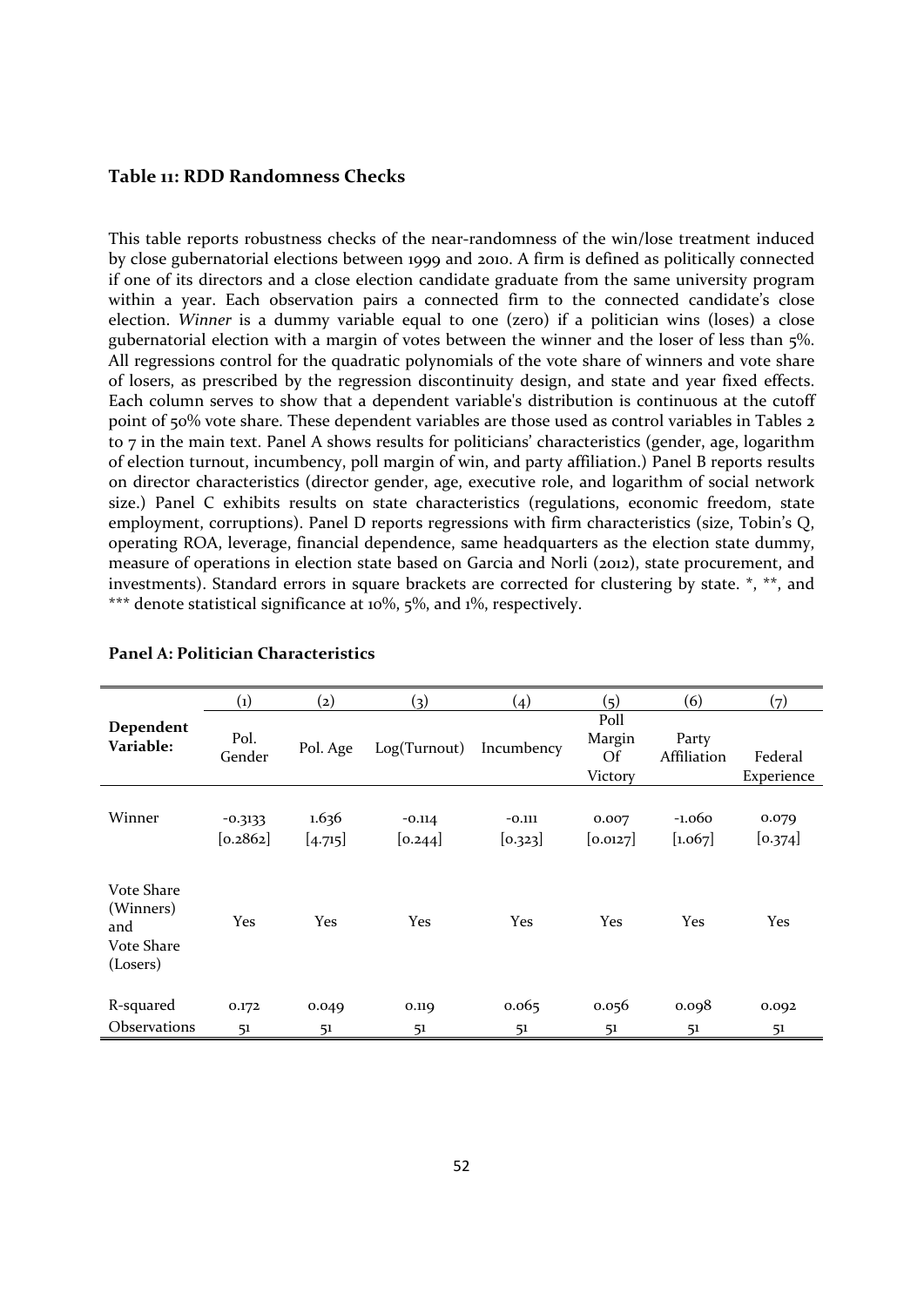## **B. Director Characteristics**

|                                                       | $\left( 1\right)$     | $\left( 2\right)$                              | $\left( 3\right)$   |  |
|-------------------------------------------------------|-----------------------|------------------------------------------------|---------------------|--|
| Dependent<br>Variable:                                | Director's Gender     | Log(Count of<br>Director's Age<br>Institution) |                     |  |
| Winer                                                 | $-0.0306$<br>[0.0902] | 3.006<br>[4.278]                               | $-0.577$<br>[1.064] |  |
| Vote Share<br>(Winners) and<br>Vote Share<br>(Losers) | Yes                   | Yes                                            | Yes                 |  |
| R-squared                                             | 0.027                 | 0.110                                          | 0.049               |  |
| Observations                                          | 439                   | 433                                            | 439                 |  |

# **C. State Characteristics**

|                                                       | $\left( 1\right)$  | $\rm _{(2)}$        | (3)                     |
|-------------------------------------------------------|--------------------|---------------------|-------------------------|
| <b>Dependent Variable:</b>                            | ALD 1970           | Convictions         | <b>Corruption News</b>  |
| Winner                                                | 0.0762<br>[0.0582] | $-1.334$<br>[6.694] | $-291.6$<br>$[162.2]$ * |
| Vote Share<br>(Winners) and<br>Vote Share<br>(Losers) | Yes                | Yes                 | Yes                     |
| R-squared                                             | 0.045              | 0.036               | 0.187                   |
| Observations                                          | 581                | 586                 | 483                     |